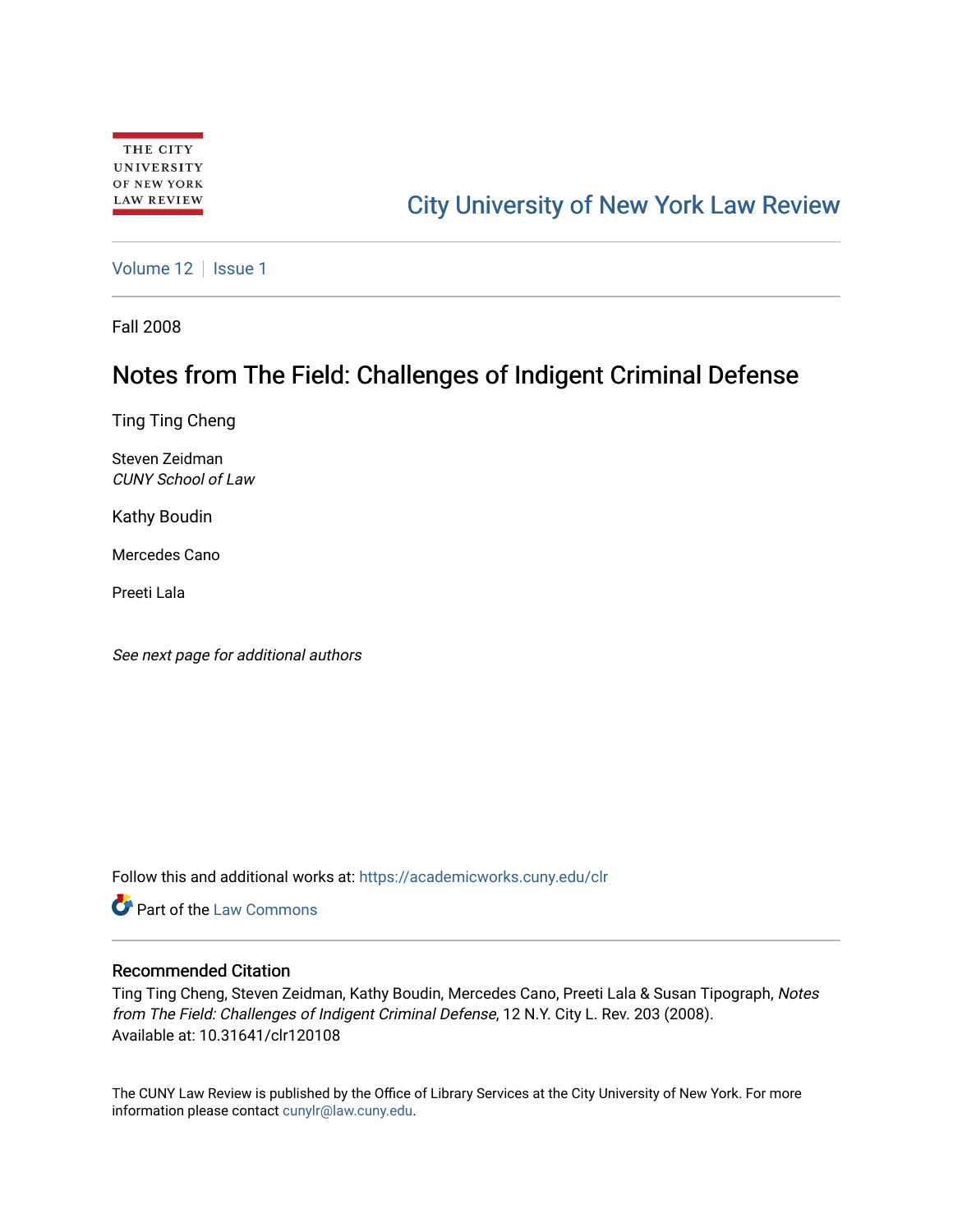## Notes from The Field: Challenges of Indigent Criminal Defense

## Authors

Ting Ting Cheng, Steven Zeidman, Kathy Boudin, Mercedes Cano, Preeti Lala, and Susan Tipograph

This article is available in City University of New York Law Review: <https://academicworks.cuny.edu/clr/vol12/iss1/9>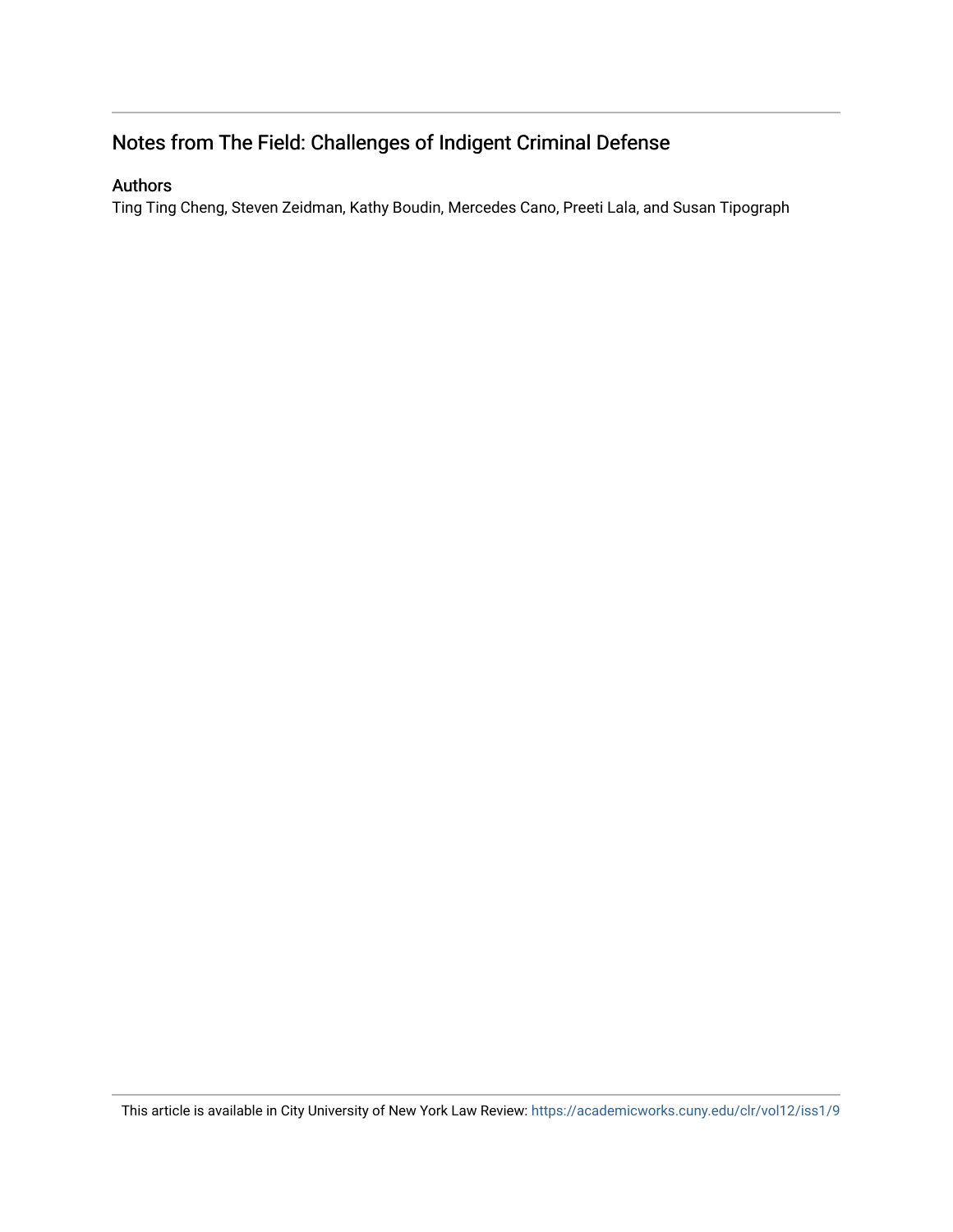## **NOTES FROM THE FIELD: CHALLENGES OF INDIGENT CRIMINAL DEFENSE**

## FOREWORD

In the arena of legal scholarship, the topic of indigent criminal defense is often subsumed under a broader consideration of criminal law, the courts, institutional structures, and the reigning paradigm of the criminal justice system. However, examination of the field seldom begins from the perspective of the indigent criminal defense attorney and, by extension, the accused. The reflections of these practitioners are not only germane, but also essential to bridging the divide between the rarified theory of indigent criminal defense and its application.

With this in mind, bringing the voices of criminal defense practitioners into the fold has been the mission of this issue's Public Interest Practice Section of the *New York City Law Review*. We invited four leading practitioners—Susan Tipograph, Kathy Boudin, Mercedes Cano, and Preeti Lala—to discuss challenges in the criminal defense field. Tipograph, Cano, and Lala are criminal defense lawyers, and Boudin, who was herself incarcerated for twenty-two years, is a noted advocate in the area of incarcerated populations and their children.

We asked the practitioners about the particular difficulties they face in their practice, the trend of mass incarceration in the United States, the difficulties of recidivism, the connection between social movements and criminal defense, and alternative client-incorporating approaches to indigent public defense. In order to build dialogue between the practitioners, the essays were continually distributed among the practitioners throughout the writing process so that each participant could respond to the others.

The Law Review hopes that the insights of the practitioners, and the realities they have described, will contribute to the critical discussion in future debates on indigent criminal defense.

*Ting Ting Cheng*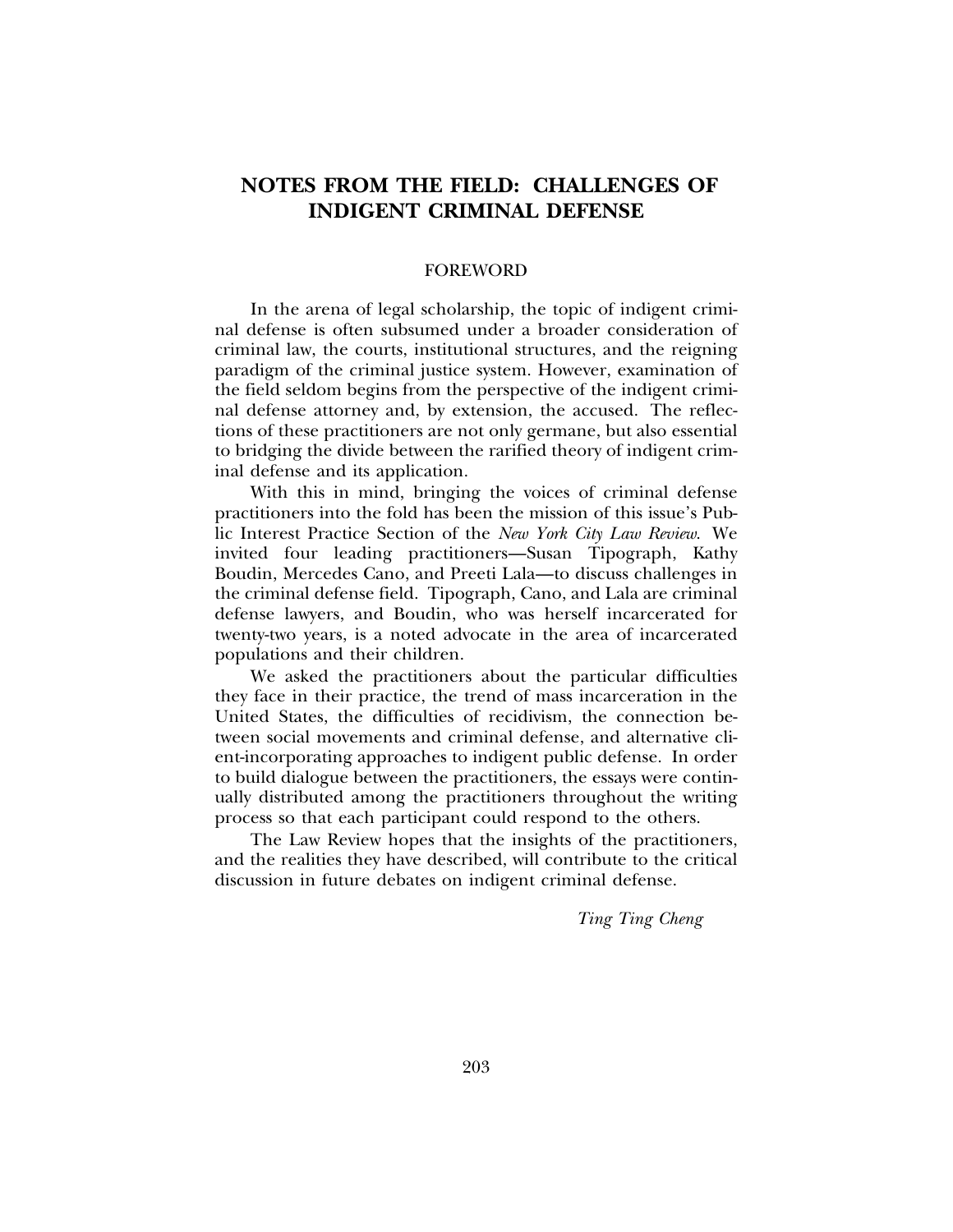## TABLE OF CONTENTS

| 204 |
|-----|
| 210 |
| 211 |
| 211 |
| 211 |
| 218 |
| 222 |
| 226 |
| 226 |
| 228 |
| 234 |
| 236 |
| 239 |
| 239 |
| 241 |
| 244 |
| 245 |
| 247 |
| 248 |
| 250 |
| 254 |
| 256 |
| 257 |
| 257 |
| 259 |
| 261 |
| 262 |

## **INTRODUCTION**

While the U.S. economy struggles to cope with infirmity, the American incarceration obsession enjoys robust health. The numbers are so staggering as to be mind numbing; it is impossible to fathom the depths of our race to incarcerate.

The most recently publicized report from the Pew Center on the States ("Pew Report") revealed that 2.3 million people are under lock and key in the United States of America.<sup>1</sup> That's more

<sup>1</sup> PEW CENTER ON THE STATES, ONE IN 100: BEHIND BARS IN AMERICA 2008 (2008), *available at* http://www.pewcenteronthe states.org/news\_room\_detail.aspx?id=35912 (documenting that at the start of 2008, 2,319,258 adults were incarcerated in the United States) [hereinafter PEW CENTER ON THE STATES]. In contrast, the national inmate population was 330,000 in 1972. *See, e.g.*, MARC MAUER, THE SENTENCING PRO-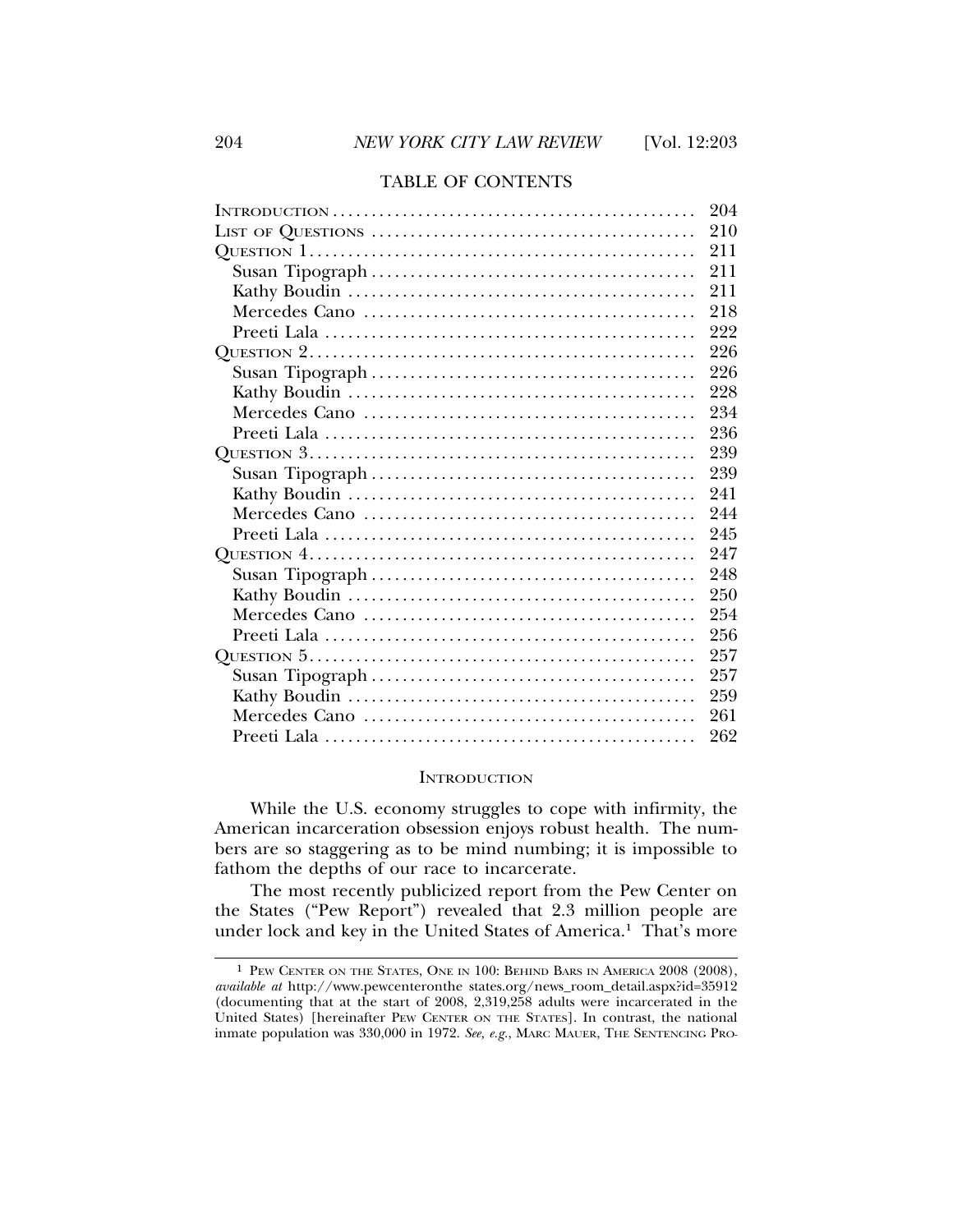than the populations of all but three cities in the United States,<sup>2</sup> and more than the entire populations of fifteen states.<sup>3</sup> In fact, the U.S. jail and prison numbers exceed the population figures for many countries.<sup>4</sup> On the international stage, America is, indeed, number one. The U.S. rate of incarceration in 2007, 762 out of  $100,000$ , was far and away the highest reported rate in the world,<sup>5</sup> and was significantly higher than that of the industrialized nations to which we are most similar.<sup>6</sup>

In an effort to translate the numbers into more comprehensible terms, the Pew Report observed that 1 in 100 adults were incarcerated in the United States.7 Still, even that device does not illuminate the numbers in key ways. The impact of incarceration on black males is overwhelming. While 1 in 30 men between the ages of 20 and 34 were incarcerated, the rate for black men in that age group was 1 in 9.8 A 2007 study found that 1 in 10 black males between the ages of 25 and 29 were incarcerated, as compared to rates of 1 in 28 for Hispanics and 1 in 59 for whites.<sup>9</sup>

Digging deeper, one recognizes that incarceration numbers are only a part, albeit an incalculable one, of the criminal justice picture. The full frontal embrace of "quality-of-life" policing translates into millions of police–citizen interactions that, while they may not all end with arrest, impact deeply on the daily fabric of our

3 Including, for example, New Mexico (1,984,356), West Virginia (1,814,468), and Nebraska (1,783,432). U.S. CENSUS BUREAU, 2008 CENSUS ESTIMATES, http:// www.census.gov/popest/states/tables/NST-EST2008-01.xls (last visited Feb. 1, 2009).

4 Including, for example, Latvia (2,289,000), Namibia (2,047,000), and Slovenia (2,001,000). United NATIONS CENSUS PROJECTIONS, *2008 Mid-Year Interpolated Projection*, http://unstats.un.org/unsd/demographic/products/dyb/dyb2006/AnnexI.pdf.

5 *See, e.g.*, THE SENTENCING PROJECT, FACTS ABOUT PRISONS AND PRISONERS (July 2008), *available at* http://www.sentencingproject.org/Admin/Documents/ publications/inc\_factsaboutprisons.pdf (describing how U.S. prison population was the highest, and Russia came in second with a rate of 635 per 100,000) [hereinafter THE SENTENCING PROJECT].

6 *See, e.g.*, MAUER, *supra* note 1 (comparing U.S. prison population to the prison population of other industrialized nations, such as England and Wales (139 per 100,000); Canada (116 per 100,000); Germany (91 per 100,000); and France (85 per 100,000).

7 PEW CENTER ON THE STATES, *supra* note 1.

8 *Id.*

9 THE SENTENCING PROJECT, *supra* note 5.

JECT, PRESENTATION TO THE U.S. COMMISSION ON HUMAN RIGHTS: COMPARATIVE INTER-NATIONAL RATES OF INCARCERATION (June 20, 2003), *available at* http://www. sentencingproject.org/Admin/Documents/ publications/inc\_comparative\_intl.pdf.

<sup>2</sup> Only Chicago, Los Angeles, and New York have populations in excess of 2.3 million. U.S. CENSUS BUREAU, 2006 AMERICAN COMMUNITY SURVEY, http://www. census.gov/popest/cities/SUB-EST2007-4.html (last visited Feb. 1, 2009) (follow "Excel" hyperlinks for Illinois, California, and New York).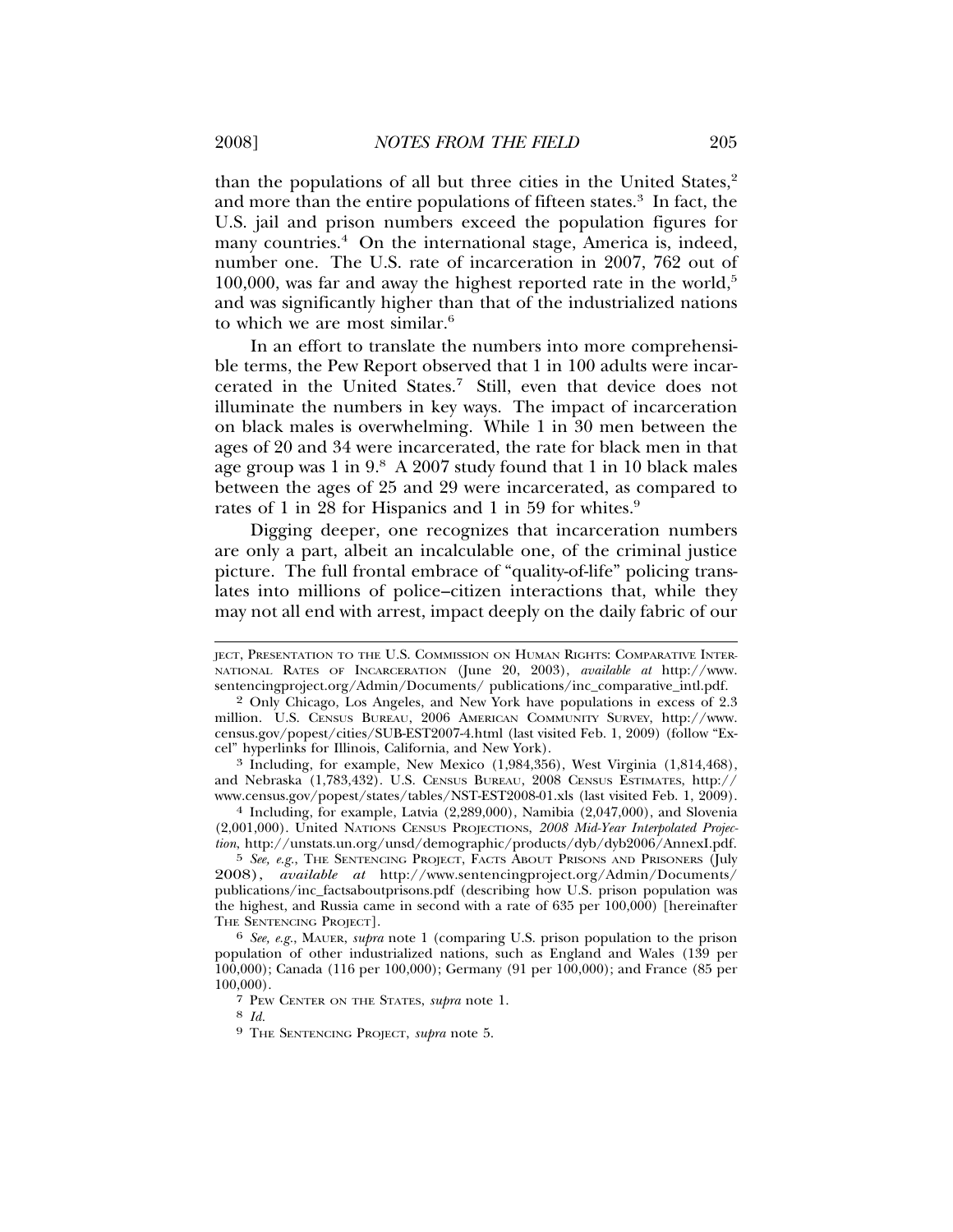society.<sup>10</sup>

New York City is a prime example. In 2007, approximately  $360,000$  people were arrested,<sup>11</sup> more than  $600,000$  received a summons,<sup>12</sup> and more than 500,000 were stopped and frisked.<sup>13</sup> That adds up to close to 1.5 million police-citizen encounters. The 500,000 stop-and-frisks deserve special attention. According to the New York Police Department's own reporting, only 10% of those stopped and frisked were either arrested or given a summons.<sup>14</sup> And what about the other 90%? They were just sent on their way to cope with their anger and humiliation. Even more importantly, just as with incarceration, the impact is overwhelmingly felt by people of color—86% of those stopped and frisked were black or Latino.<sup>15</sup>

And while our thoughts immediately turn to the accused and the police, public defenders and other defenders of the indigent are very much part of the calculus. After all, perhaps the only common denominator for the 2.3 million presently incarcerated is that they all had a constitutional right to an attorney,<sup>16</sup> and given that most of them were indigent,<sup>17</sup> their lawyer was likely a public defender or some other form of government-funded and government-supplied attorney.<sup>18</sup>

17 *See, e.g.*, Bureau of Justice Statistics, U.S. Dep't. of Justice, *Indigent Defense Statistics*, http://www.ojp.usdoj.gov/bjs/id.htm (last visited Feb. 1, 2009) (finding that in 1992, about 80% of defendants charged with felonies in the 75 largest counties in the United States were represented by appointed counsel).

18 Scholars discuss the three basic types of indigent defense counsel (assigned counsel, contract counsel, and public defender). *See, e.g.*, ROBERT L. SPANGENBERG ET AL., U.S. DEP'T OF JUSTICE, BUREAU OF JUSTICE STATISTICS, NATIONAL CRIMINAL DEFENSE SYSTEMS STUDY (1986); Floyd Feeney & Patrick G. Jackson, *Public Defenders, Assigned Counsel, Retained Counsel: Does the Type of Criminal Defense Counsel Matter?*, 22 RUTGERS

<sup>10</sup> For an explanation of the development and growth of quality-of-life policing, see Steven Zeidman, *Policing the Police: The Role of the Courts and Prosecution*, 32 FORD-HAM URB. L.J. 315 (2005).<br><sup>11</sup> Criminal Court of the City of New York, 2007 Annual Report 6 (2008),

*available at* http://www.nycourts.gov/courts/nyc/criminal/NYCCC%20Annual%20 Report%20Final%20072508.pdf.

<sup>12</sup> *Id.*

<sup>13</sup> *See* Al Baker, *City Police Stop Whites Equally but Frisk them less, a Study Finds*, N.Y. TIMES, Nov. 21, 2007, at B1; NEW YORK CIVIL LIBERTIES UNION, STOP AND FRISK CAM-PAIGN, http://www.nyclu.org/node/1232 (last visited Feb. 1, 2009). <sup>14</sup> *Id.*

<sup>15</sup> *Id.*

<sup>16</sup> "In all criminal prosecutions, the accused shall enjoy the right to . . . the Assistance of Counsel for his defence." U.S. CONST. amend. VI; Gideon v. Wainwright, 372 U.S. 335 (1963) (holding that states must provide attorneys for indigent defendants accused of felonies in state courts); Argersinger v. Hamlin, 407 U.S. 25 (1972) (holding that a defendant could not be incarcerated in any case unless he or she had been provided counsel).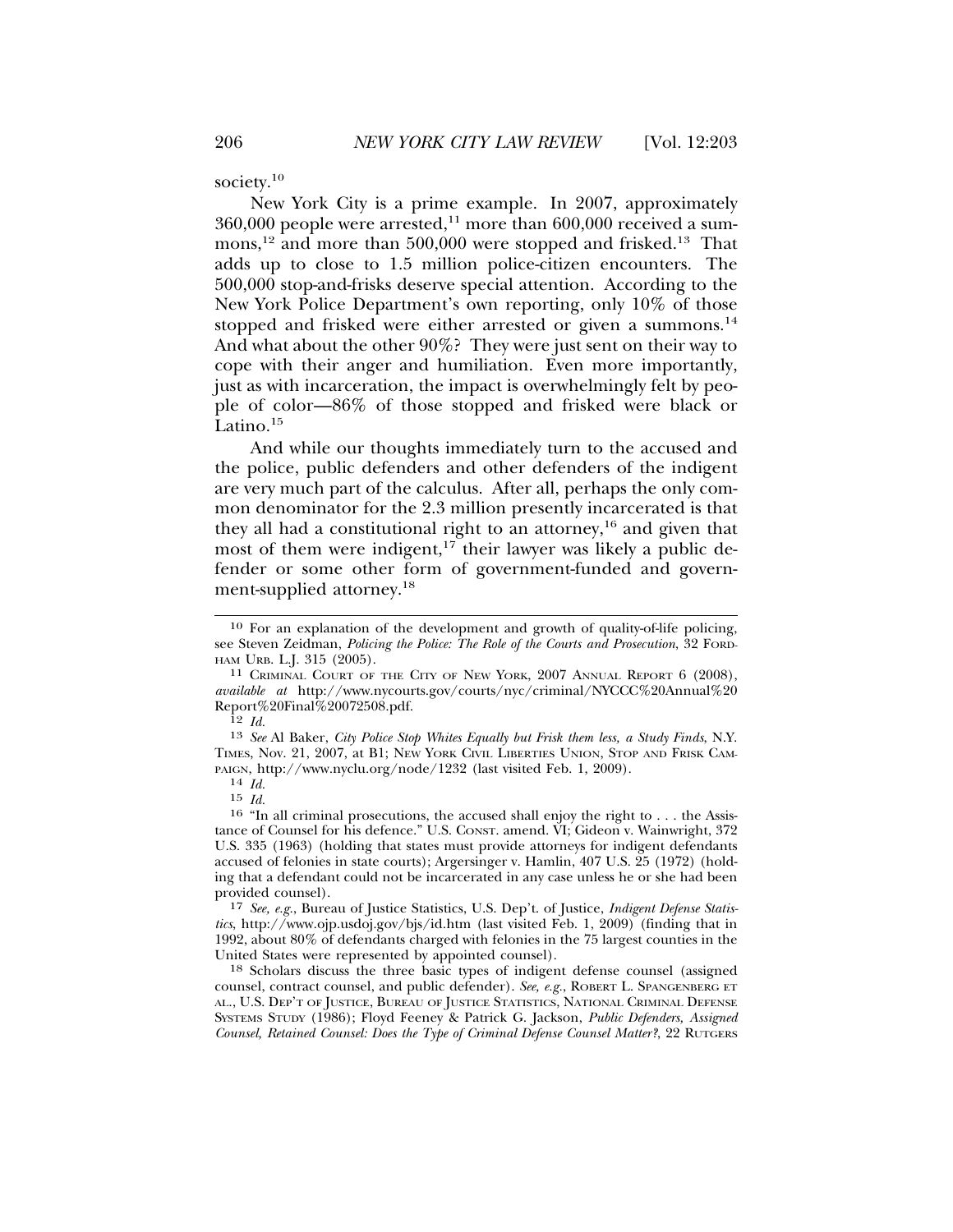Ever since the Supreme Court decided that indigent defendants were entitled to counsel,<sup>19</sup> studies have been conducted and articles have been written about the nature and quality of indigent defense attorneys.<sup>20</sup> More specifically, articles have been written by and about the lawyers themselves. Not surprisingly, those articles have been lawyer-centric, and have focused on the attorneys and their justifications for engaging in indigent criminal defense and their motivations for forging ahead. $21$  Even though couched in terms of values like empathy and respect, the articles are about the impact of these ideals on the attorney and whether they will serve to enable him or her to continue to be a zealous and effective advocate.<sup>22</sup>

There is always something disconcerting about indigent defense articles that focus on the lawyers. After all, as the saying goes, it isn't about them. Sure they play a key role, but in the end it is, obviously, the clients who feel the system's devastating impacts<sup>23</sup> the clients do the time. They struggle with the weight of the

21 *See, e.g.*, Barbara A. Babcock, *Defending the Guilty*, 32 CLEV. ST. L. REV. 176 (1983) (examining the litany of justifications offered for being a Public Defender); Charles J. Ogletree, Jr., *Beyond Justifications: Seeking Motivations to Sustain Public Defenders*, 106 HARV. L. REV. 1239 (1993) (urging a focus beyond justifications for indigent defense and suggesting empathy and heroism as necessary motivations for ongoing zealous representation); Abbe Smith, *Too Much Heart and Not Enough Heat: The Short Life and Fractured Ego of the Empathic, Heroic Public Defender*, 37 U.C. DAVIS L. REV. 1203 (2004) (taking issue with Ogletree's keys to motivation and positing instead the triumvirate of respect, dedication to craft, and a sense of outrage).

22 *See* MODEL RULES OF PROF'L CONDUCT pmbl. 2 (2004).

23 Faretta v. California, 422 U.S. 806, 834 (1975) ("The defendant, and not his lawyer or the State, will bear the personal consequences of a conviction.").

L.J. 361 (1991); Roy B. Flemming, *If You Pay the Piper, Do You Call the Tune? Public Defenders in America's Criminal Courts*, 14 LAW & SOC. INQIRY. 393, 394–95 (1989).

<sup>19</sup> *Gideon*, 372 U.S. at 335.

<sup>20</sup> Studies compare the practices of the various types of indigent defenders. *See, e.g.*, Larry J. Cohen et al., *Assigned Counsel Versus Public Defender Systems in Virginia: A Comparison of Relative Benefits*, *in* THE DEFENSE COUNSEL 127 (William F. McDonald ed., 1983); Pauline Houlden & Steven Balkin, *Costs and Quality of Indigent Defense: Ad Hoc vs. Coordinated Assignment of the Private Bar within a Mixed System*, 10 JUST. SYS. J. 159 (1985); Pauline Houlden & Steven Balkin, *Quality and Cost Comparisons of Private Bar Indigent Defense Systems: Contract vs. Ordered Assigned Counsel*, 76 J. CRIM. L. & CRIMINOL-OGY 176 (1985); Stuart S. Nagel, *Effects of Alternative Types of Counsel on Criminal Procedure Treatment*, 48 IND. L.J. 404 (1973). Studies compare the practices of indigent defense attorneys with those of privately retained counsel. *See, e.g.*, Morton Gitelman, *The Relative Performance of Appointed and Retained Counsel in Arkansas Felony Cases—An Empirical Study*, 24 ARK. L. REV. 442 (1971); Joyce S. Sterling, *Retained Counsel Versus the Public Defender: The Impact of Type of Counsel on Charge Bargaining*, *in* THE DEFENSE COUNSEL 151 (William F. McDonald ed., 1983); Robert V. Stover & Dennis R. Eckart, *A Systematic Comparison of Public Defenders and Private Attorneys*, 3 AM. J. CRIM. L. 265 (1975); Jackson B. Battle, Note, *Comparison of Public Defenders' and Private Attorneys' Relationships with the Prosecution in the City of Denver*, 50 DENV. L.J. 101 (1973).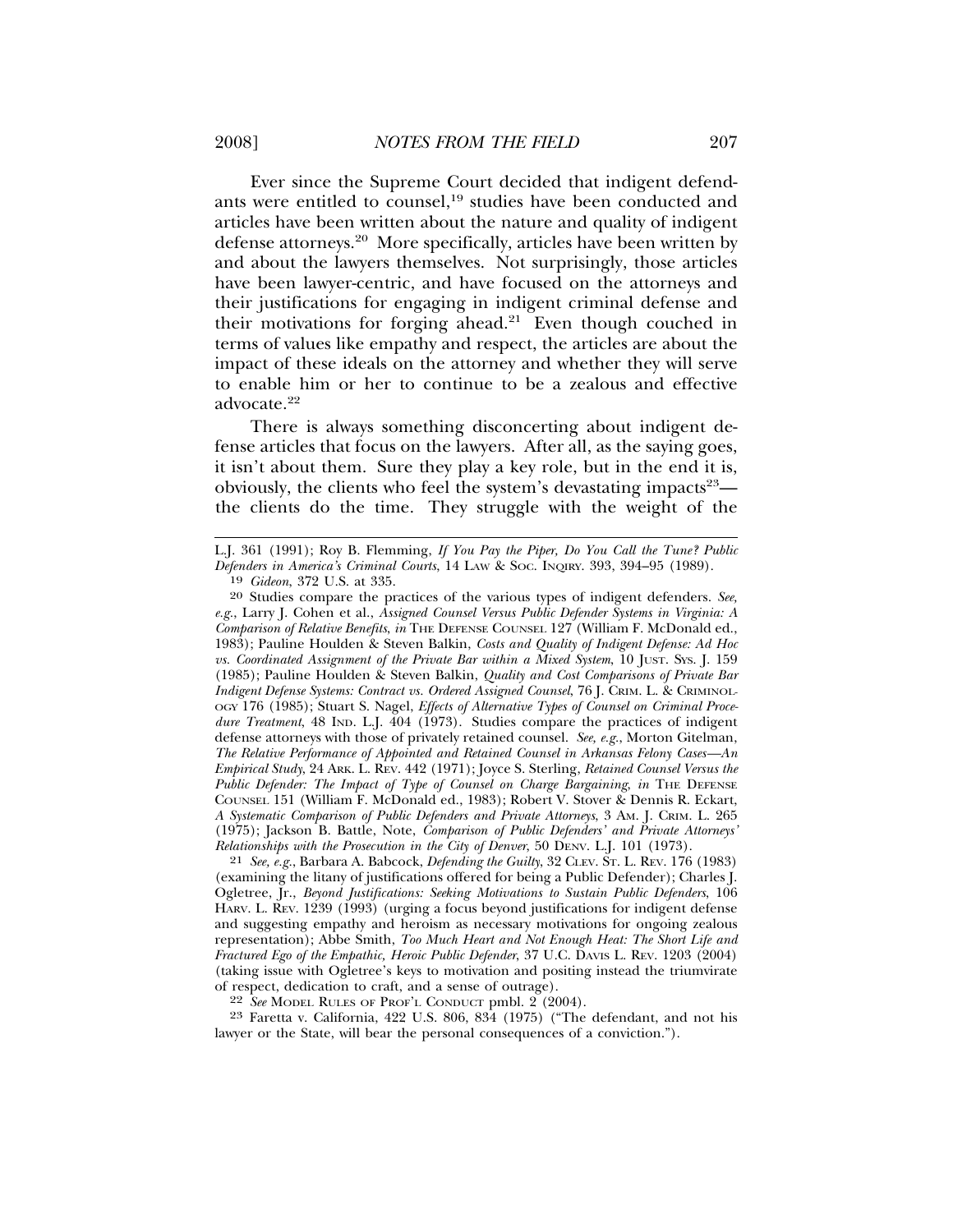charges and the host of negative consequences that rain down upon them and their families. It is all too easy to miss the irony of *Gideon v. Wainwright*. 24 While *Gideon* was a path-breaking case that established the right to counsel, it was initiated by a defendant, Clarence Earl Gideon, a man with an eighth-grade education. Put another way, the right to counsel grew from the work of an uncounseled inmate.

And perhaps in some kind of recognition of the defendant's role in his or her case, Supreme Court Justices have served notice that counsel, while constitutionally required, is not vested with unlimited power. As Justice Stewart wrote, "[T]he right to defend is given directly to the accused; for it is he who suffers the consequences if the defense fails. The counsel provision supplements this design. It speaks of the 'assistance' of counsel, and an assistant, however expert, is still an assistant."25 In 1983, Justice Brennan further explained counsel's role: "The role of the defense lawyer should be above all to function as the instrument and defender of the client's autonomy and dignity in all phases of the criminal process."26

Yet now the defendant's voice, and his role in the process that seeks to condemn him, is under siege. In *Florida v. Nixon*, 27 the defense counsel conceded his client's guilt during the fact-finding phase of the trial. Counsel's strategy was to focus on sentencing and present the most favorable case possible for a life sentence as opposed to the death penalty, but he was unable to get his client's agreement with that plan. Nevertheless, the Supreme Court held that concession of a defendant's guilt by his own attorney, without the defendant's express consent, was not a violation of the Sixth Amendment.28 Just last year, in *Indiana v. Edwards*, 29 the Supreme Court was again faced with a case that involved the accused's role in his own defense. The trial court determined that Mr. Edwards was competent to stand trial even though there was evidence that created cause for concern about his mental health. Mr. Edwards then sought to exercise his right to represent himself at trial, a right guaranteed by the Supreme Court years earlier,<sup>30</sup> but the trial

<sup>24</sup> *Gideon*, 372 U.S. 335.

<sup>25</sup> *Faretta*, 422 U.S. at 819–20.

<sup>26</sup> Jones v. Barnes, 463 U.S. 745, 763 (1983) (Brennan, J., dissenting).

<sup>27</sup> 543 U.S. 175 (2004).

<sup>28</sup> *Id.*

<sup>29</sup> 128 S. Ct. 2379 (2008).

<sup>30</sup> *Faretta*, 422 U.S. at 819. ("The Sixth Amendment does not provide merely that a defense shall be made for the accused; it grants to the accused personally the right to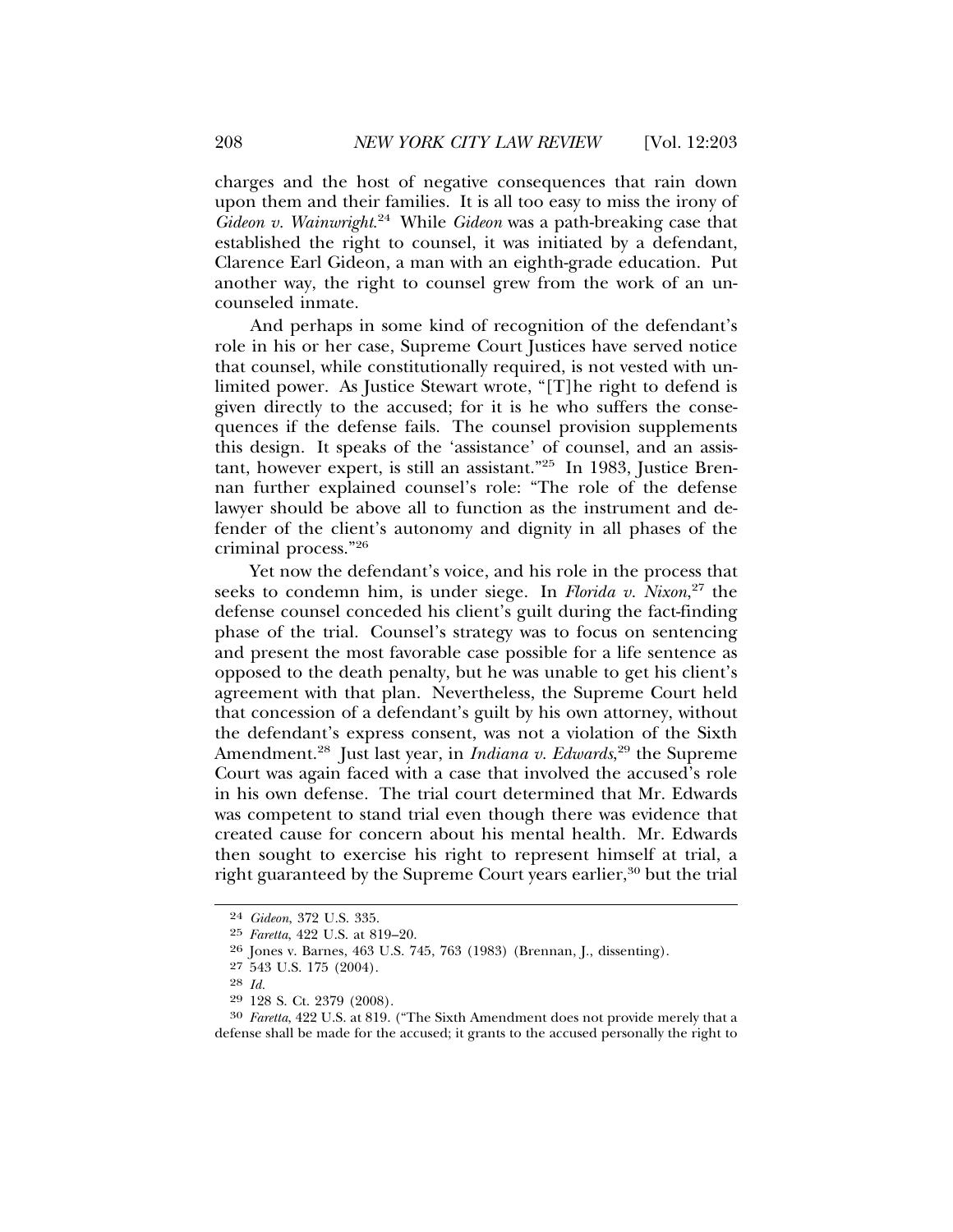court refused to allow Mr. Edwards to act as his own counsel. The Court, again showing disdain for the rights of the accused to control their own destiny, held that Mr. Edwards did not have a right to represent himself. Instead, the Court found that it was permissible for states to evaluate if a defendant already found competent to stand trial was also competent to represent himself at that trial.<sup>31</sup> In both *Nixon* and *Edwards*, the Court's holdings served to silence the accused to render him even that much more powerless in his trial.

Where then is the client's voice in the criminal justice system? It is found in the reflections that follow from Susan Tipograph, Kathy Boudin, Mercedes Cano, and Preeti Lala. What they all share is a deep and abiding concern for the accused, a recognition that it's about the client and what their clients give them, and then—and only then—a concern for what lawyers can give to their clients. Susan Tipograph, early on, writes about how she and her colleagues became lawyers to "make a difference in the lives of people we were representing," and yet, in the same breath, she continues, "[w]hile true, our clients also profoundly changed our lives." Kathy Boudin urges lawyers to work collaboratively and to multiply their contributions by training others to advocate for themselves. In the process, the knowledge gained can be passed along, from peer to peer, to reach as many people as possible. Mercedes Cano writes about her clients who mirror her own experience of coming to the United States unable to speak English and full of fear and distrust about the government. The importance to her of knowing, understanding, and identifying with her clients permeates her responses. Preeti Lala details the challenges of being a public defender and bemoans the "triage" aspect of her work that frustrates her desire and ability to build relationships of trust with all of her clients. And yet she remains passionate about her work and hopeful that change is on the horizon in the form of "groundbreaking litigation" that will limit the number of clients assigned to any individual public defender.

The present state of criminal justice calls for a new indigent defense paradigm. Quality-of-life arrests proliferate in record num-

make his defense. It is the accused, not counsel, who must be 'informed of the nature and cause of the accusation,' who must be 'confronted with the witnesses against him,' and who must be accorded 'compulsory process for obtaining witnesses in his favor.' "). Although not stated in the Amendment in so many words, the right to selfrepresentation—to make one's own defense personally—is thus necessarily implied by the structure of the Amendment.

<sup>31</sup> *Edwards*, 128 S. Ct. at 2386.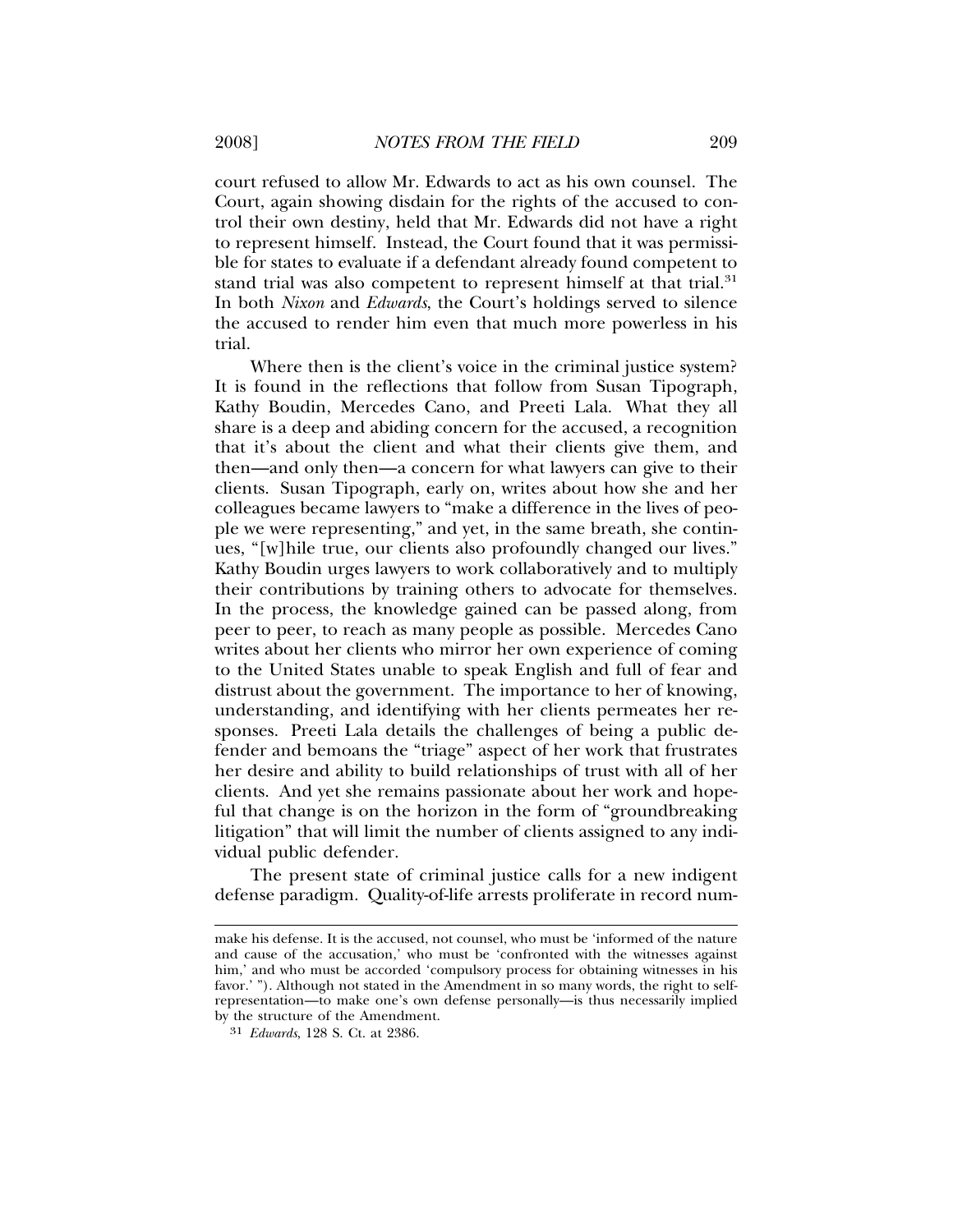bers, and a burgeoning list of negative consequences flow from every arrest. Problem-solving courts dot the judicial landscape and prisoner re-entry programs dominate the discourse. How do we best defend the accused in this new world? How do we best make sure that our clients and their communities are heard?

These personal reflections help us to think about how to answer those questions, about the next steps we should take. As Susan Tipograph notes, if the government is ready, willing, and able to bail out banks, car companies, and CEOs, then surely it should be ready to fully fund and support indigent criminal defense. The new presidential administration sounds the themes of hope and change. The reflections that follow offer many possibilities for hope and change. Let's hope that they, and the voices of their clients, are heard.

> *Steven Zeidman\* Director and Professor, Criminal Defense Clinic City University of New York School of Law*

## LIST OF QUESTIONS

- 1. Indigent criminal defense work comes with its unique set of difficulties. Examples of such barriers might include the decentralized system of providing public defense services from state to state, the lack of funding, etc. What are some difficulties, barriers, or limitations particular to the area in which you work? Please describe the ways you navigate these issues.
- 2. A recent report on mass incarceration concluded that 2,319,258 adults are currently incarcerated in the United States. This translates to more than one in every 100 adults, making the United States the country with the highest incarceration rate both per capita and in raw numbers. Based on your experience as a practitioner, what in your opinion is the strongest contributor to this configuration? What can be done? In addition, why is re-entry so difficult and recidivism so prevalent? What can the defense community do to address these problems?
- 3. Discuss the complexities of counseling clients with respect to

<sup>\*</sup> Professor of Law, Director of the Criminal Defense Clinic at the City University of New York School of Law; J.D., Duke University School of Law; B.A., State University of New York at Albany. Steve Zeidman has spent the last twenty years working in the area of criminal defense, and he is a highly-respected trial lawyer and former supervisor at the Legal Aid Society.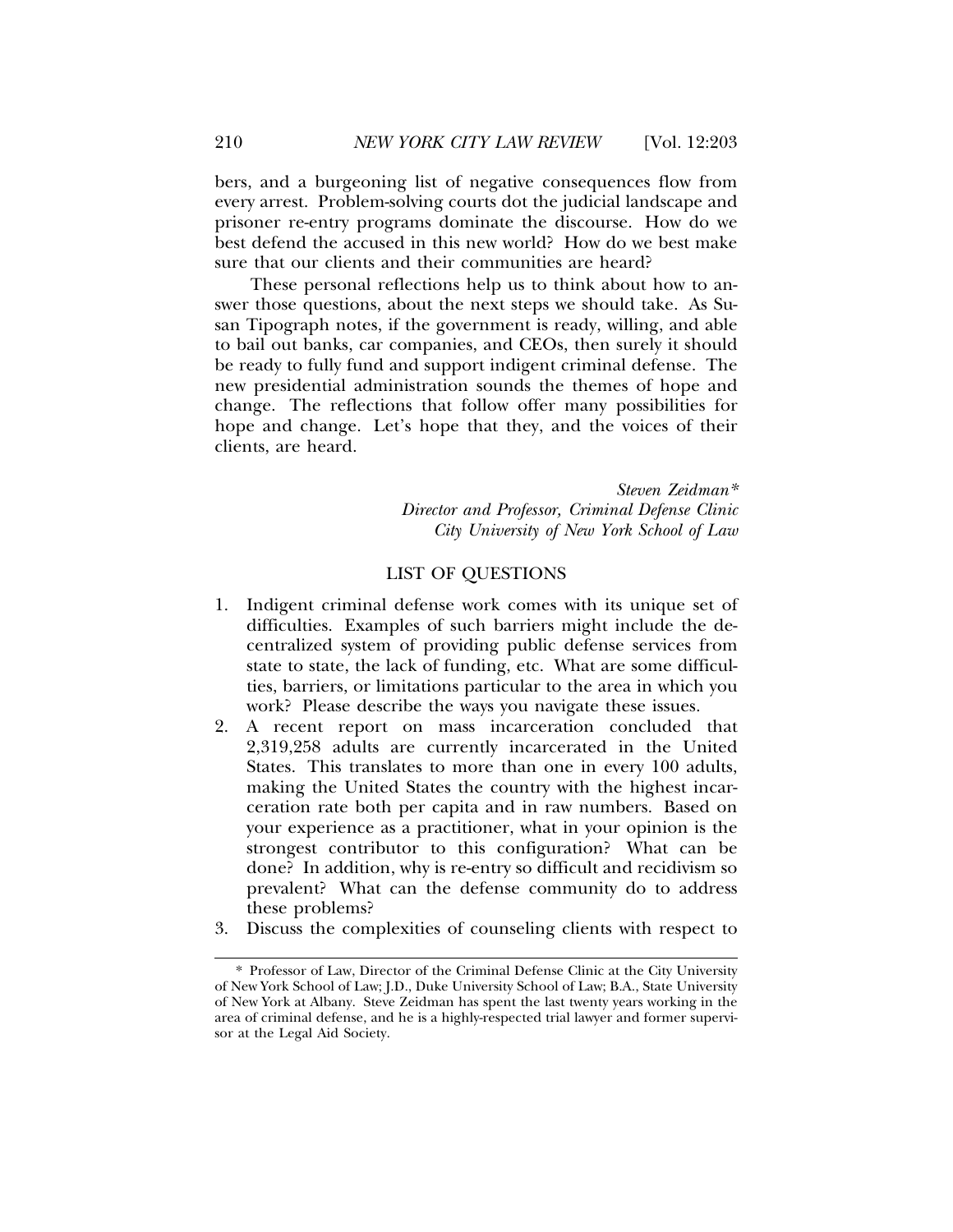control, advocacy, problem-solving, negotiation, and legal ethics.

- 4. Discuss the connection between progressive and conservative social movements and public interest lawyering in the indigent public defense field.
- 5. What are some alternative approaches to public defense? For example, approaches that take a broader, more holistic approach to client-incorporating services, traditionally regarded as social work, as part of the mission of the public defender's office. Or alternative approaches to defense that provide assistance with housing issues, public benefits, substance abuse, and various other problems that are viewed as prolonging client involvement with the justice system?

#### NOTES FROM THE FIELD, QUESTION 1

Indigent criminal defense work comes with its unique set of difficulties. Examples of such barriers might include the decentralized system of providing public defense services from state to state, the lack of funding, etc. What are some difficulties, barriers, or limitations particular to the area in which you work? Please describe the ways you navigate these issues.

## SUSAN TIPOGRAPH

I have been a criminal defense attorney for over thirty years. I am a proud member of the National Lawyers Guild.<sup>32</sup> I was born in 1950 and came of age watching southern policemen attacking black people, including children and the elderly, with water hoses and dogs. We were secular Jews, and my birth came five years after the end of the war, which saw six million of my co-religionists, along with countless others, murdered by a state power obsessed with hatred and violence. We were encouraged to participate in the world through education and participation in civil society. My parents supported Adlai Stevenson.<sup>33</sup> We were taught never to

<sup>32</sup> The National Lawyers Guild (NLG) is an association dedicated to the need for basic change in the structure of the United States political and economic system. Founded in 1937, the NLG was the nation's first racially integrated bar association. The NLG works locally, nationally, and internationally to address social justice issues. *See* National Lawyers Guild, http://www.nlg.org/ (last visited Feb. 7, 2009).

<sup>33</sup> Adlai Stevenson II was an American politician most recognized for his progressive stance in the Democratic Party. Stevenson served as governor of Illinois for one term and ran, unsuccessfully, for President in both 1952 and 1956. He also served as Ambassador to the United Nations from 1961 to 1965. *See* Adlai Stevenson II: A Voice of Conscience, http://www.harvardsquarelibrary.org/unitarians/stevenson.html (last visited Feb. 7, 2009).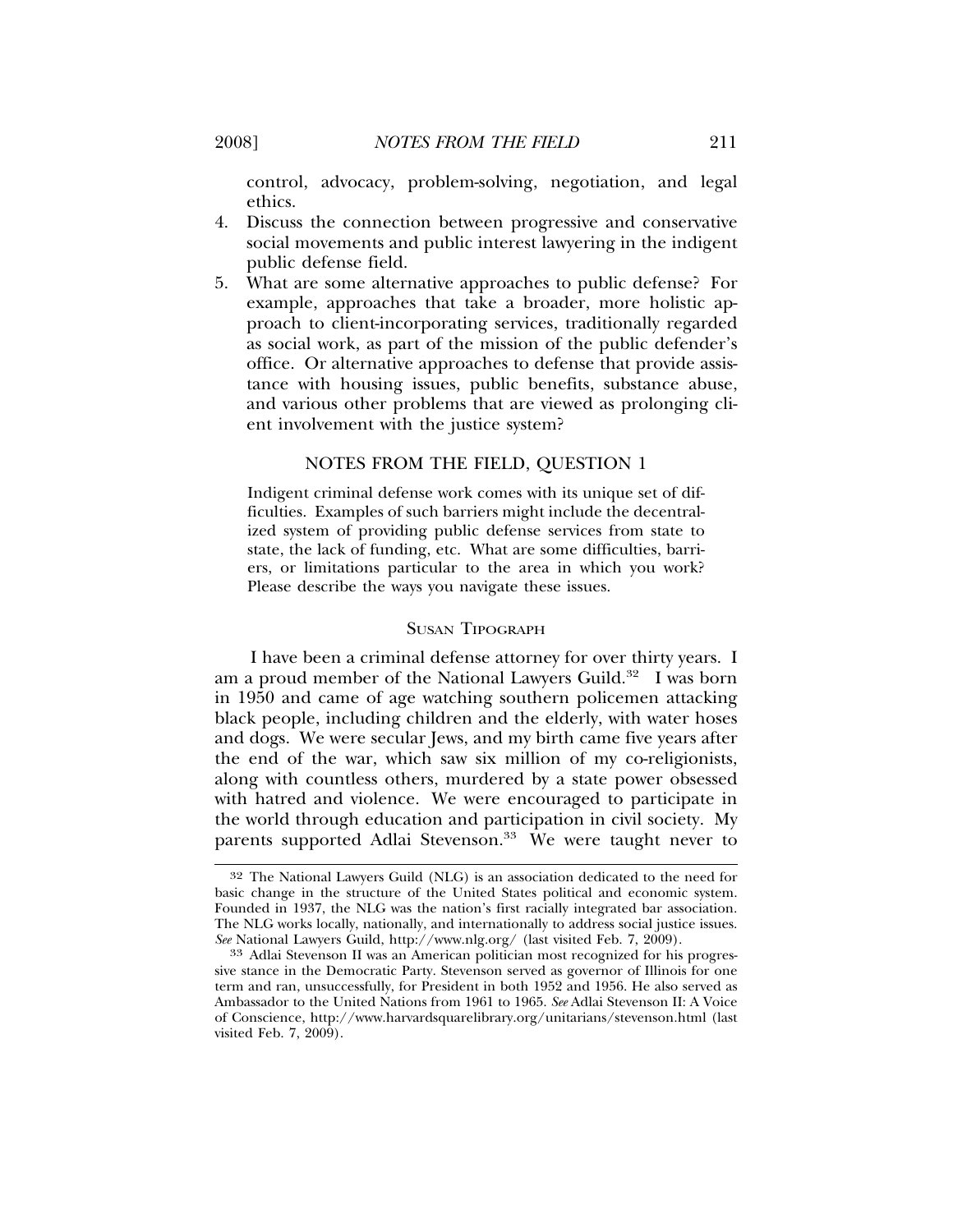cross a picket line, that injustice was wrong, and that we had the responsibility to deal with it—or at least not to stand idly by.

In high school, I had a poster of Bobby Kennedy on my bedroom wall. Increasingly, the war in Vietnam dominated the news, and I went off to college in Washington, D.C.—a predominantly black city—months after the assassination of Kennedy and Martin Luther King, Jr.; drugs, demonstrations, and politics dominated my college years. At the same time, the politics and emotions of the women's liberation movement, as well as a variety of other social movements, changed the fabric of the world in which I was living.

After all of that, I decided to go to law school. For many of us, we believed that by becoming lawyers, we could make a difference in the lives of the people we were representing. While true, our clients also profoundly changed our lives. In Manhattan and other boroughs, I have had the opportunity to represent mostly poor people, the overwhelming majority of whom were people of color charged with crimes in the state courts and in federal court. I have represented and worked with, among others, the Ohio Seven,<sup>34</sup> the San Francisco Eight,<sup>35</sup> the FALN,<sup>36</sup> and the Black Panther Party.<sup>37</sup>

37 The Black Panther Party was a radical organization that promoted Black Power, the collective social and economic well-being of the Black community, and the armed

<sup>34</sup> The Ohio 7, also known as the United Freedom Front, was a radical organization active in the late 1970s and 1980s. The organization considered itself a "revolutionary group" with the mandate of opposing imperialism, and in particular, the U.S. foreign policy in Latin America and with the South African apartheid government. The group engaged in bank robberies and bombing attacks on, among others, Washington D.C., the South African Consulate in New York, and the offices of Union Carbide. *See* HARVEY W. KUSHNER, ENCYCLOPEDIA OF TERRORISM 381 (2003).

<sup>35</sup> The San Francisco 8 was a group of eight members of the Black Liberation Army (composed of former Black Panthers), accused of killing Sgt. John Young, a San Francisco police officer, in 1971. The eight defendants, arrested in January 2007, were Herman Bell, Ray Boudreaux, Richard Brown, Henry W. "Hank" Jones, Jalil Muntaqim, Richard O'Neal, Harold Taylor, and Francisco Torres. All asserted their innocence. In January 2008, conspiracy charges for O'Neal, Taylor, Boudreaux, Brown, and Jones were dropped. O'Neal has been acquitted of all charges, and the latter four are free on bail. Bell and Muntaqim remain in prison. Some of the defendants were tortured in police custody. Bob Egelko, *Charges Narrow in 1971 Slaying of S.F. Cop*, SAN FRANCISCO CHRONICLE, Jan. 9, 2008, at B–4, *available at* http://www.sfgate.com/cgi-bin/article.cgi?f=/c/a/2008/01/09/BALJUBKMK.DTL.

<sup>&</sup>lt;sup>36</sup> Fuerzas Armadas de Liberación Nacional (FALN) was a Puerto Rican paramilitary organization committed to the independence of Puerto Rico. Between 1974 and 1983, FALN was responsible for more than 120 attacks on U.S. targets such as military and government buildings, financial institutions, and corporate headquarters in New York, Chicago, and Washington D.C. The purpose of the bombings was to oppose U.S. military presence in Puerto Rico and to protest the growing influence of U.S. based corporate and financial institutions on the island. Encyclopedia of Chicago, Fuerzas Armadas de Liberacion Nacional (FALN), http://www.encyclopedia.chicago ´ history.org/pages/489.html (last visited Jan. 29, 2008).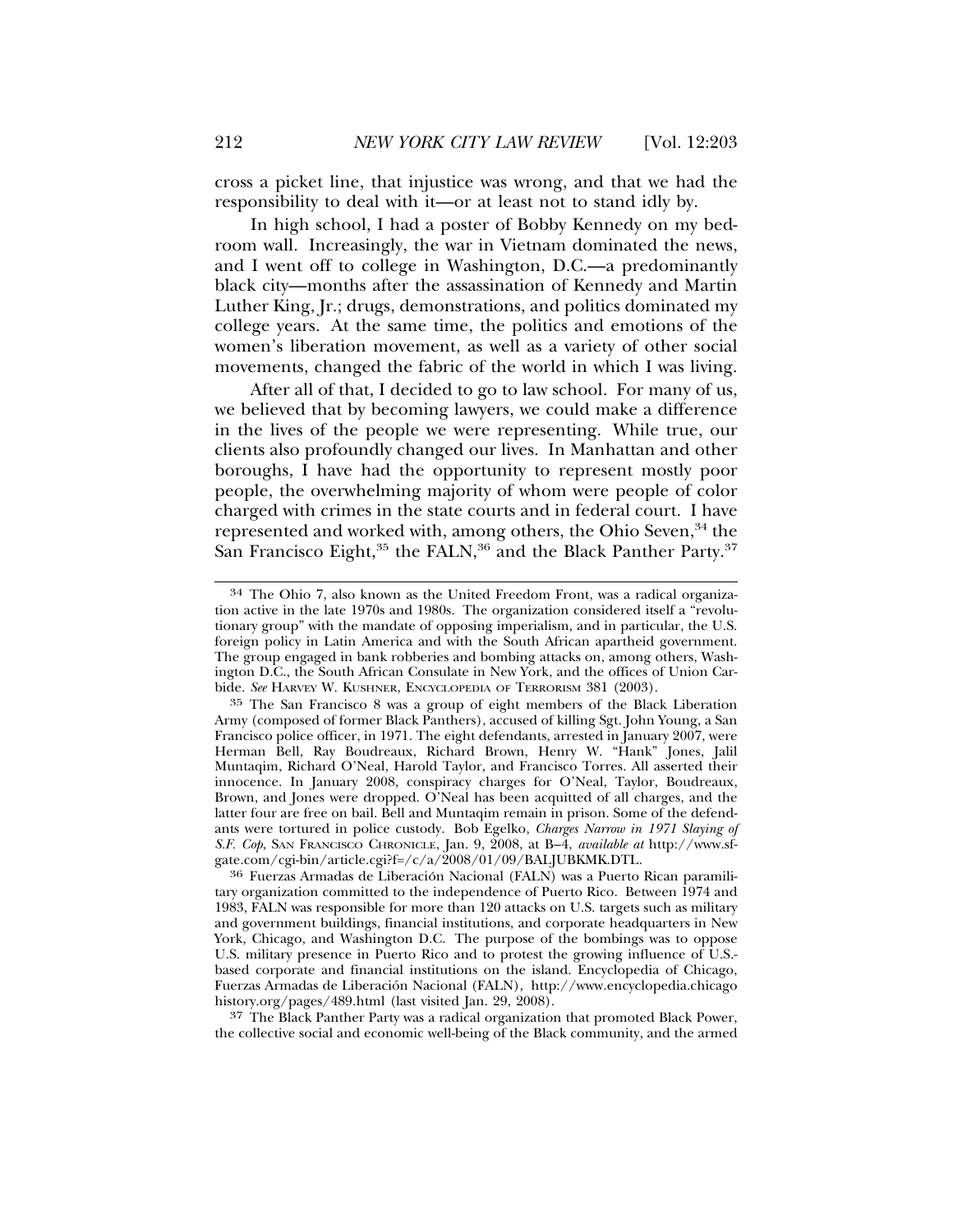I have represented those arrested for protesting apartheid, AIDS discrimination, the war in Iraq, and homophobia. I have also represented those charged with killing cops, blowing up buildings, lying in the street, and chaining themselves to the Rockefeller Plaza Christmas tree, $38$  the Mexican consulate, $39$  and to each other.

All the while, I watched and learned from those who came before me—Bill Kunstler,<sup>40</sup> Lenny Weinglass,<sup>41</sup> Flo Kennedy,<sup>42</sup> and countless others. While in law school, I worked for Carol Lefcourt (who represented Afeni Shakur,<sup>43</sup> Tupac Shakur's mother, in the

38 I represented three women who chained themselves to the Christmas tree in Rockefeller Center on World Aids Day. The matter was dismissed on facial sufficiency grounds and the District Attorney appealed. The Appellate Term reversed and the matters were reinstated. Eventually, the women pled guilty to disorderly conduct.

41 Leonard Weinglass is a civil rights lawyer who has defended left-wing radicals throughout his career, including the Chicago 7, Angela Davis, Jane Fonda, and Mumia Abu Jamal. He most recently served as an appellate attorney for the Cuban 5, imprisoned for espionage in the United States. *See* CharlieRose.com, Guests: Leonard Weinglass, http://www.charlierose.com/guest/view/4843 (last visited Jan. 29, 2009).

42 Florynce Kennedy was a lawyer who advocated for feminist, abortion rights, and civil rights causes. Kennedy defended H. Rap Brown and other members of the Black Panther Party. She founded the Feminist Party in 1971, and assisted in the founding of the Women's Political Caucus and the National Organization for Women. Douglas Martin, *Flo Kennedy, Feminist, Civil Rights Advocate and Flamboyant Gadfly, Is Dead at 84*, N.Y. TIMES, Dec. 23, 2000, at B7.

43 Afeni Shakur is a former member of the Black Panther Party, and was arrested in 1969 for withholding information about fellow Panthers' alleged conspiracy to kill police officers and bomb public and commercial buildings. The defendants were also known as the Panther 21. Shakur defended herself in court and was imprisoned; her

self-defense of African Americans against white violence and repression. Founded in 1966 by Bobby Seale and Huey P. Newton in Oakland, California, the Black Panther Party established numerous branches throughout the United States. Neighborhood patrols against police brutality and free breakfast for children were among the more notable activities of the Panthers. The Panthers' ideology stood in direct contrast to the nonviolent civil disobedience championed by Dr. Martin Luther King, Jr., and had declined in influence by the 1970s following infighting and FBI infiltration of their activities. Encyclopedia Britannica, Black Panther Party, http://www.britannica .com/EBchecked/topic/68134/Black-Panther-Party (last visited Jan. 29, 2008).

<sup>39</sup> On October 30, 2006, over 200 people led a rally in front of the Mexican Consulate in New York City to protest state violence in Oaxaca and the death of American independent journalist Brad Will. *See* FriendsofBradWill.org, http://www.friendsof bradwill.org/2006/10/30/action-at-mexican-consulate-this-morning-shows-nyc-solid arity-with-people-of-oaxaca-protests-killing-of-new-york-journalist (last visited Feb. 28, 2008).

<sup>40</sup> William Kunstler was a lawyer well known for defending armed radicals, political dissidents, and civil rights activists in the United States. Kunstler's most prominent case involved his defense of the Chicago 7, who were arrested for demonstrating at the 1968 Democratic National Convention and later acquitted. An avowed socialist, Kunstler served as the director of the American Civil Liberties Union from 1964 to 1972 and was a co-founder of the Center for Constitutional Rights. Encyclopedia Britannica, William Kunstler, http://www.britannica.com/EBchecked/topic/ 325045/William-Kunstler (last visited Jan. 30, 2009).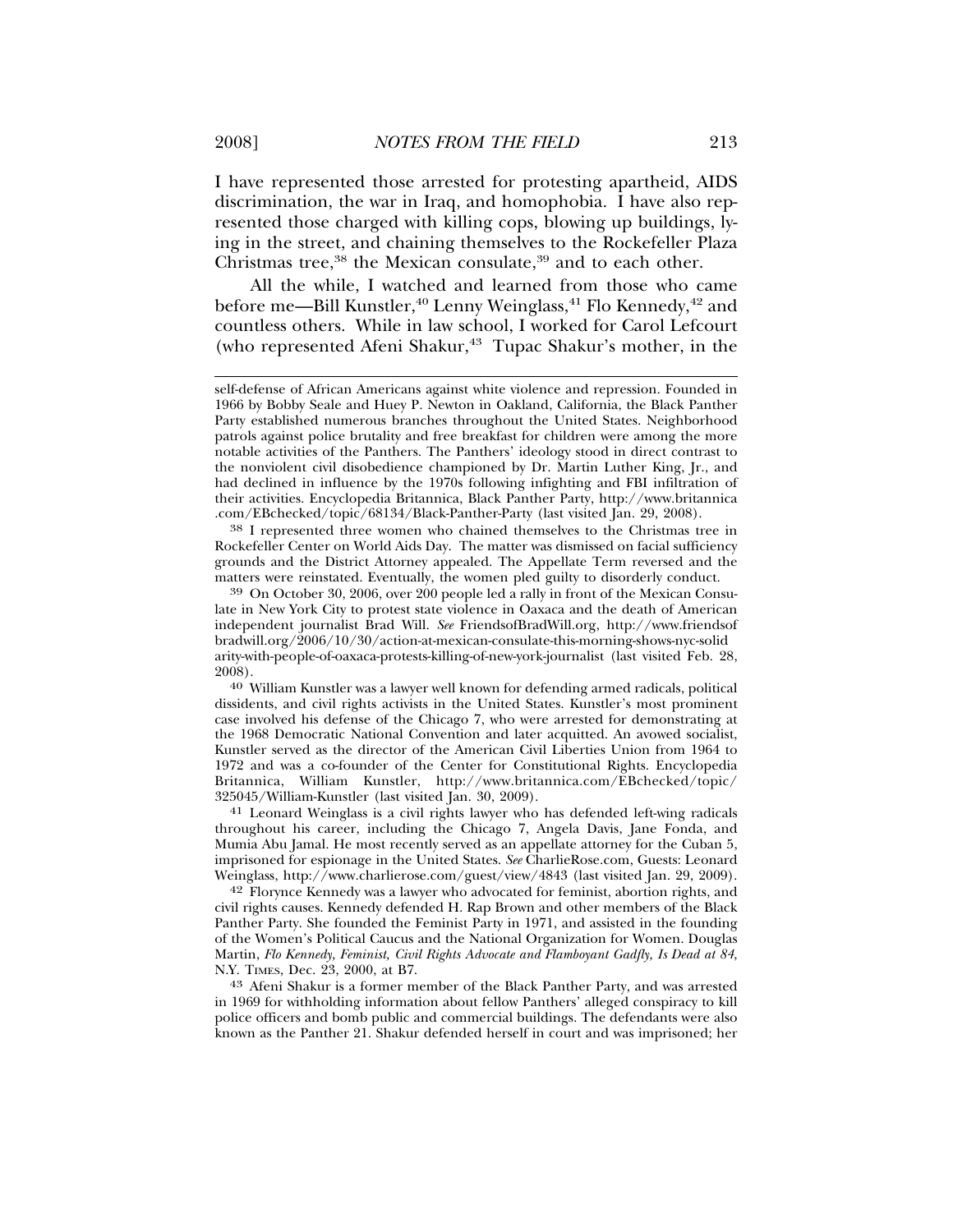Panther 21 trial), Veronika ("Vonnie") Kraft, and Carol Arber.<sup>44</sup> Carol Lefcourt and Vonnie both died of cancer, and Carol Arber is now a sculptor. We marched with lawyers of the Legal Aid Society in the 1970s and 1980s and demanded a better quality of representation for our clients. Many of us came to our work with a belief that lawyers—in both the kind of work that we choose to do and the way that we choose to do it—could be participants in movements for social change and justice. That has proven to be true for many of us in the public interest field—how gratifying it has been to be a small part of history.

Most importantly, we wanted to take on the system. We wanted to be defenders of our clients—those in the crosshairs of state power. We wanted to build relationships with clients that were based in honesty and respect, and to treat the families of our young clients with respect, even when it was hard. We wanted to be true to the principles that led us to do this kind of work.

There are countless systemic problems in the criminal justice system. Lawyers for the poor are not paid enough. The caseloads are too high. The criminal justice system serves too often as the band-aid for social problems that we are unwilling to solve elsewhere. It reflects the bigotries of race, gender, and class that exist in the larger world. It is an unmanageable, unjust, and unfair system that too often treats those caught in it with contempt. Sometimes, we as public defenders are guilty of this as well when we treat our clients with disrespect and prevent the already powerless from having a meaningful voice in their own cases. As practitioners, how we confront systemic problems is reflected in how we deal with our clients and their cases on a day-to-day basis. As criminal defense lawyers, we should constantly reflect on what brought us to this work and challenge ourselves to treat our clients with the respect they deserve.

Why would anybody in their right mind do this work? Personally, I cannot imagine doing anything more gratifying and important. Not only have I had the opportunity to be a very small part of history, I have also been invited into the homes and lives of all kinds of people. This work has provided a diversity and richness to

conviction was later overturned. She is presently active in the music industry and philanthropy, and is also the mother of the late hip-hop artist Tupac Shakur. Peter Carl-<br>son, The Gangsta Rapper's Radical Mama, WASH. POST, Sept. 23, 2003, at C01.

<sup>&</sup>lt;sup>44</sup> Carol Lefcourt, Veronika Kraft, and Carol Arber (formerly Libow before divorce) are the founding members of Lefcourt, Kraft & Libow, one of the first all female law firms in the country committed to feminist social reform. *See* CYNTHIA FUCHS EPSTEIN, WOMEN IN LAW 141 (2d ed.1993).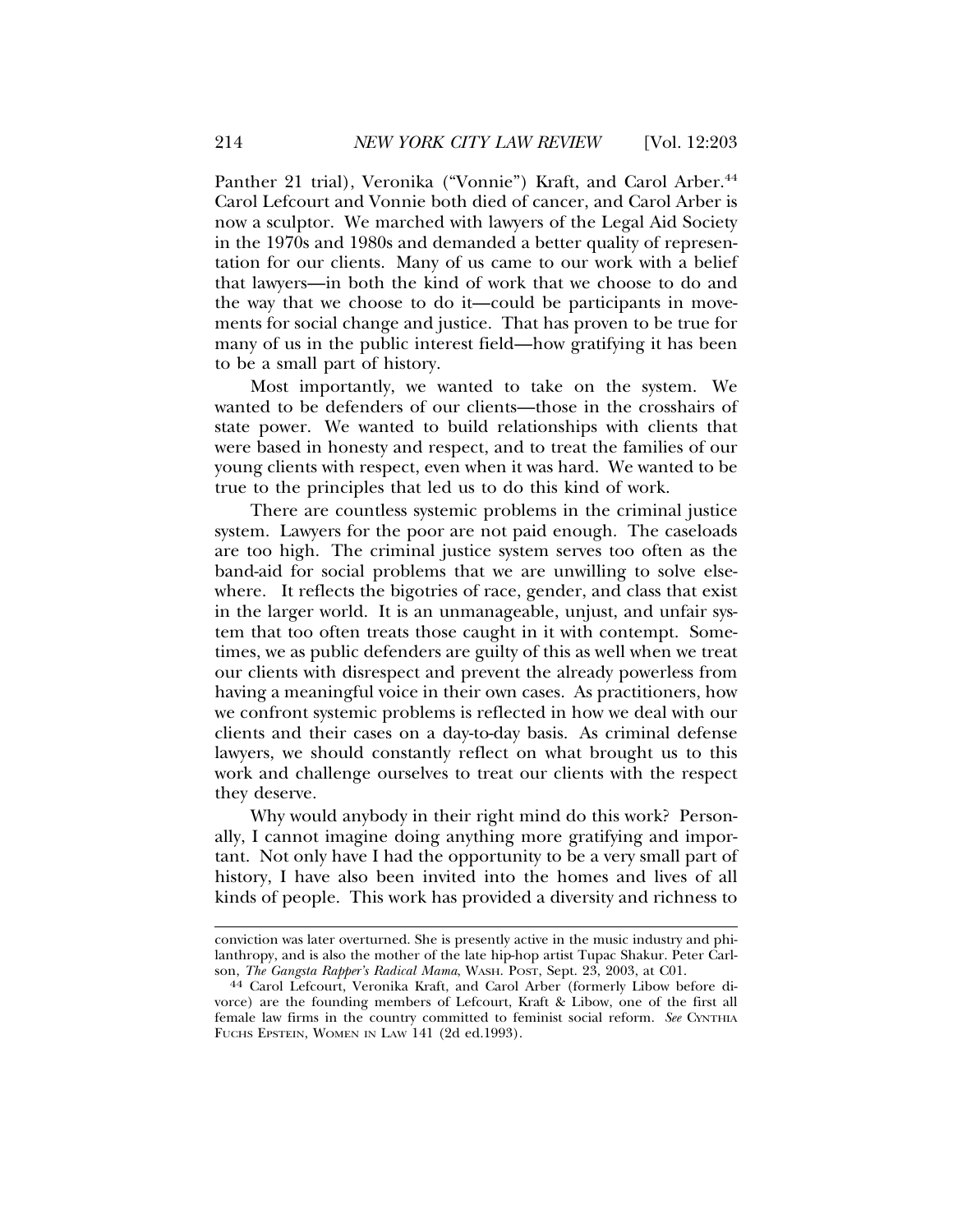my life that is invaluable. In defending those attacked by government power and speaking out against injustice, I have tried not to stand idly by. I feel confident that my parents would have been proud.45

#### KATHY BOUDIN

I am participating in these discussions as a formerly incarcerated woman who served twenty-two years in prison. During the years leading up to my incarceration, I chose a life of commitment to social justice causes—as did many other people in my generation—beginning in the 1960s with my participation in the Civil Rights Movement and the Anti-Vietnam War movements. In 1981, I began serving twenty-two years in prison, primarily at Bedford Hills Correctional Facility, a New York maximum-security prison for women. While incarcerated, I worked with other women in prison on shared personal and social issues, building community through programs that addressed the HIV/AIDS epidemic, parenting from prison, the need for higher education, and personal transformation, including taking responsibility for the crimes that brought us to prison. I received my master's degree in adult literacy, and afterwards began my doctoral degree. During my time in prison, my son—now 28—was both a source of strength and inspiration for me personally and for my work.

In prison, writing was deeply important to me. It helped me to find internal strength, to reflect on the past and the present, and to communicate beyond the prison fences. I wrote in academic journals such as in the *Harvard Education Review*46 and *Women and Therapy*47; in corrections publications of the American Correctional Association on parenting and adult literacy; and I contributed memoir writings to the Eve Ensler production, *What I Want my Words to Do to You*. 48 I am also a poet who was in a decade of poetry classes with Hetti Jones, and I won First Prize for the PEN Prison Writing Poetry Award.49

<sup>45</sup> I want to thank my assistant, Melissa Ballowe, J.D. 2008, City University of New York School of Law, for her assistance.

<sup>46</sup> *See, e.g.,* Kathy Boudin, *Teaching and Practice: Participatory Literacy Education Behind Bars: AIDS Open the Door*, 63 HARV. EDUC. REV. 207 (Summer 1993).

<sup>47</sup> *See, e.g.,* Kathy Boudin, *Lessons from a Mother's Program in Prison: A Psychosocial Approach Supports Women and Their Children*, 21 WOMEN & THERAPY 103 (1998).

<sup>48</sup> *What I Want My Words to Do to You* (PBS television broadcast Dec. 16, 2003); *see also* P.O.V., What I Want My Words to Do to You (PBS), http://www.pbs.org/pov/ pov2003/whatiwant/ (last visited Feb. 7, 2009).

<sup>49</sup> PEN American Center - 1998–1999, http://www.pen.org/page.php/prmID/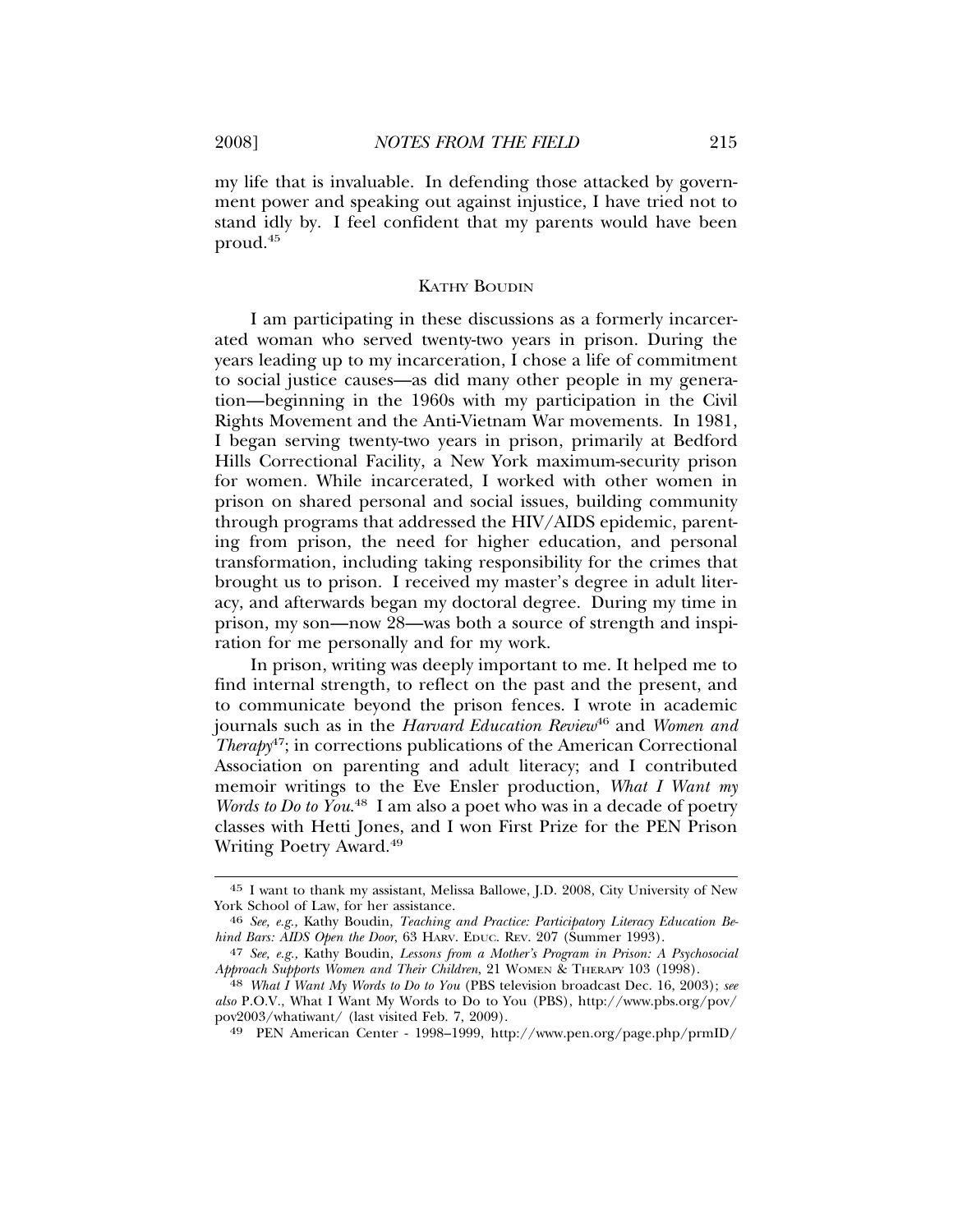Since coming home, I have worked to maintain my commitment to people in prison and their families. As an extension of my work around HIV/AIDS, I work in a hospital-based HIV/AIDS clinic, generating programs related to health care for people who are HIV positive. I continue to be dedicated to drawing on the strengths of people in a peer program that we developed to assist patients in becoming peer counselors and educators in the hospital. I'm committed to those who face the challenge of being HIV positive and returning home from prison, and I am helping to build the Coming Home program $50$  to meet their needs. I am also an adjunct professor at the Columbia School of Social Work and the New York University School of Social Work.

In addition, I have continued the work I began in prison by developing a program for adolescents whose parents are incarcerated to support their positive development and future aspirations. I maintain a commitment to long-termers in prison by participating in a series of projects supporting those who have little chance of seeing a parole board or being granted parole at the expected release date, despite any personal transformation they may achieve. A core piece of the work is developing a restorative justice approach.51 Finally, I am part of Our Journey, an organization and a spiritual community that offers a social network for women coming home from prison.

I completed my doctoral degree in education at Columbia University Teachers College in May 2007. My doctoral thesis examined the challenges faced by adolescents with mothers in prison, the complexity and centrality of maintaining a relationship with their mothers, the significance of peer support among them, and the possibilities for the positive development of adolescents when policies support these relationships.

Since coming home on parole, a commitment of mine has

<sup>558 (</sup>listing Kathy Boudin as winner of first prize in poetry for a first prize in poetry for her piece *A Trilogy of Journeys*) (last visited Feb. 7, 2009).

<sup>50</sup> The Coming Home program is a special service of the Center for Comprehensive Care (CCC) at St. Luke's and Roosevelt hospitals in New York City. As the CCC website states, "[t]he Coming Home program is a unique transition case management and support program designed specifically for people who have been incarcerated and are returning to the community." Centerforcare.org, http://www.centerforcare. org/special.html (last visited Feb. 20, 2009).

<sup>51</sup> *See, e.g.*, Michael Wenzel, *Retributive and Restorative Justice*, 32 LAW & HUM. BEHAV. 375, 377 (2008) ("[A]t the core of restorative justice is a dialogical process geared toward making offenders accept accountability for the harm they have caused (as well as its repair), show remorse, and offer an apology, while victims are, at least implicitly, encouraged to overcome their resentment and offer forgiveness.").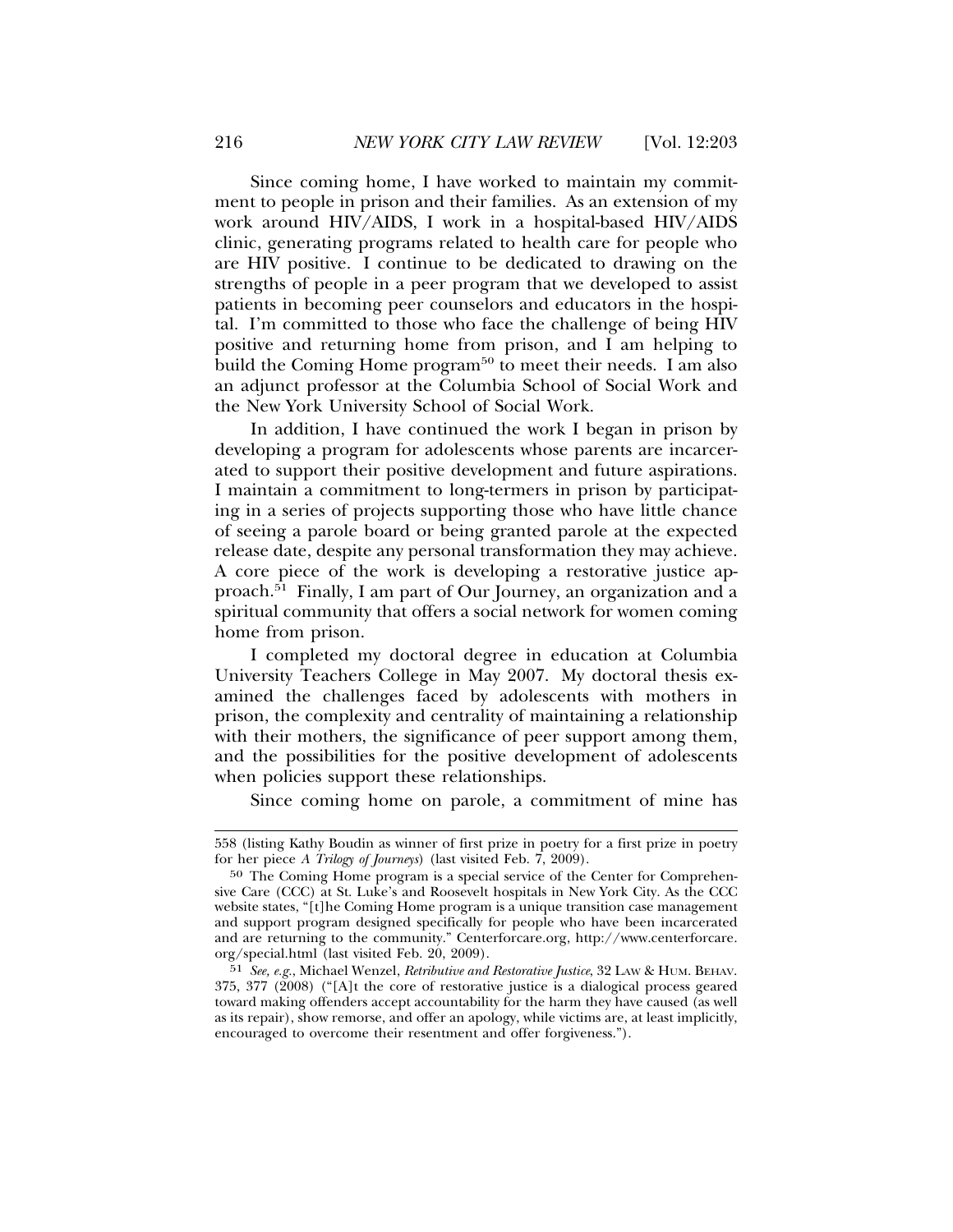been to focus on the issues faced by long-termers—men and women who are serving long sentences—and in particular, those who are serving indeterminate sentences of fifteen years to life or more, and whose crimes involved the loss of life. I focus on these issues because those who are serving these long sentences have been regularly denied parole after serving fifteen, twenty, thirty years or more based on one of many criteria such as the seriousness of the crime and, in some cases, the statements of the victims. Rehabilitation and release plans, which are also criteria used to make parole decisions, are not given the same weight as the crime committed.<sup>52</sup>

I have watched women with whom I worked and shared a life change from being twenty-year-old young girls without a GED to forty-year-old women with a college education. They are teaching the next generation of women coming to prison about AIDS, being a mother, or getting a college degree, and how to not just survive prison, but also to take the losses and failures and turn them into possibilities and hope for a different future. These same people are frequently the role models for younger people coming into prison, offering them the guidance to grow and change; they are usually the people who have been able to get an education and have redirected their own lives, and statistics show that when they do come home, they have one of the lowest recidivism rates.53

While an individual approach is needed in terms of parole release decisions, I focus on long-termers as a group because criminal justice policy has targeted them as a group. The policy of regular parole denials raises issues of fairness and justice, and offers a different window into understanding the retributive nature of the criminal justice system and the need for change. While in recent years there has been public education and the beginnings of change relating to those in prison for nonviolent crimes, one of the ironic consequences of the campaigns to stop incarcerating people who have committed nonviolent crimes has been an even greater focus on endless punishment and stigmatization of those in prison for violent crimes.

After I spoke several times with lawyers from the Legal Aid Society about the issues of parole and long-termers, it became clear

<sup>52</sup> N.Y. EXEC. LAW § 259-i (McKinney 2005) (defining the legal criteria for parole release).

<sup>53</sup> DR. STEPHEN J. STEURER ET AL., CORRECTIONAL EDUCATION ASSOCIATION, THREE STATE RECIDIVISM STUDY 47–48 (Sept. 30, 2001), *available at* http://www.ceanational.org/PDFs/3StateFinal.pdf (showing that three of the hypotheses developed by the researchers prior to the study proved true—namely, correctional education participants recidivated at lower rates for re-arrest, re-conviction, and re-incarceration).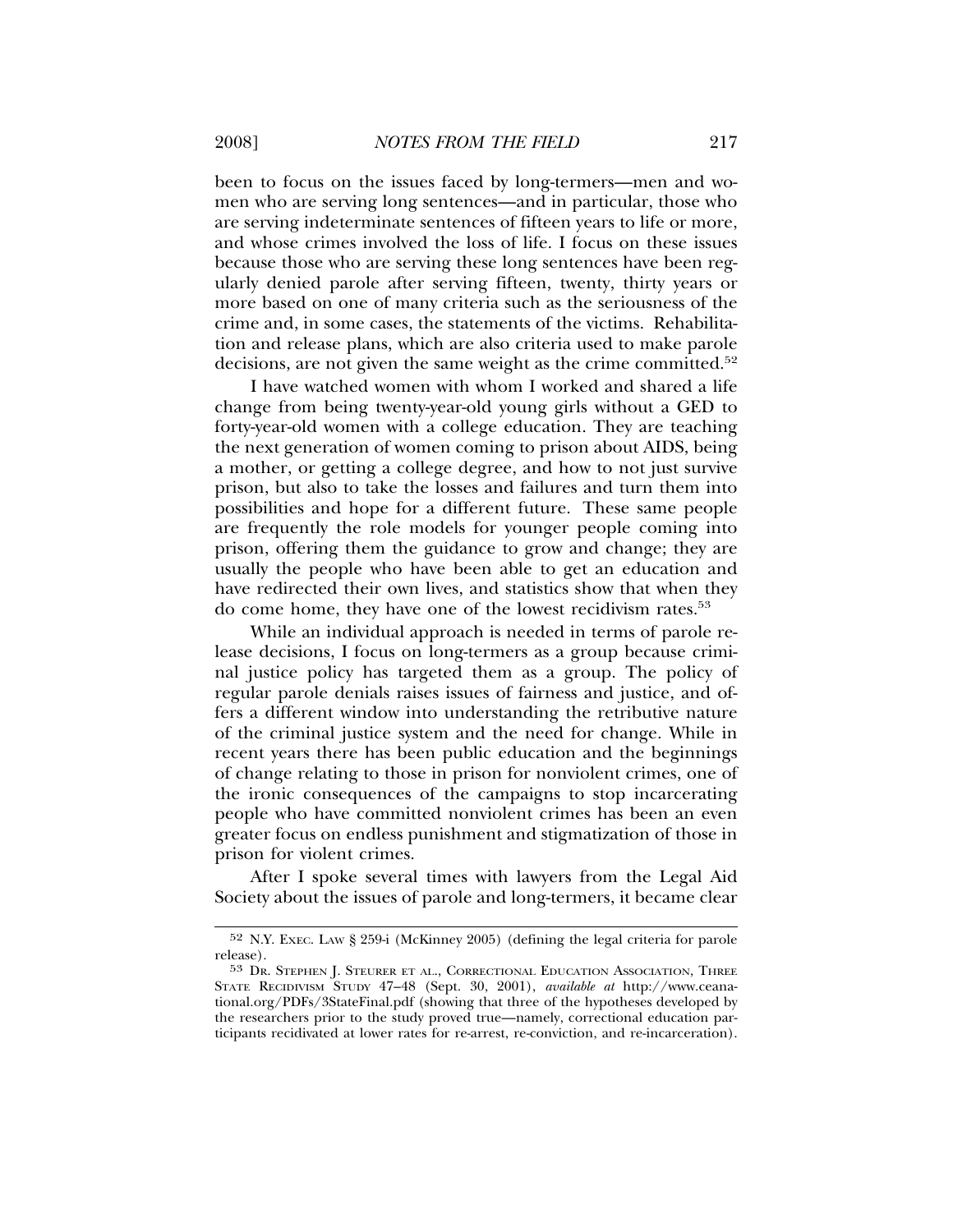to me that it is important to educate attorneys about the issues that their clients will face fifteen years or more in the future when they become eligible for parole. I would like to give several examples. First, the pre-sentence probation report prepared by the Probation Department is a critical document at a parole hearing. It becomes the factual document that parole commissioners rely on to develop a picture of the incarcerated person, the role that she or he played in the crime, and his or her background. Frequently, such presentence reports have erroneous facts in them. Although it adds a burden to already overburdened lawyers for the indigent, it is critical to carefully read it and to challenge facts that are wrong. When an attorney notes an error, sometimes the probation personnel will say that they will add an addendum to correct it rather than changing the actual text, but it is important to change the text if possible so that the parole commissioners do not read the erroneous material first. The client should also have a copy of the pre-sentence report so that she or he knows what the parole board is reading.

Second, the sentencing minutes are required to be taken into account by the parole board members as stated in Executive Law, Article 12-B State Division of Parole, Section 259-i.<sup>54</sup> Yet most incarcerated persons do not have their sentencing minutes and do not remember what the judge said—positive or negative. It would be helpful for attorneys to make certain that the person whom they are representing has copies of the sentencing minutes.

A third issue is the appeal of a parole decision. A person has a right to an administrative appeal of a parole denial. These administrative appeals, although rarely successful, can be the basis for an Article  $\overline{78}$  petition challenging the parole denial.<sup>55</sup> Perhaps attorneys representing indigent people through agencies such as the Legal Aid Society can also represent people in their administrative appeals so that the appeals are as strong as possible. These observations are just a few examples of the importance of educating lawyers who represent indigent clients about parole law and procedure.

#### MERCEDES CANO

I was born in Colombia, South America, and I arrived in the United States when I was sixteen years of age, close to thirty-seven

<sup>54</sup> N.Y. EXEC. LAW § 259-i (McKinney 2005) (defining the legal criteria for parole release).

<sup>55</sup> An Article 78 proceeding is a means to obtain judicial review of an administrative action. N.Y. C.P.L.R § 7801, et seq. (McKinney 2008).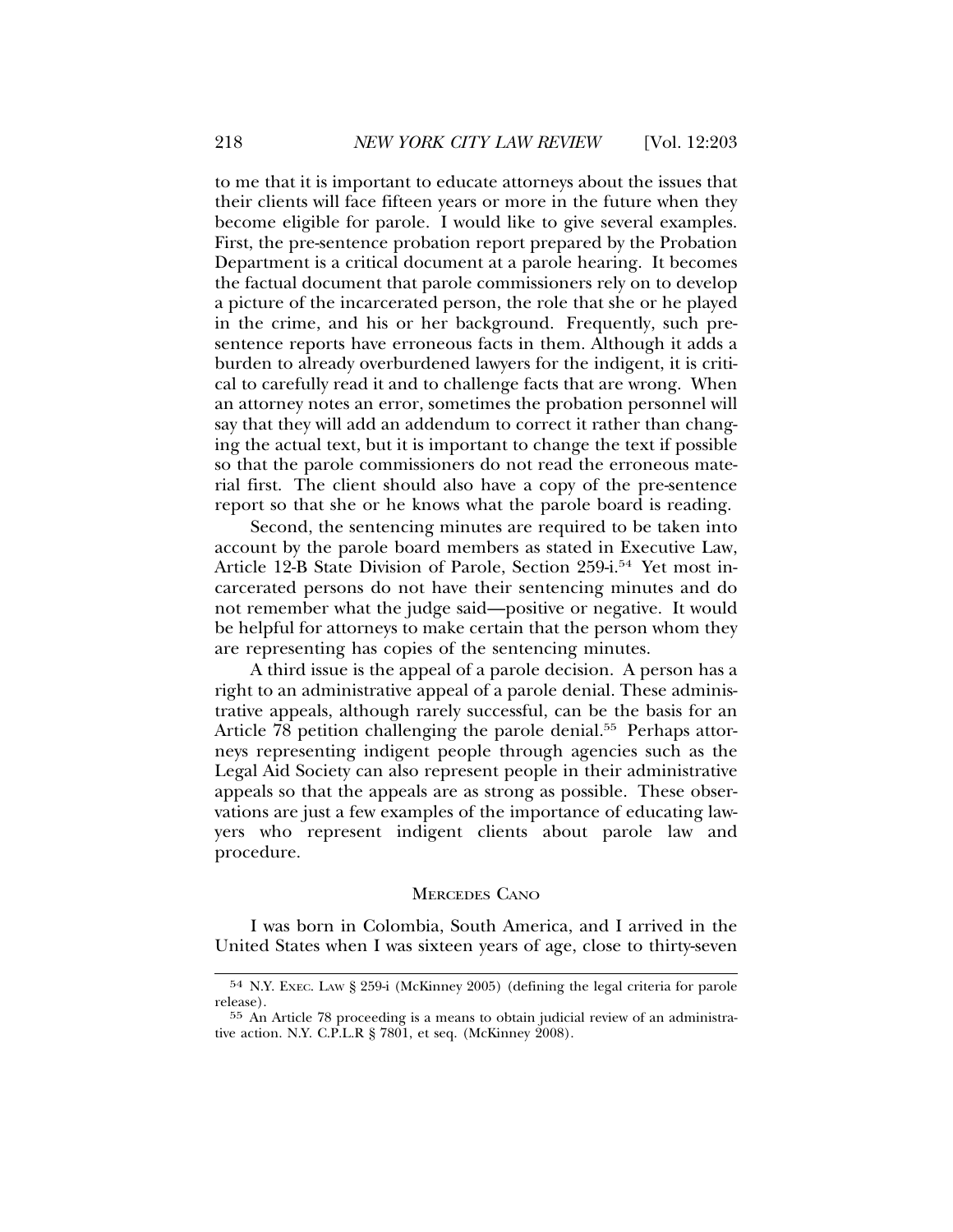years ago this coming Halloween. Colombia, today, is second only to Sudan in the numbers of internally displaced people due to a continuous war between the poor peasants and the rich oligarchy.56

I grew up in a family of ten children, and I was the only girl who enjoyed the same freedom as the boys—until I reached puberty. By then, as culture demanded, my parents had started making plans to marry me to a distinguished and well-off person in society. To thwart their plans, I became involved in politics as a young student and started participating in the struggles of the poor and disadvantaged people in Colombia (abused women and children, Afro-Colombians, indigenous populations, peasants, trade unionists, and human rights defenders); this made me a less than attractive candidate for any well-respected man in my family's circle.

Getting involved with trade unionist student movements and human rights defenders at an early age opened my eyes to the forcibly displaced people in Colombia. Indigenous people,<sup>57</sup> Afro-Colombians,58 women, and children are the most affected minorities in this internal conflict that has now claimed numerous lives for over forty years.<sup>59</sup>

As I got involved with the student movement in the late 1960s—participating in marches and demonstrations against the government and getting arrested on at least two occasions before I turned fifteen years old—a few things became clear to my parents. I was not going to marry anyone of their choosing, and I was going to get myself killed, or worse, disappear. My father took action and convinced me to take a vacation away from the conflict "while things cooled off," and sent me away to the United States for a short vacation. I have not returned to live in Colombia since.

What drew me to New York City, this great metropolis, in the early 1970s was the fact that despite its grandiosity and powerful architecture, it had persistent structural problems; impunity and limits on access to justice; and inequality and discrimination. I could not believe that I had left my hometown, plagued with the same problems, only to re-live the same situation in a country that

<sup>56</sup> *See generally* Elizabeth A. James, *Is the U.S. Fulfilling Its Obligations Under the 1951 Refugee Convention?*, 33 N.C. J. INT'L L. & COM. REG. 455, 456 (2008).

<sup>57</sup> INTERNAL DISPLACEMENT MONITORING CENTRE, RATE OF NEW DISPLACEMENT HIGHEST IN TWO DECADES 7 (2008), *available at* http://www.internal-displacement .org/ (follow "Americas" hyperlink; then follow "Colombia" hyperlink).

<sup>58</sup> *Id.*

<sup>59</sup> *Id*. at 5.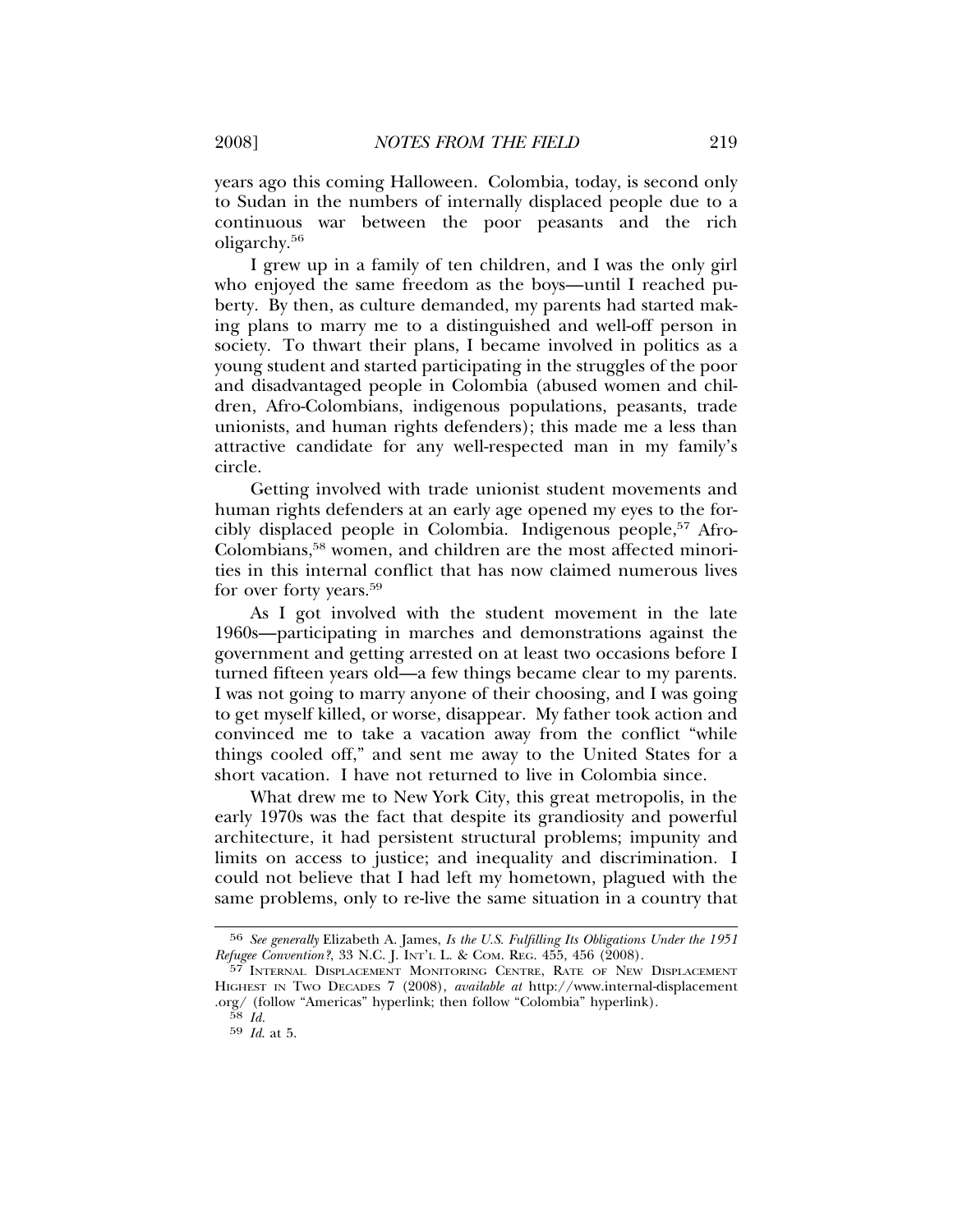was famous for its stance in fighting for human rights in the international arena. I became involved with various groups in the mid-1980s, including one that helped organize 2000 yellow cab drivers.60 We physically stopped the streets of New York on at least two occasions, demanding respect and protection from the New York City Taxi and Limousine Commission, the agency that supervises the yellow cab industry. After, I became a shop steward for a federal union, and I organized and represented mail workers in their struggle for labor rights; that was the time when Ronald Reagan started crushing the backbone of the union movement in the United States.<sup>61</sup>

While busy fighting these injustices in my place of employment, I also organized a group of tenants in my building to demand heat and hot water from our landlord. Our building in Queens had numerous undocumented immigrant tenants. One afternoon, while I was in tenant/landlord court accompanying a tenant as an interpreter, I was urgently called to my apartment. A fire had consumed all of my belongings. The fire was labeled "suspicious" by the fire department. That did it for me. I decided to take the gloves off, attend school, and become a licensed fighter—that is, a community lawyer!

A large number of my clients are not totally indigent; they work, but their salaries are below the typical level of working poor. Most of them resemble me when I arrived in the United States over thirty-seven years ago—I didn't know the language, had no idea what the legal system in the United States was all about, and I feared anything that resembled government. I distrusted anyone trying to do something for me and just wanted to get things over with and go back to work.

I can never advise a client who has been arrested and charged with a crime without taking his country of origin into consideration. Most of my clients—at least 90%—come from a foreign country, and to advise them I must take a specific, tailored approach when they come to see me. With the other 10%, I can speak to the person arrested—often angry at the system—in a more informal, "streetwise" language.

The first difficulty, the language barrier, is dissipated once I

<sup>60</sup> An example of one such protest occurred in November of 1986, when cab drivers organized to block streets in Brooklyn, Manhattan, and Queens as part of ongoing standoff with Mayor Ed Koch regarding fare increases. *See* Robert O. Boorstin, *700 Cabs Snarl Traffic in Protest on Fares*, N.Y. TIMES, Nov. 18, 1986, at B1.

<sup>61</sup> Susan Erem, *Labor Pains: Inside America's New Union Movement*, MONTHLY REVIEW PRESS, Sept. 2001, *available at* http://monthlyreview.org/lpxcerpt.htm.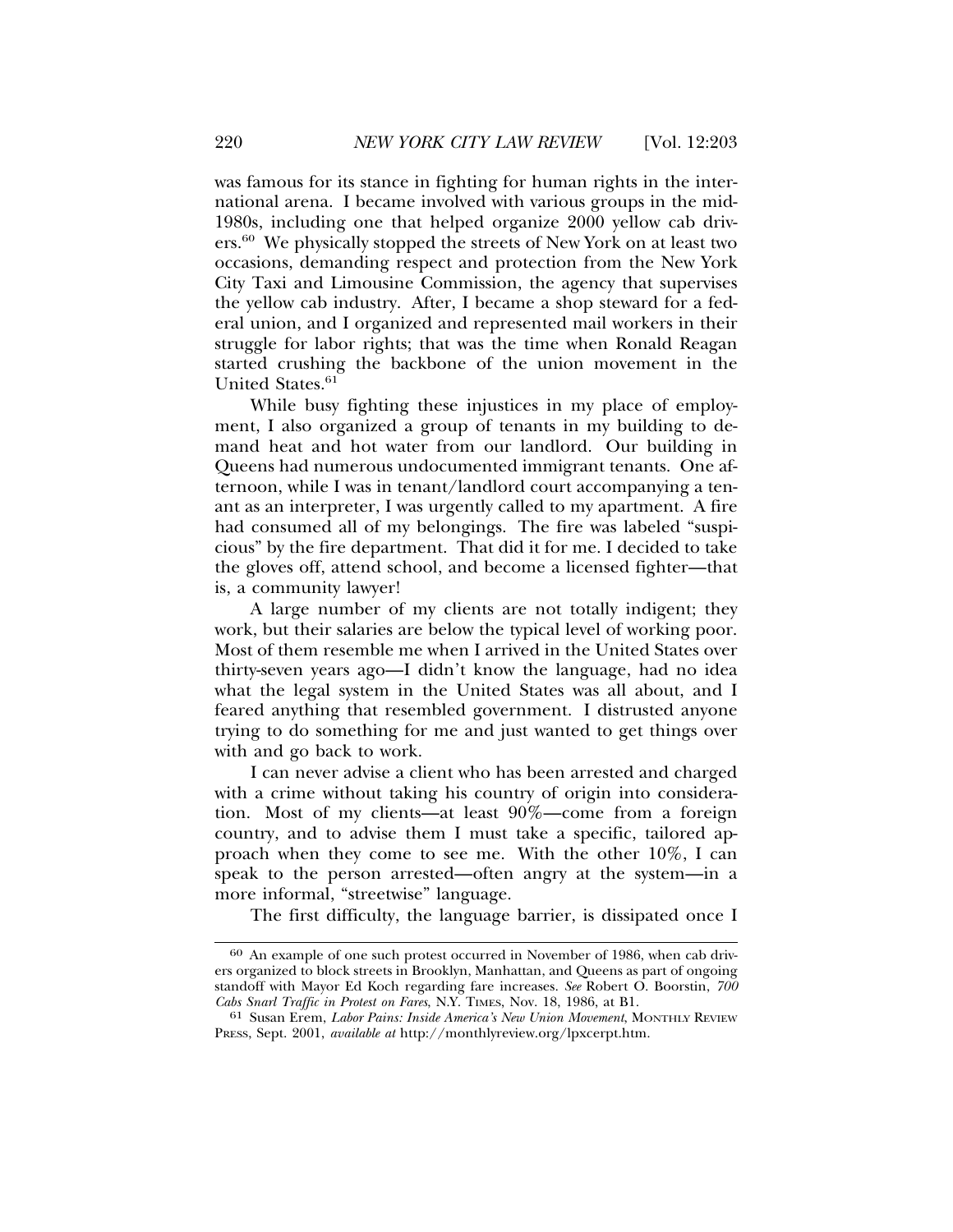explain, in Spanish, the charges and the meaning of the arrest they just endured. The second difficulty, explaining the legal system, takes a lot of patience and control on my part. Patience—because depending on their level of education, I have to explain to them how the system works, who has control over the case, and that despite their wife's or friend's desire to withdraw the charges, they are now facing criminal consequences. Control—because I need to separate myself from my own experiences with the legal system (full of delays, inequalities, and unfairness), and present it as fair, balanced, and equitable.

The third difficulty is diffusing the alarm and fear my clients will feel when they have to return to court. I try to do this by assuring them that they will be treated with respect and the utmost consideration. I tell them that police officers are supposed to tell the truth, and that judges and juries are supposed to think of them as innocent until proven guilty. I let the system disappoint them instead of me disappointing them.

How to keep them returning to court for the many court appearances that a case may take before I can file a 30/30 motion seems to me, at times, my biggest task—that is, until we have to go to trial.<sup>62</sup> At that point, we have to get witnesses to come and testify for the client in a legal proceeding that is part of the same system that the client feels has just made them go through hell. Chaos sometimes ensues when I have to convince each witness to place some trust in the system and the fairness of it.

Finally, there is overcoming the distrust someone feels when I tell them that I will do X, Y, and Z for them just because I believe in their case, and that he or she should not worry about paying me a legal fee. (I am able to do this when I get grants to do defense work, or when I really feel that either I must represent this client or he or she will be doomed by the system.) Believe it or not, it is sometimes better to charge your clients even if it is a low *pro bono* fee, so they feel that they are contributing to their defense and that you, the attorney, do have an obligation to them.

Foreign-born clients are not familiar with free legal services, and those who are familiar with it tend not to believe in it very much. At times, I get the overflow from Legal Aid or the panels that represent indigenous clients. These clients tell me that their attorneys do not respond to their calls or explain to them what happened in court. The clients feel uncared for and fear that the

<sup>62</sup> N.Y. CRIM. PROC. L. § 30.30 (McKinney 2006) (speedy trial motion).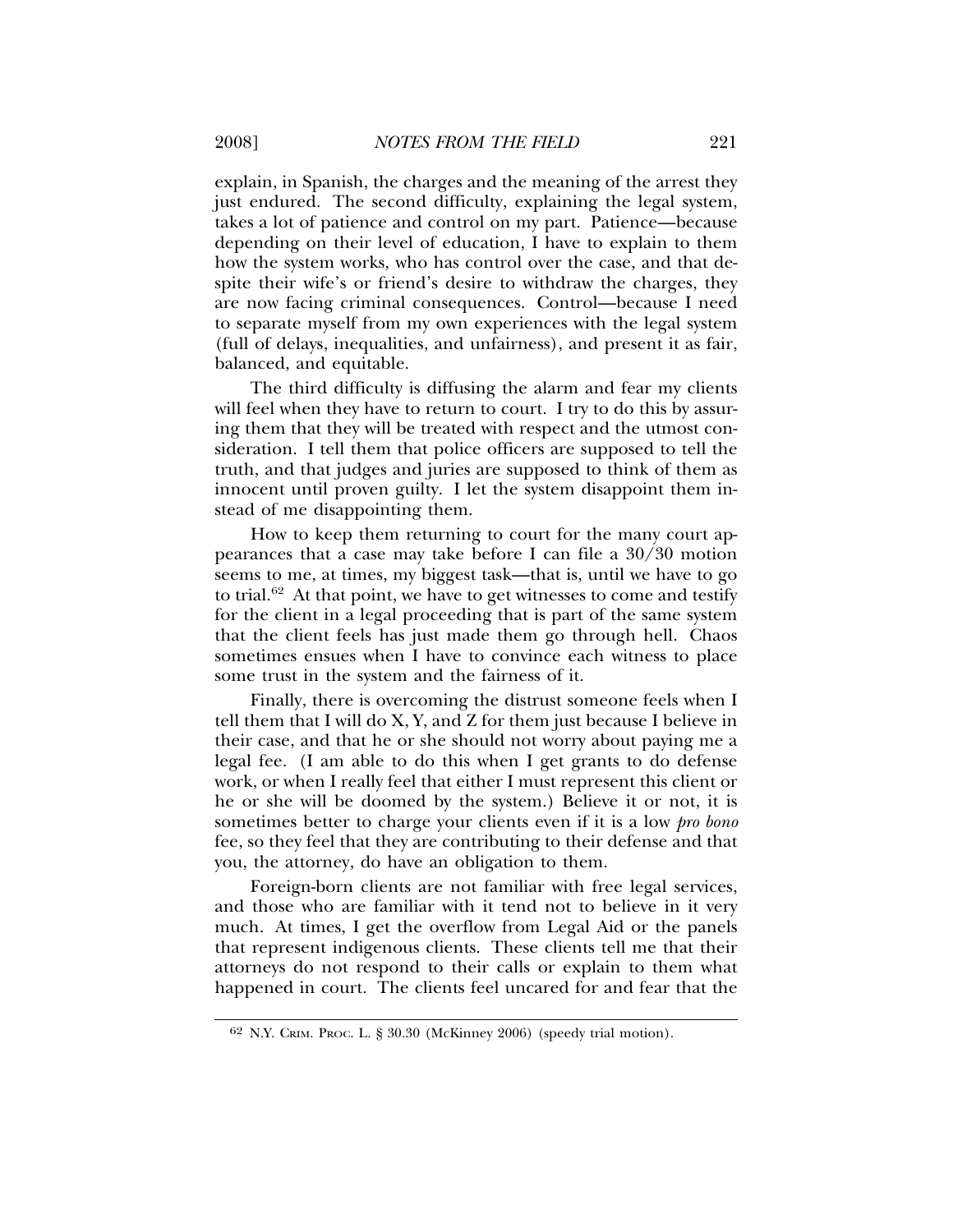busy schedules of their attorneys will deprive them of proper and dedicated representation. While listening to them, I think about all my friends at the panel who zealously advocate, running from part to part in a courthouse without even breaking for lunch. As I myself sit across from clients who may not comprehend the complexity of a proceeding or the countless hours a colleague has devoted to his or her court appearance, my heart goes out to those fine attorneys who mirror my own experience, and whom I know will give anything for their clients. I approach this last hurdle of a client's understanding by fairly analyzing the cost of the defense. I clearly explain that if the client were to pay an attorney and wanted someone to answer each of her telephone calls, she will have to pay for that service at a determined hourly rate. That is how I lose a lot of my criminal cases.

#### PREETI LALA

I was born in Toronto, Ontario and attended the University of Toronto, where I received a bachelor's degree with honors in Criminology and minored in English and Drama. As a first generation Indian-Canadian, I grew up in Mississauga, Ontario, a racially and ethnically diverse city where minorities and foreign-born residents make up well over 40% of the population.

I am a graduate of the City University of New York School of Law ("CUNY"), Class of 2005. I began law school with an interest in criminal and immigration law. During my time at CUNY, I volunteered with the FCJ Refugee Centre ("FCJ"), an organization in Toronto that supports individuals from the time they make refugee claims to the time they become permanent Canadian residents.<sup>63</sup> FCJ provides direct services that include housing, support groups, and legal assistance. I had the opportunity to assist clients with their refugee and asylum applications and hearings.

During my second summer in law school, I interned at the Sylvia Rivera Law Project ("SRLP") in New York.<sup>64</sup> The organiza-

<sup>63</sup> The Faithful Companions of Jesus (FCJ) Refugee Centre in Toronto, Canada, serves refugees applying for asylum in Canada. Founded in 1991, the Centre provides low-cost housing to female and child refugees. It also provides counseling services, translators, information about health care resources and legal representation, and education about Canadian culture to all refugees seeking aid. *See* FJC Refugee Center, A Project of the Sisters, Faithful Companions of Jesus, http://www.fcjsisters

<sup>64</sup> The Sylvia Rivera Law Project, founded in August 2002, provides legal representation to minority and low-income transgender, intersex, and gender ambiguous individuals residing in New York City who have suffered discrimination on the basis of their gender identity. SRLP also seeks to challenge policies that discriminate on the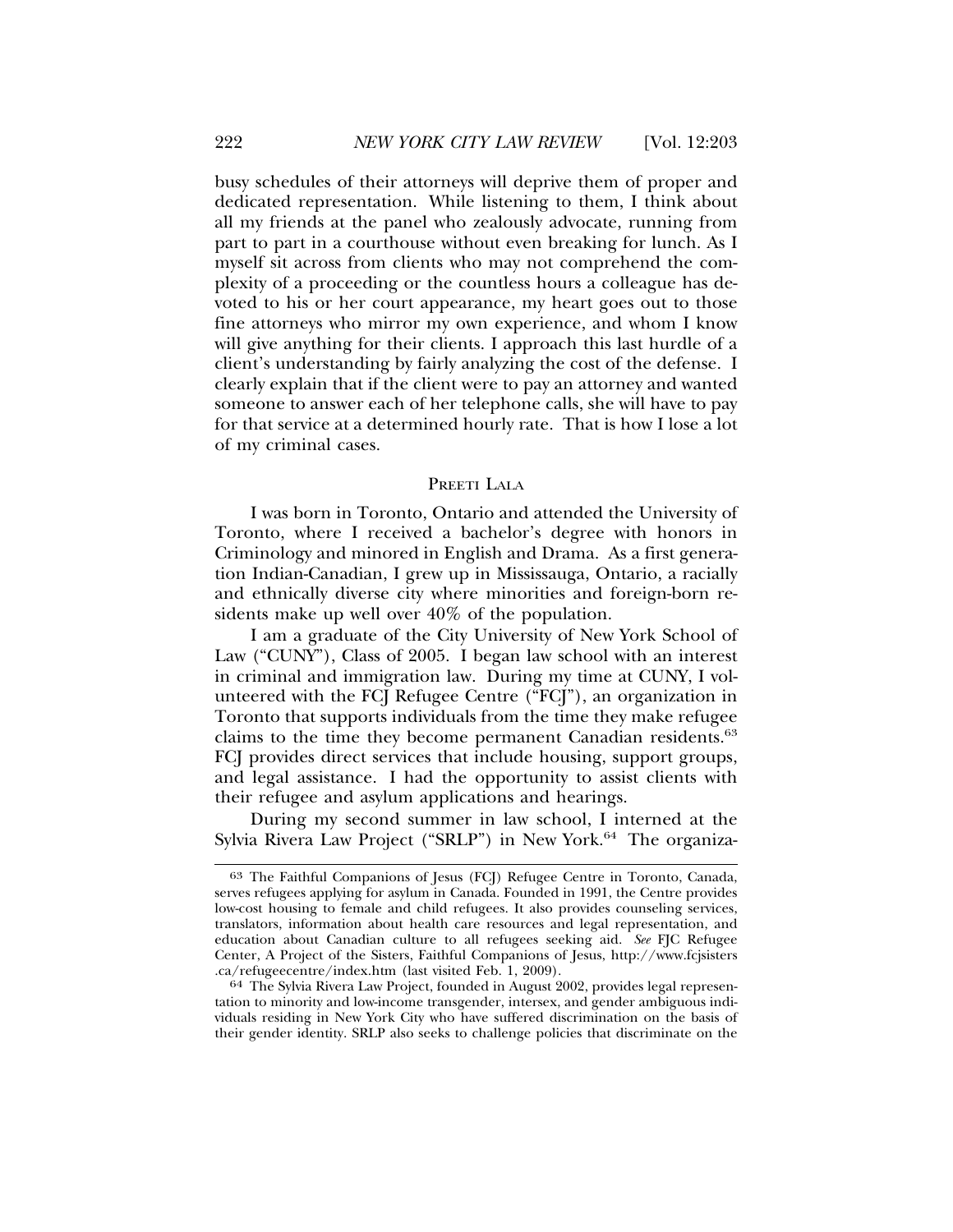tion, which operates as a law collective, is founded on the understanding that gender self-determination is inextricably intertwined with racial, social, and economic justice. SRLP seeks to increase the political voice and visibility of low-income people of color who are transgender, intersex, or gender non-conforming. I helped with direct services in areas such as prisoners' rights; discrimination in sex-segregated facilities such as group homes, homeless shelters, public restrooms, and drug treatment centers; name and gender changes on identification cards; obtaining Medicaid coverage; and immigration issues such as adjustments of status and naturalization.

I also participated in the CUNY School of Law's Criminal Defenders' Clinic, where I represented an indigent client charged with a misdemeanor in the New York City Criminal Court. I met my client at her first appearance and remained counsel until the charges were resolved. The clinic helped solidify my interest in criminal indigent representation. I was further inspired by my professors and the challenging discussions we had during the clinic on topics such as race and racism, the prison industrial complex, and alternatives to the current system.

Following law school, I accepted a position at the Miami-Dade Public Defender's Office.<sup>65</sup> In August 2005, I began my first placement with the office in the Juvenile Division, where I represented juveniles, ages thirteen to seventeen, charged with misdemeanors and felonies. My work included everything from first appearance pre-trial motions, trials, and sentencing. I tried over twenty bench trials and probation violation hearings during my time at the Juvenile Division. Next, I worked in the Jail Division of County Court where I represented adults charged with criminal misdemeanor charges. All of my clients in this division were incarcerated in jail as they awaited their trial date. Most of these clients were in custody because they could not afford to post bond. I also worked in a regular county court, where I gained experience trying DUI cases for indigent clients who were out of custody. Currently, I work in

basis of gender identity. Silvia Rivera Law Project, http://www.srlp.org/ (last visited Feb. 18, 2009).

<sup>65</sup> The Miami-Dade Public Defender's Office provides legal representation for indigent defendants in criminal cases in the Miami-Dade County of Florida, the state's largest judicial circuit. The Office, which employs roughly 200 lawyers and is responsible for over 100,000 cases each year, was established in 1963 after the Supreme Court declared that indigent defendants are constitutionally entitled to public legal representation in *Gideon v. Wainwright*. Miami-Dade County Public Defender, Carlos J. Martinez, 11th Judicial Circuit of Florida, http://www.pdmiami.com/ (last visited Feb. 3, 2009).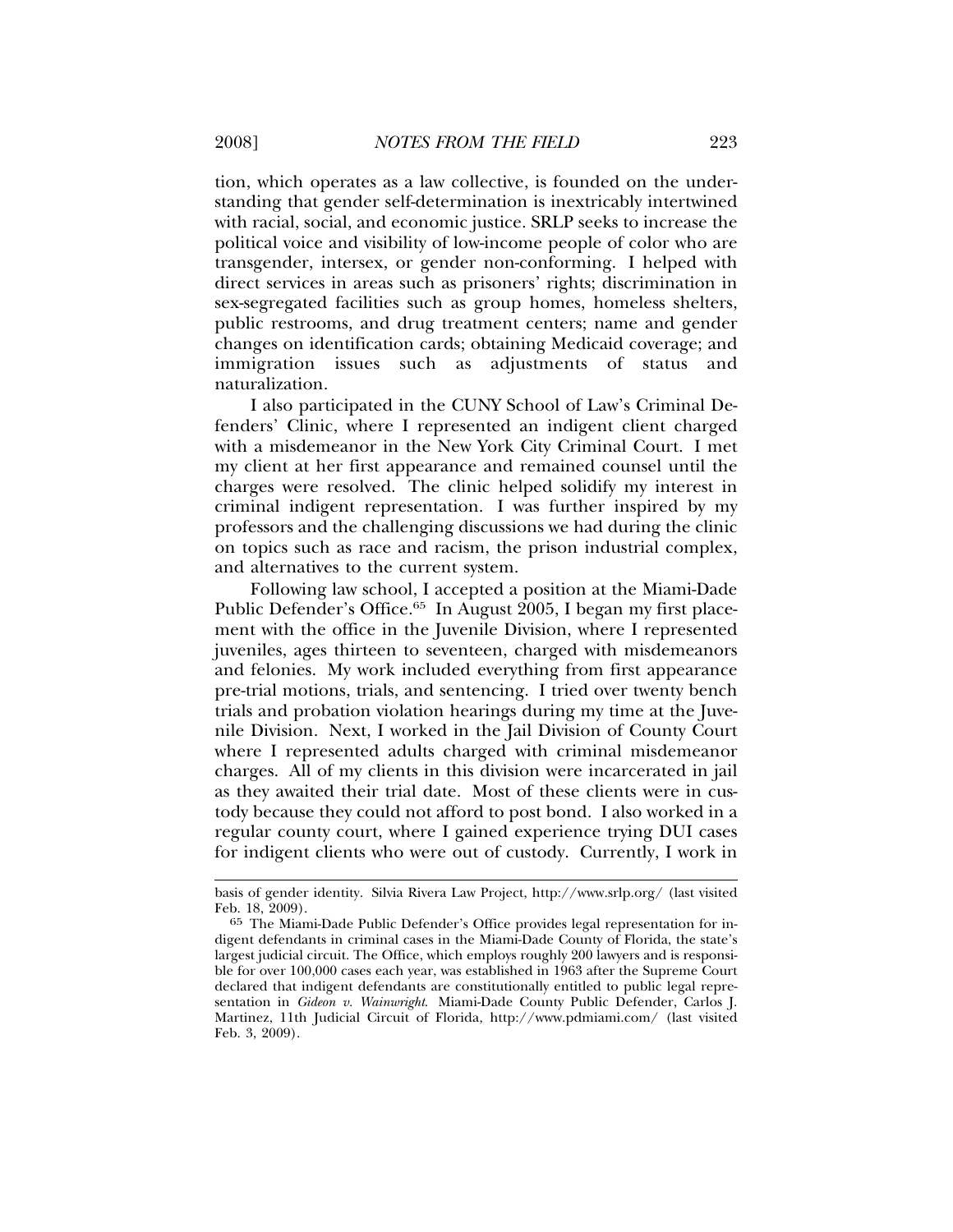the Felony Division where I represent indigent adults charged with felonies. To date, I have tried ten jury trials.

Since I began working at the Public Defender's Office, I have volunteered at several Redemption Workshops, where members of the community attend sessions to restore their voting rights.<sup>66</sup> The workshops also help those who are eligible to seal or expunge their records. My interest in this work comes from an inner desire to seek justice for those who are most likely to have their rights violated—often those least likely to be able to protect themselves from being taken advantage of by the criminal justice system. I am against the death penalty and the prison industrial complex, and I strive to be a zealous advocate for immigrants, people of color, and the indigent and homeless.

\*\*\*

*"Are you satisfied with the services of your attorney?" asks the Judge during the typical colloquy that occurs when a client accepts a plea offer. "What services?" I sometimes find myself muttering. There is a*

*moment of hesitation, until the client acquiesces with the response he knows the judge is looking for.*

*"Yes," he responds.*

Working as an Assistant Public Defender in Miami on felony cases means that I can be personally responsible for over 425 cases per year, with well over 100 open cases at any given time. Some clients get no more than five minutes of my time at an arraignment, where all I am able to do for them is a quick conveyance of a plea offer from the prosecutor. In these situations, I know little more than what the police have written on the arrest form. For a variety of reasons, a client may choose to accept an offer without having a private conversation with the attorney, without an opportunity for an investigation, and without receipt of full discovery from the state.

Over the past four years the caseloads have increased by  $30\%,$ <sup>67</sup> while the budget has decreased by more than  $10\%$ <sup>68</sup> The

<sup>66</sup> The Public Defender's Redemption Project, established in 1998, helps reintegrate former convicts into civil society through services such as sealing criminal records, restoring voting rights, and assisting in finding employment. The Project is run by the Miami-Dade Public Defender in Florida, and its workshops have harnessed the volunteer expertise of community organizers and public officials. Over 2500 exconvicts have received aid from the Redemption Project. *See* Redemption Project, http://www.pdmiami.com/redemption\_project.htm (last visited Feb. 2, 2009).

<sup>67</sup> *See, e.g.*, Erik Eckholm, *Citing Workload, Public Lawyers Reject New Cases*, N.Y. TIMES, Nov. 8, 2008, at A1.

<sup>68</sup> *See, e.g.*, Joe Follick, *State Budget Cuts Weighing on Scales of Justice*, HERALD-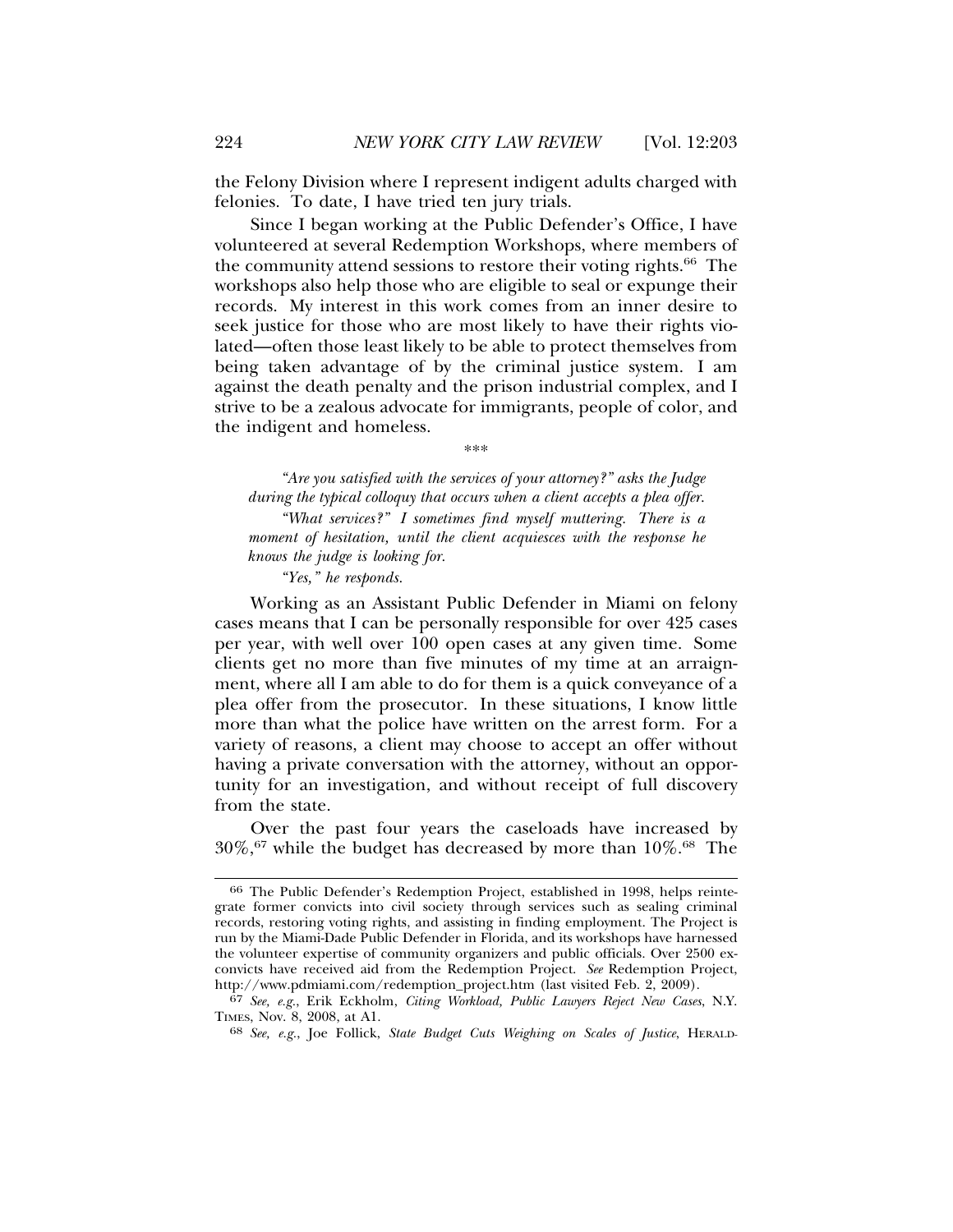Florida Governor's Commission recommended an annual limit of 100 felony cases for a Florida attorney.69 The maximum annual caseload established by the Florida Public Defender Association is not more than 200 felonies per attorney per year,<sup>70</sup> while the annual caseload established by the National Advisory Commission on Criminal Justice Standards and Goals is a maximum of 150 felonies per attorney per year.<sup>71</sup>

The reality is that the lack of government funding for public defense and the increase in our caseloads has had an alarming effect on indigent persons' constitutional entitlement to effective criminal representation. Pushing the limit of the number of managed caseloads means that lawyers face the real potential of violating the Rules of Professional Conduct every day. This is now a cyclical problem. Budget cuts have forced public defender offices to stop replacing most of the attorneys who leave, which in turn has increased workloads for the remaining legal staff. Further, the increased workloads have led people to leave the office. Most attorneys leave the field of indigent criminal defense due to financial reasons, including student debt, lack of raises, and low salaries, while others leave from burn out triggered by excessive workloads.

Unmanageably high caseloads affect every area of representation, including preparation, thoroughness, and communication with the client. Having too many cases can often lead the defense to request a continuance, which waives a client's right to a speedy trial within  $175 \text{ days}$ .<sup>72</sup> The level of preparation can sometimes fail to fall within an acceptable range. It is rare that I am personally able to visit crime scenes, or spend more than an hour with my client before they decide to accept a plea involving incarceration,

TRIBUNE.COM, June 15, 2008, *available at* http://www.heraldtribune.com/article/

<sup>20080615/</sup>NEWS/806150589/-1/newssitemap. <sup>69</sup> *See* Lee Molloy, *Injustice for All*, MIAMI SUN POST, July 3, 2008, *available at* http:// www.miamisunpost.com/BESTOF2008/070308bennettbrummer.htm.

<sup>70</sup> *See* Florida v. Loveridge, No. 08-1, at 4 (Fla. Cir. Ct. Sept. 3, 2008) (order granting in part and denying in part Public Defender's motion to appoint other counsel in unappointed noncapital felony cases), *available at* http://reports.jud11.flcourts.org/ Judicial\_Orders/Order on Motion to Appoint Other Counsel - Judge Blake 09-03- 08.pdf.

<sup>71</sup> *See* American Council of Chief Defenders, Statement on Caseloads and Workloads, Aug. 24, 2007, at 3, *available at* www.nlada.org/News/NLADA\_News/ 2007090740258996.

<sup>72</sup> Florida state law grants defendants charged with felonies the right to a speedy trial without a demand within 175 days. *See* FLA. R. CRIM. P. 3.191(a) (2008). However, defendants charged with any crime can demand the right to a trial within sixty days. *See* FLA. R. CRIM. P. 3.191(b) (2008). The right to a speedy trial for criminal defendants is guaranteed by the Sixth Amendment ("In all criminal prosecutions, the accused shall enjoy the right to a speedy and public trial . . . .") U.S. CONST. amend.VI.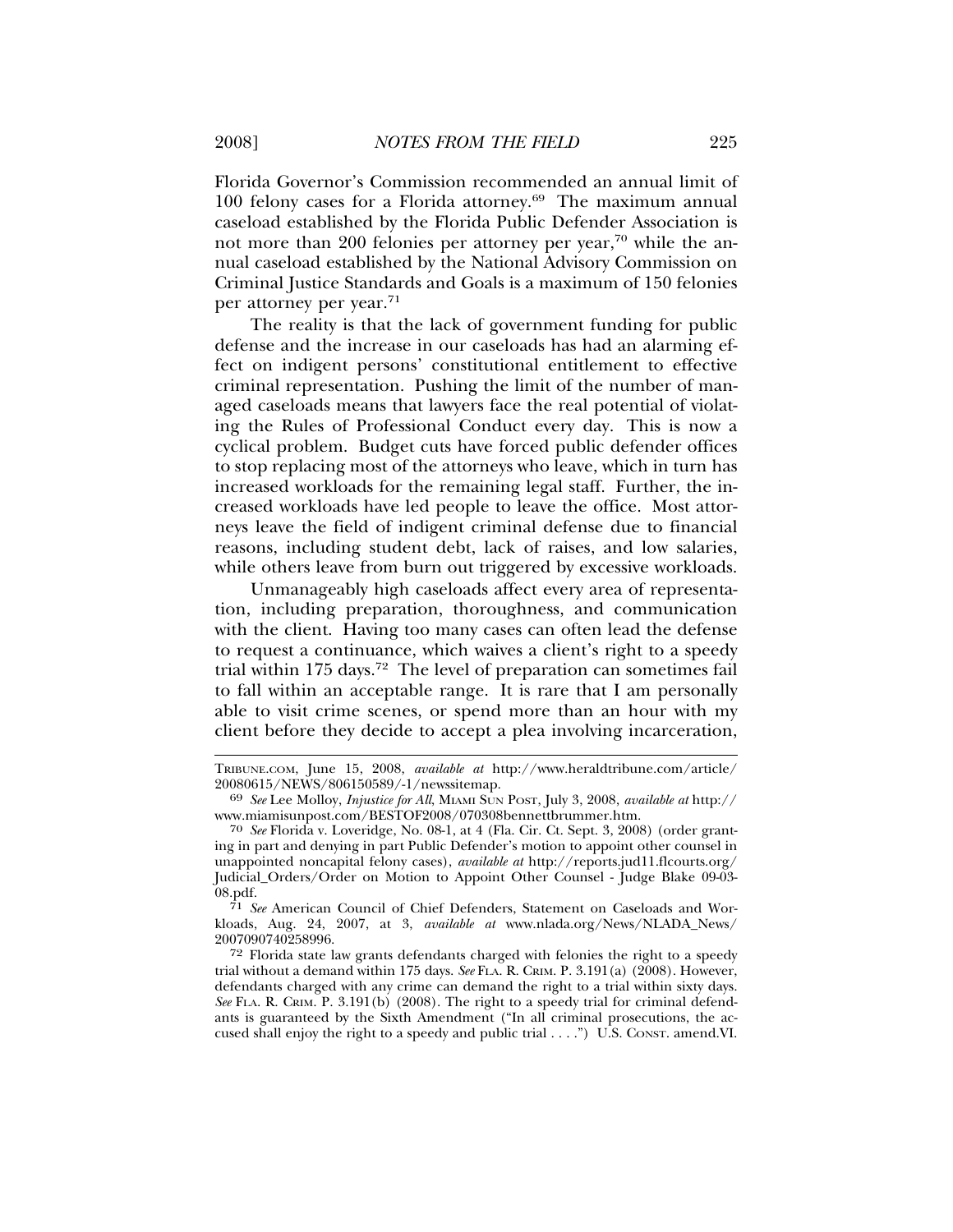or even before a trial. The caseload also means that at times, I have to rely solely on non-attorneys to assist in critical work like investigation. The support is definitely critical but can be detrimental to the case in situations where an investigator or support staff member may not have a full understanding of the legal issues involved or may never have met the client. The less time I am able to spend with my client, the less I am able to build a relationship of trust and adequately build their case. In essence, most of my clients receive "triage representation."

Part of the solution involves having a comfort and understanding of the intricacies of the system in which you work. Having a clear sense of how cases generally play out allows me to prioritize my work. Knowing which cases and clients require more attention is a skill needed in order to navigate a high caseload. Thankfully, Miami-Dade Public Defenders is working on groundbreaking litigation that seeks to develop a method by which the office may refuse to take additional felony cases that do not involve the death penalty. The hope is that we will be able to manage our existing cases, while sending a clear message to the legislators that when it comes time to determine which entities are in need of funding, public defenders need to be at the top of their list of priorities.<sup>73</sup>

#### NOTES FROM THE FIELD, QUESTION 2

A recent report on mass incarceration concluded that 2,319,258 adults are currently incarcerated in the United States. This translates to more than one in every 100 adults, making the United States the country with the highest incarceration rate both per capita and in raw numbers. Based on your experience as a practitioner, what in your opinion is the strongest contributor to this configuration? What can be done? In addition, why is re-entry so difficult and recidivism so prevalent? What can the defense community do to address these problems?

#### TIPOGRAPH

These questions would be "easy" to answer if we had volumes

<sup>73</sup> One of the historical weaknesses in public defender systems is that lack of funding for resources and low salaries for practitioners severely degrade the quality of legal representation that indigent defendants receive. For instance, public defenders may not be able to devote adequate resources to acquitting innocent individuals or reducing the sentences of defendants who are convicted. *See generally* Mary Sue Backus & Paul Marcus, *The Right to Counsel in Criminal Cases, A National Crisis*, 57 HASTINGS L.J. 1031 (2006) (discussing the effects of underfunding, excessive caseloads, and low salaries on indigent criminal defense).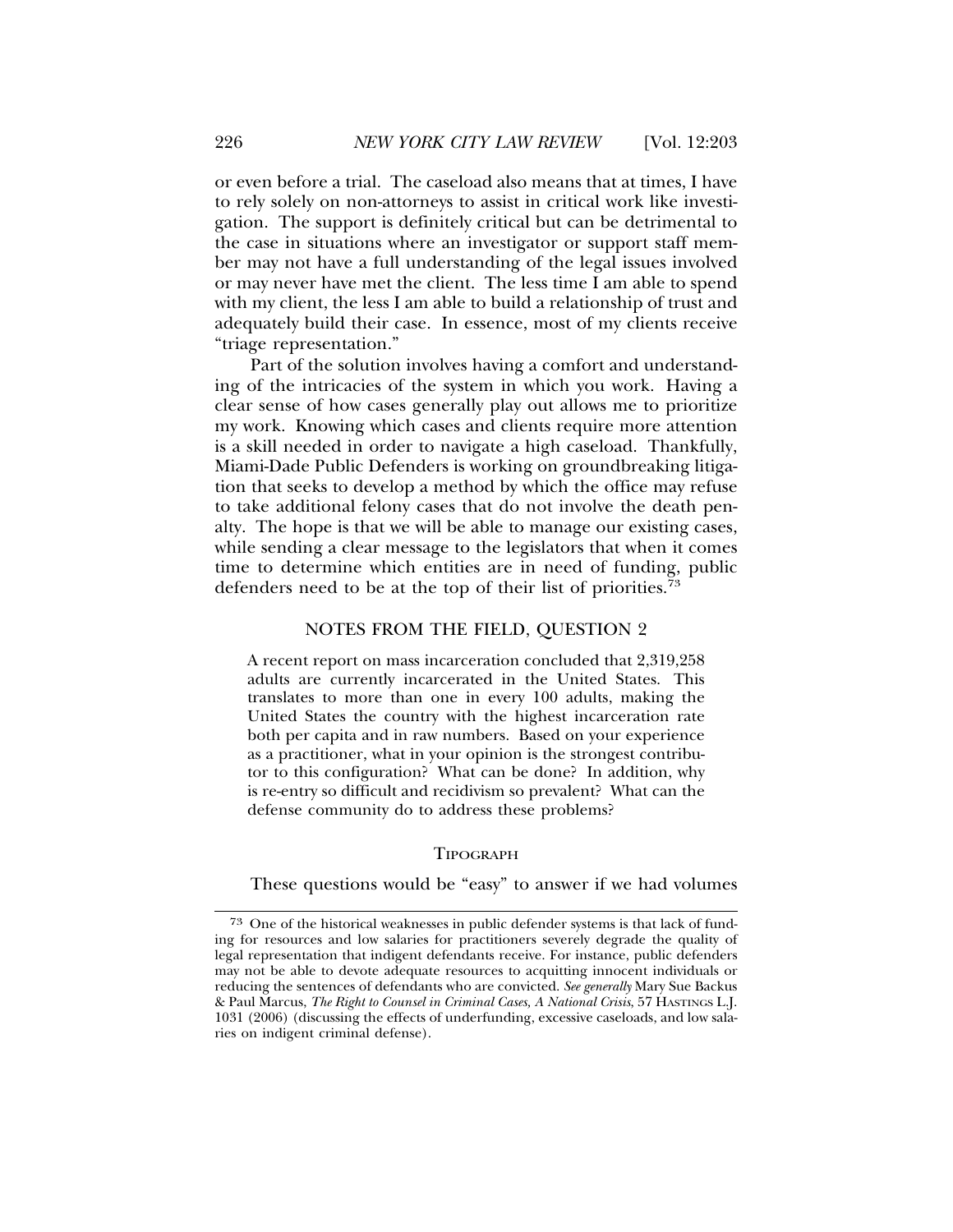of writing to fill up and thousands of hours to discuss racism, justice, mandatory minimums, sentencing guidelines, poverty, parole, personal responsibility, gender issues, rehabilitation, childhood abuse, etc. As an individual practitioner representing individual clients, these large questions of how to achieve justice and fairness often get subsumed (most often by necessity) by the seemingly more mundane concerns of speedy trial,<sup>74</sup> motion practice, plea offers, and schedules! It is often difficult when you are in the middle of the daily storm to see that the problems of the system are widespread and deep.

On a day-to-day basis, we try to deal with our clients honestly and respectfully. I call them and their families, and meet with them when I am able to get them into my office—the younger ones in particular. I try to represent them zealously and advocate for a better plea offer, a drug program, or a fair trial, depending on their wishes and their best interests. After many years and many clients, I cannot say what effect that kind of practice has on adults incarcerated in the United States or the problems of recidivism. I leave that assessment to others.

The criminal justice system is at least one of the more raw reflections of the kind of society we have and the state of our communities. It is the Band-Aid and the dumping ground for all of the pervading social issues that we have not solved—education, racism, male violence against women, drug addiction, mental illness . . . and the list goes on.

During the 1980s and 1990s, in the New York City criminal courts, you saw some of the front lines of the so-called "War on Drugs." Using Draconian laws, thousands upon thousands of mostly young, black and Latino male defendants were processed through the courts for mostly minor violations of the drug laws.75 Often, I would represent a young black man who at age nineteen

<sup>74</sup> *See* U.S. CONST. amend. VI ("In all criminal prosecutions, the accused shall enjoy the right to a speedy and public trial. . . ."). This guarantee ensures that defendants are not subject to lengthy periods of incarceration before trial. The speedy trial period can be defined through statute or under a substantive theory based on the Sixth Amendment.

<sup>75</sup> Signed into New York State Penal Law in 1973, the Rockefeller drug laws stand as the toughest drug sentencing laws in the United States. The Rockefeller drug laws increased the sentencing penalty for the sale of two ounces or more and possession of four ounces or more of "narcotic" drugs to equal the sentencing minimums for second-degree murder—minimum of fifteen years to life; maximum of twenty-five years to life. These statutes were criticized by the political left and right for placing punishment of nonviolent drug possession crimes on par with second-degree murder. Further, the civil rights community opposed the Rockefeller laws due to its disproportionate application on African Americans.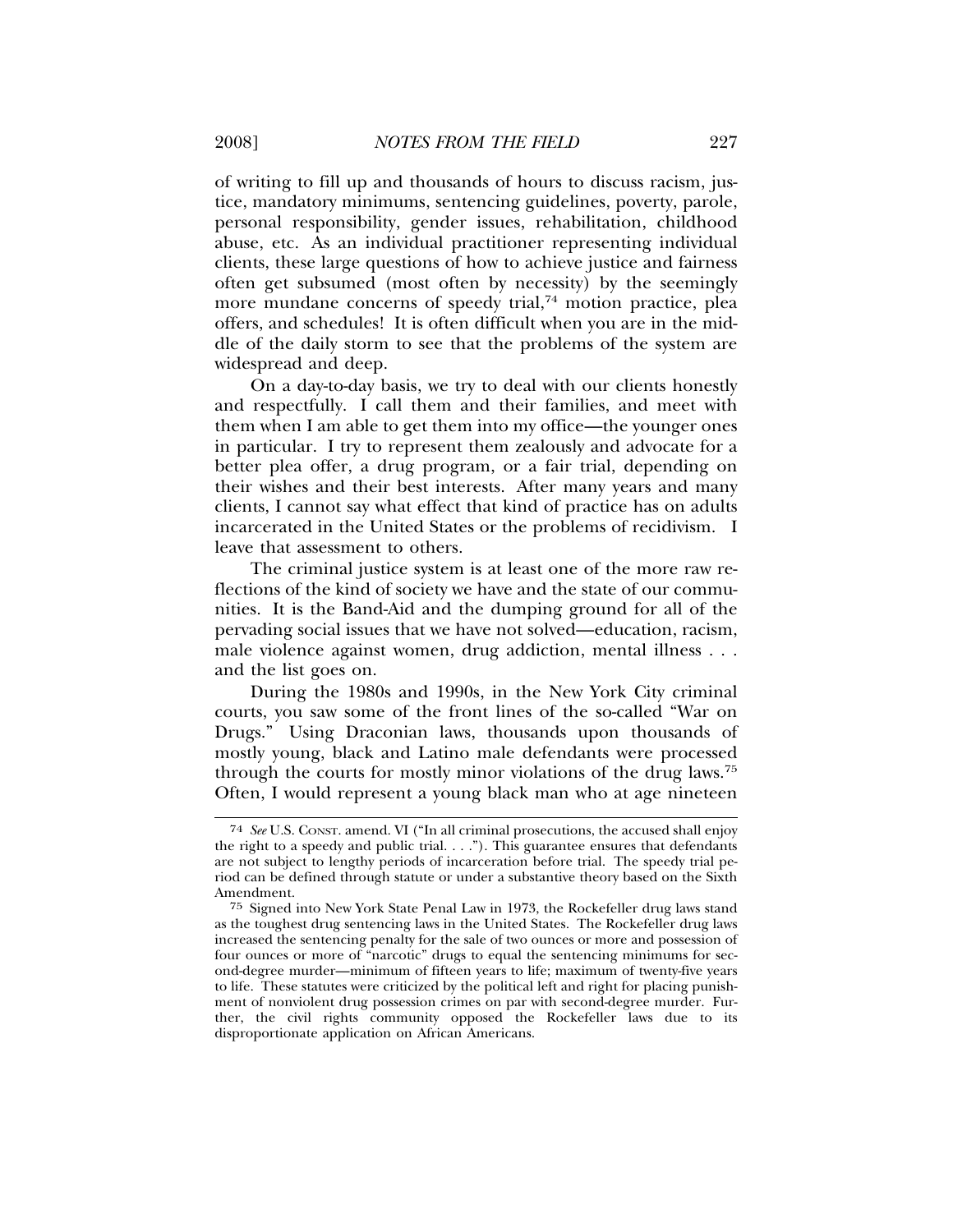had been arrested and convicted for selling ten or twenty dollars worth of crack cocaine to someone who turned out to be an undercover police officer. Often, depending on many factors, such as the specific prosecutor's office that was prosecuting him, whether he had a functional family or had a previous bench warrant on an earlier, minor matter—he was sentenced to five years probation or maybe a few months in the Rikers Island Prison Complex or jail. Now, fast forward three years. He's been arrested again for selling a few dollars of crack to an undercover police officer and this time he would be a predicate felon if convicted.76 If he lost at trial (which would be likely), the best judge could give him no less than four-and-a-half to nine years in state prison; a bad judge would give him anywhere between six to twelve or seven to fourteen years. Often you'd negotiate the best possible plea—for years it would be two to four and then three to six. For years, entire communities and entire generations were sent—almost as if on a conveyor belt—to Attica, Sing-Sing, Elmira, and Coxsackie prisons. After they have done their time, they come home as convicted felons with very limited job prospects and return to the same streets and communities.

As individual lawyers connected to no community movements, we can hardly address the systemic problems and issues that are reflected in such high incarceration rates and prevalence of recidivism. I want to be a part of a legal community that addresses issues of justice in an ethical and moral way. In my youth, I was moved by the public movements for justice. My contemporaries and I watched while black children in the South and elsewhere were water-cannoned and beaten by dogs and racist cops for wanting justice. We saw their mothers and fathers walking in dignity and power along Alabama roads seeking the right to vote, the right to protect their families from physical and spiritual violence, and sometimes the right to do something as simple as riding on a bus. Therefore, I want to be a part of an *activist* legal community that participates and responds to movements for social and economic justice. I want to be professional and ethical in the way that I practice, and I am unwilling to stand silent in the face of injustice.

### BOUDIN

Between 1980 and 2001, the female population in prison in-

<sup>76</sup> The law defines a predicate felony offender as a second violent felony offender whose previous felony conviction occurred within the past ten years. *See* N.Y. Penal Law, Sec 70.06(1)(a) (McKinney 2008).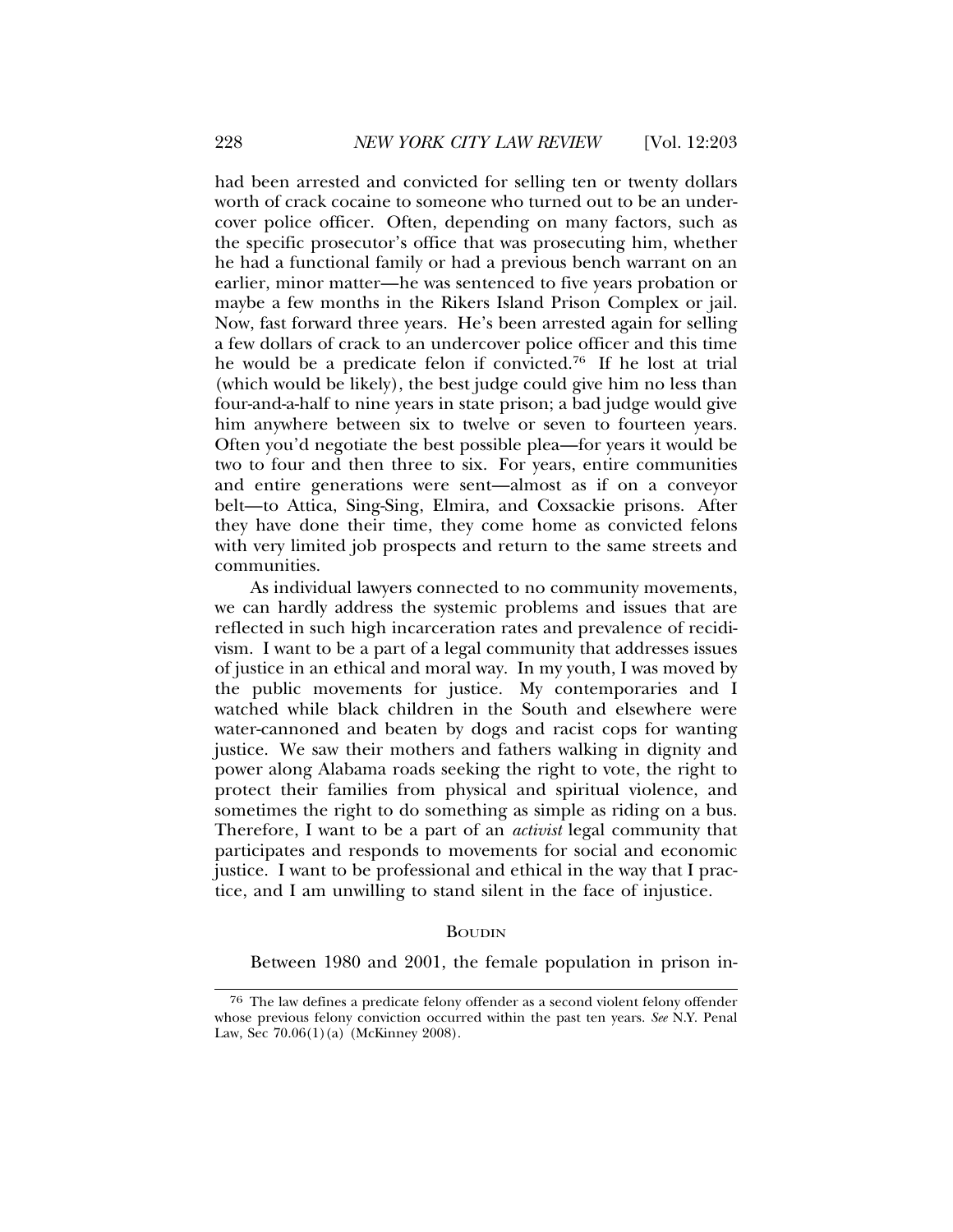creased 654%.77 Women make up the fastest growing segment of the prison population. In New York and nationally, women have been incarcerated at nearly double the rate of men.78 Black women in particular account for a high percentage of women incarcerated today.79 In the prison where I was incarcerated, there were approximately 550 women when I entered in 1984. By 1989, there was a new set of buildings holding 200 more women, and several new prisons for women in New York State. Broadly, two factors contribute to the size of a prison population: (1) the number of people who are put into prison; and (2) the length of time that people stay in prison. The question is, Why did this expansion happen and what created this mass incarceration phenomenon?

From my experience, the key reason for greater numbers of people entering prison was the expansion of arrests, prosecutions, and convictions for offenses relating to drugs.<sup>80</sup> The majority of women who came to prison during this period were convicted of nonviolent, drug-related offenses. Mandatory sentencing laws with fixed sentencing policies such as the Rockefeller drug laws<sup>81</sup> played a major role in the incarceration rates, as did "Three Strikes and You're Out" laws.<sup>82</sup> Moreover, race was a critical factor as demonstrated in the statistics: in New York State, blacks and hispanics make up over 80% of the entire prison population, and they comprise 90% of those incarcerated for drug offenses.83 The "War on

<sup>77</sup> KATHY BOUDIN & ROSLYN SMITH, *Alive Behind the Labels: Women in Prison*, *in* SIS-TERHOOD IS FOREVER: THE WOMEN'S ANTHOLOGY FOR THE NEW MILLENNIUM, 244, 244 (Robin Morgan ed., 2003); JOHANNA E. FOSTER, PH.D., *Bringing College Back to Prison: The State of Higher Education Programs for Incarcerated Women in the U.S*., 2 (2005), *available at* http://sites.csn.edu/workforce/workforce/community/courselist/fosterjohanna.pdf (citing a study showing that "[s]ince 1980 the rate of imprisonment for women has increased a chilling 654%").

<sup>78</sup> Malik Russell, *Incarceration on Autopilot: The Misperceptions of 3 Strikes Laws*, NBA Ass'n Mag., Dec. 16, 2004, at 22-24 (discussing that the number of women entering prisons in the United States has risen nearly 500%, double the rate of increase of men).

<sup>79</sup> Harvard Law Review Association, *Alternative Sanctions for Female Offenders*, 111 HARV. L. REV. 1921, 1923–24 (1998) (discussing the disproportionately high rate of incarceration among black women). This rate is nearly seven times as high for black women as for white women).

<sup>80</sup> Alfred Blumstein, *Population Growth in U.S. Prisons, 1980-1996*, 26 CRIME & JUST. 17, 53–54 (1999) (discussing how drug-related arrest and prosecutions contributed to the dramatic growth in incarceration rates over the past twenty-five years).

<sup>81</sup> *See supra* note 75.

<sup>82</sup> Spiros A. Tsimbinos, *After Jenna's Law, is it Time to Modify the Rockefeller Drug* Laws?, N.Y. CRIM. L. NEWS, Sept.–Oct. 1998, at 8 (discussing circumstances around New York State's increase in prison population from 13,000 to 70,000 since the Rockefeller drug laws were enacted).

<sup>83</sup> Alfred Blumstein, *Racial Disproportionality of U.S. Prison Populations Revisited*, 64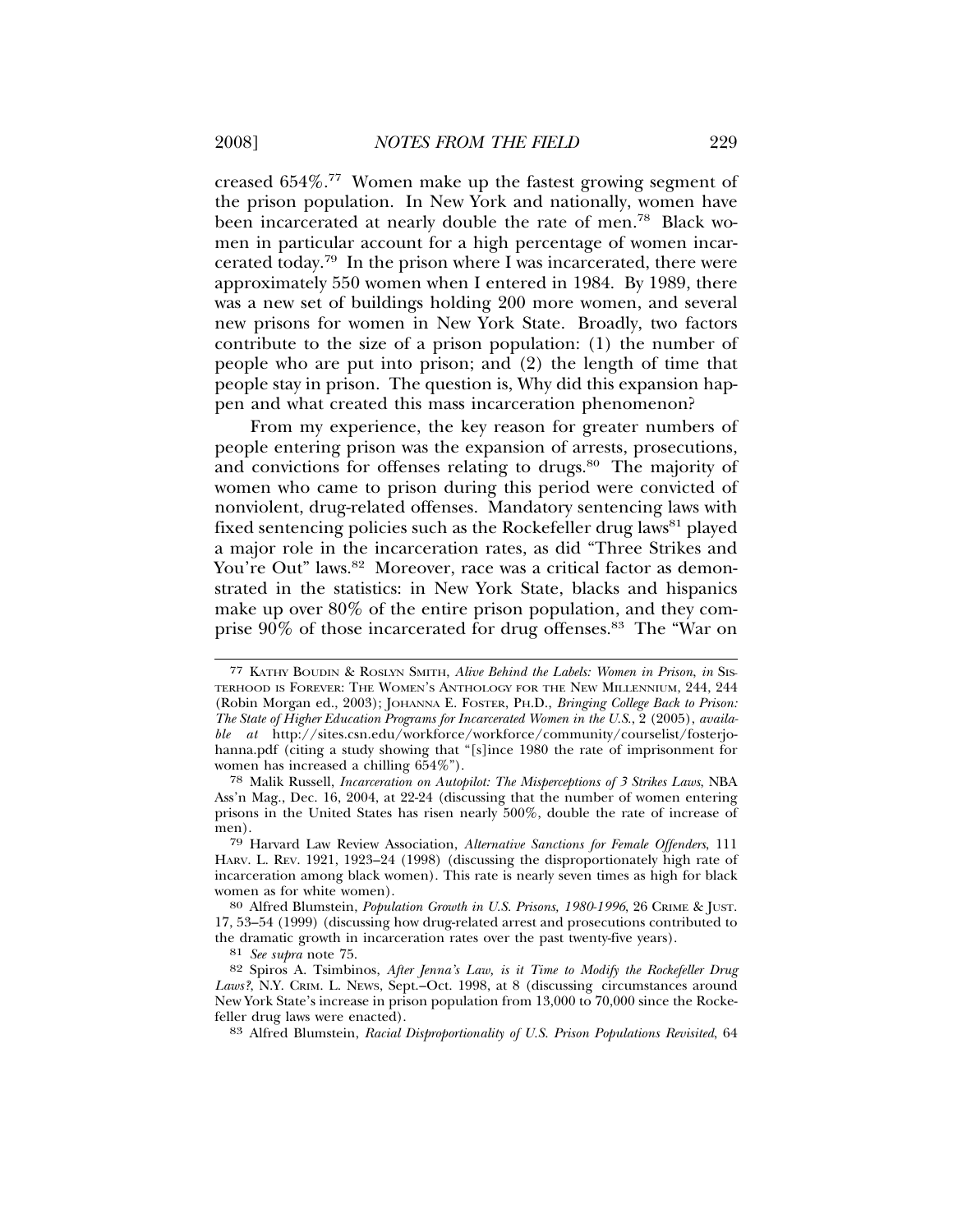Drugs" was the major contributor to the incarceration of African Americans, and it exacerbated racial disparities in incarceration while simultaneously making no positive contribution to the real problems related to drug use. There was differential treatment in arrests, in indictments, as well as in sentencing laws that distinguished between crack cocaine and powder cocaine, and these distinctions played a major role in targeting African Americans as well as other people of color.84

Yet, saying the main factor leading to mass incarceration was increased arrests, prosecutions, and convictions related to drugs raises the next question—Why did the "War on Drugs" happen? A short history starts with the "get tough on crime" policies under Nixon in response to civil unrest, the Black Freedom Movement, the War in Vietnam, and the many movements of groups in society that were inspired to struggle for change during the end of the 1960s and 1970s.

Reagan continued and expanded the "law and order" policies. By the 1980s, "Reagonomics" meant budget cuts that removed programs addressing social problems and an increase in military spending. Prisons became a form of social control and the government's approach to dealing with the consequences of unsolved social problems. Mandatory sentencing guidelines played a role in filling the prisons, just as differential treatment in arrests and indictments based on the type of drugs played a role in incarcerating a far higher rate of people of color.85

During this same period there was the crisis of the HIV/AIDS epidemic. In a blind study of incoming women to the New York State prison system almost one in five, or 20% of women coming into the system, was HIV positive. $86$  This aspect of the epidemic affected not only the women themselves, but also their families who also became a part of the devastation faced by people who

U. COLO. L. REV. 743, 754 (1993) (discussing racial disparities in the criminal justice system and noting high rates of arrest of African Americans for drug-related offenses).

<sup>84</sup> U.S. SENTENCING COMM'N, REPORT TO THE CONGRESS: COCAINE AND FEDERAL SEN-TENCING POLICY xi n.62. (2002) ("Federal sentencing data leads to the inescapable conclusion that blacks comprise the largest percentage of those affected by the penalties associated with crack cocaine.").

<sup>85</sup> Carol A. Brook, *Racial Disparity Under the Federal Sentencing Guidelines*, 35 NO. 1 LITIG 15, 15 (2008) (summarizing raw data in the U.S. Sentencing Commission report that suggests wide variations across crimes, with blacks more often than whites receiving top-of-the-range and above-the-range sentences).

<sup>&</sup>lt;sup>86</sup> BUREAU OF DISEASE INTERVENTION, N.Y.C. STATE DEPT. OF HEALTH, HIV SER-OPREVALENCE 126 (1999), *available at* www.womenandprison.org/HIVHepC-factsheet .pdf (citing a 1999 New York City Department of Health study that found that more than 18% of women entering the New York City jail system had HIV).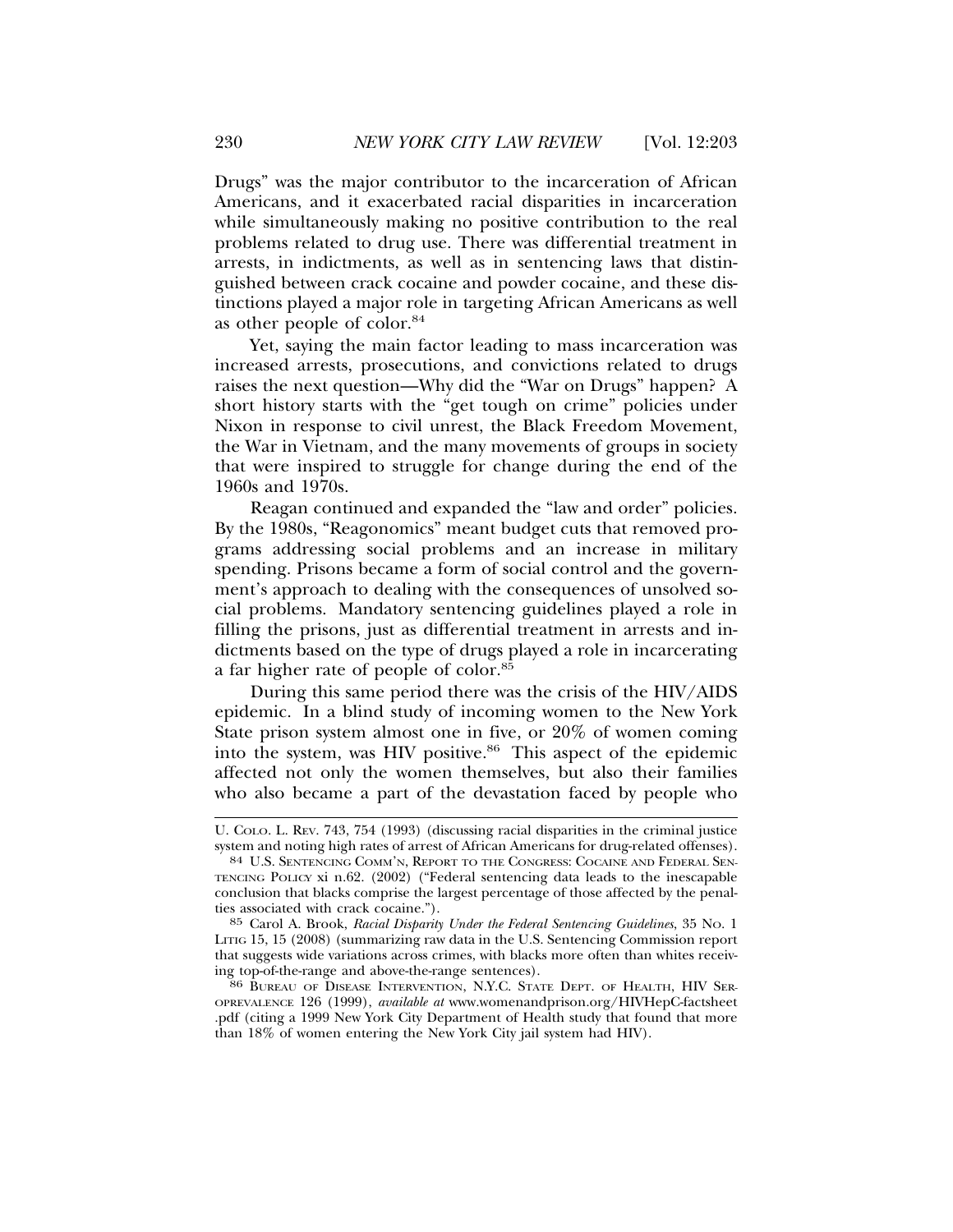suffered from substance abuse and poverty. Accompanying this were the consequences of deinstitutionalization of mental institutions and the promises of community-based mental health services that never were put into place. Poverty, HIV/AIDS, and drugs were major social problems. Yet, instead of the government treating drug abuse as a problem needing treatment, or spending money to challenge conditions of poverty within a neighborhood, incarceration was used to address social problems.

During the late 1980s and 1990s I was working in our parenting center programs, helping to facilitate programs for mothers. I listened to the life stories of the women in our classes and they spoke about their own drug addictions and poverty. They spoke about neighborhood schools where more people dropped out than graduated and told their own stories of dropping out of school to earn money. Selling drugs became a short-term way of surviving. They spoke about the abusive relationships they were in and being surrounded by family members who were addicts, and how drug use became a way of coping with the pain.

Prisons have become a default response to social problems. Thus, mass incarceration produces prison programs for vocational training, academic education, personal development, and parenting skills for people who come from communities where these services did not adequately exist. The misuse of resources that could have been used for preventive measures and alternatives to incarceration has resulted in an added expense for society. Certain locations in Brooklyn have been referred to as "million-dollar blocks" because so many residents from those blocks were sent to state prison that the total cost of their incarceration will exceed one million dollars as documented by the Justice Mapping Center and Columbia University's Spatial Information Design Lab.87 In addition, mass incarceration exacerbates stress on neighborhoods. Research shows that incarceration and reentry destabilize neighborhoods by increasing the levels of disorganization.<sup>88</sup>

A second major factor contributing to the crisis of mass incar-

<sup>87</sup> Jennifer Gonnerman, *Million-Dollar Blocks: The Neighborhood Costs of America's Prison Boom*, THE VILLAGE VOICE, Nov. 9, 2004, at 28, *available at* http://www.village

<sup>88</sup> See, e.g., Todd R. Clear et al., *Coercive Mobility and Crime: A Preliminary Examination of Concentrated Incarceration and Social Disorganization*, 20 JUST. Q. 33 (2003); Jeffrey Fagan et al., *Reciprocal Effects of Crime and Incarceration in New York City Neighborhoods*, 30 FORDHAM URB. L.J. 1551, 1552 (2003); Tracey L. Meares, *Social Organization and Drug Law Enforcement*, 35 AM. CRIM. L. REV. 191 (1998); Dina R. Rose & Todd R. Clear, *Incarceration, Social Capital, and Crime: Implications for Social Disorganization Theory*, 36 CRIMINOLOGY 441–79 (1998).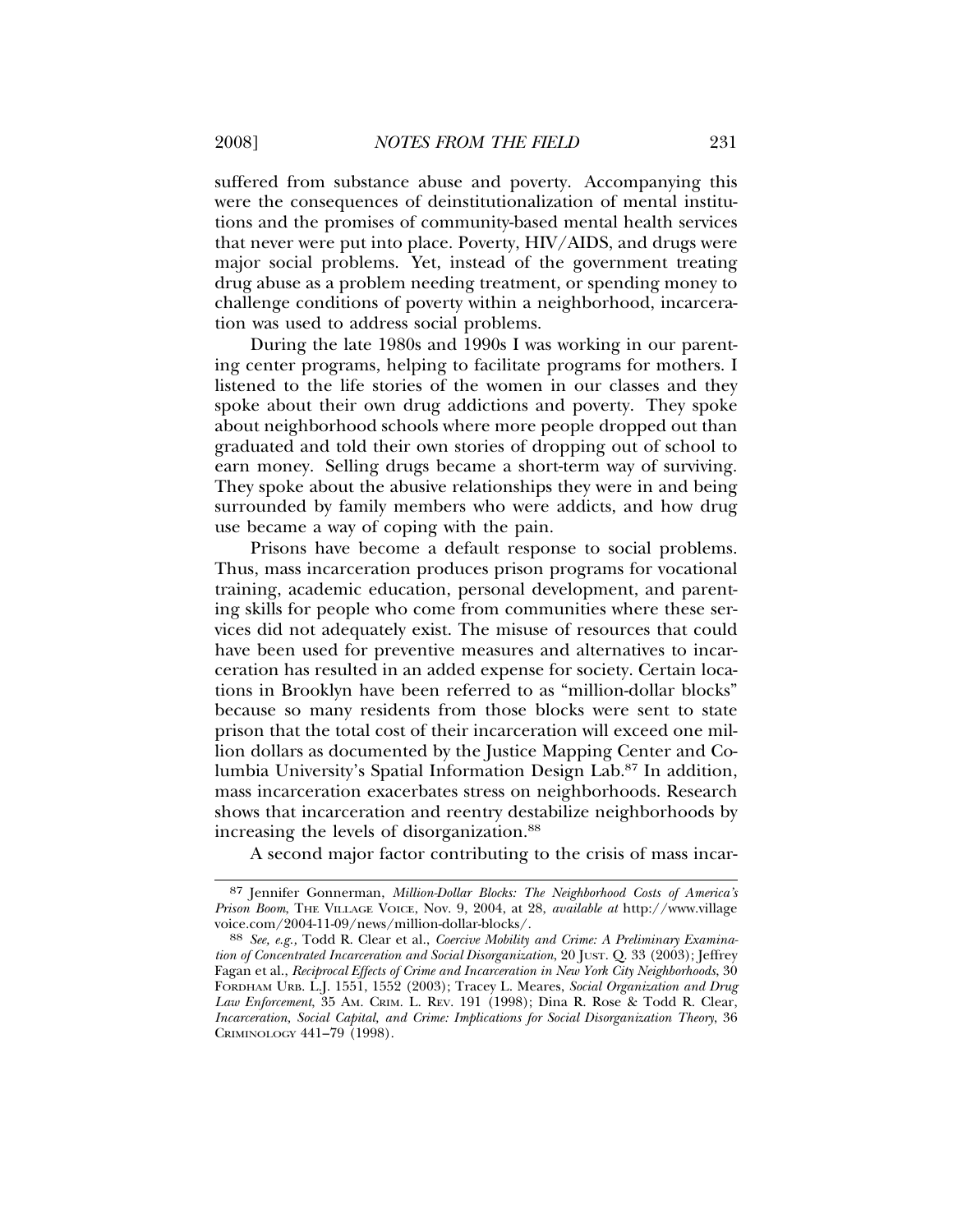ceration is longer sentences. Long sentences are not solely implemented by decisions made by judges. They are also implemented by decisions of a parole board. Today, people serving long sentences are usually held long past their minimum sentences given by the judge, long past the age when they are likely to offend again, and long past the period at which they have achieved overwhelming evidence of rehabilitation. And yet, those who serve long sentences are usually the people who have changed the most and who have contributed to the community by serving as positive role models for other prisoners. When *finally* released, they have the lowest recidivism rate and make the greatest contributions to their communities when they come home.<sup>89</sup>

In New York State, the recidivism rate for women who have been convicted of murder is close to zero.<sup>90</sup> One study followed thirty-eight women who were convicted of murder and released from prison between 1986 and 2003.<sup>91</sup> None of the thirty-eight women returned to prison for a new commitment within a thirty-six month period. This represents a zero-return rate to prison on new crimes for women released for murder in a study that included nineteen years of releases from New York State prisons.92 Another study focused on the "length of sentence" rather than "original conviction."93 That study followed 128 women who served a minimum of eight years in prison and were followed over a twenty-four month period after their release. The study found that after serving fifteen years or more, none of the women returned to prison within two years following their release. And, none of the forty-two women who served ten-to fifteen-year sentences were recommitted to the Department of Corrections for a new offense; only one woman (constituting 2.3% of the study) returned to prison for a parole violation. Out of the sixty-one women who served eight to ten

<sup>89</sup> C*ontra* El v. SEPTA, 479 F.3d 232, 246 (2007) ("Because Dr. Blumstein is a duly qualified professional criminologist and because nothing in the record rebuts his statement, we must take him at his word that former violent criminals who have been crime free for many years are at least somewhat more likely than members of the general population to commit a future violent act.").

<sup>90</sup> RESEARCH & EVALUATION STAFF, N.Y. STATE DEPT. OF CORRECT. SERV. DIV. OF PROF. PLANNING, SPECIAL COMPUTER SEARCH ANALYSIS (2008) (on file with author).

<sup>91</sup> *Id.*

<sup>&</sup>lt;sup>93</sup> A twenty-four month study was conducted on men and women who were released after serving eight years or more within 2000 to 2004 and also returned to the New York State Department of Correctional Services (DOCS). Since the study focused on "length of conviction," the study observed women who were convicted of both nonviolent and violent crimes. The results of this study are unpublished (on file with author).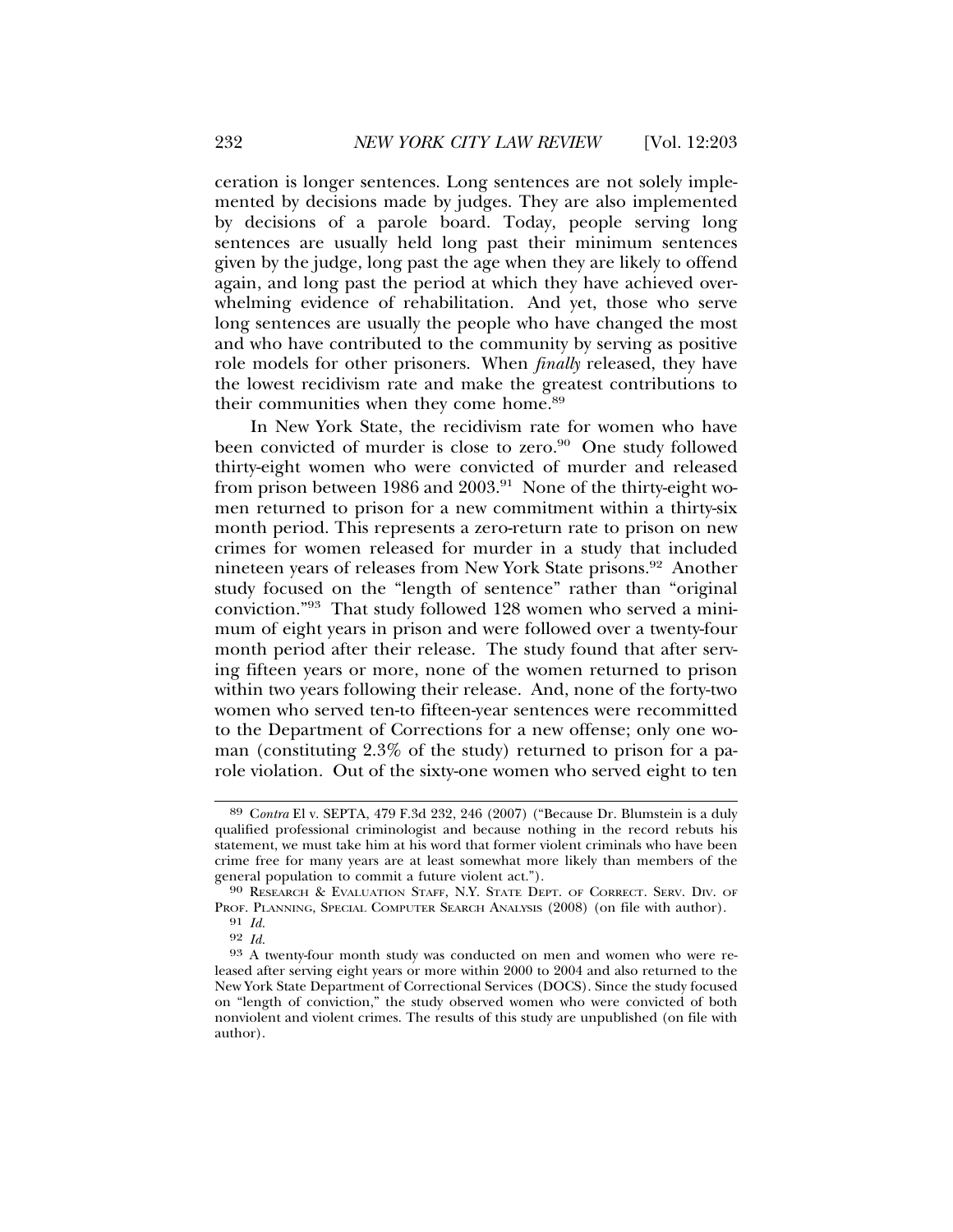years, one woman was returned to the Department of Corrections after being convicted of a new offense (1.6%) and four were returned for parole violations  $(6.6\%)$ .<sup>94</sup>

Among men who have served fifteen years or more, 2.2% were convicted of a new felony, and 12.5% returned to the Department of Corrections for a parole violation looking at data over a twentyfour month period.<sup>95</sup> Men who are long-termers also have a very low recidivism rate, yet their sentences are made even longer by parole denials.

The challenges of reentry and the high recidivism rates are not difficult to understand. First, people end up in prison largely because the basic human needs—education, jobs, decent housing, and decent schools for their children—are lacking.<sup>96</sup> When people come home and return to their neighborhoods, they face the same conditions. In some prisons, while it is possible to take advantage of education and vocational programs, for women to find some escape from abusive relationships, and for those addicted to drugs to have time away from the drugs, the primary goal and emphasis in prison is security. Helping people grow and change and be able to cope with life's challenges is best done in the community, and the government must invest in these communities. In addition to the ongoing conditions of poverty that exist in combination with both race and gender, many practices and laws make it difficult for a person convicted of a felony to integrate into society as a normal citizen. Such an impact can be seen in the person's participation in voting,<sup>97</sup> qualifying for student loans,<sup>98</sup> professional licenses,<sup>99</sup> and public housing<sup>100</sup>—the difficulties of

<sup>94</sup> *Id.*

<sup>95</sup> *Id.* <sup>96</sup> WESLEY SKOGAN, DISORDER AND DECLINE: CRIME AND THE SPIRAL OF DECAY IN AMERICAN CITIES 3 (Free Press) (1990) (arguing that disorder, in the form of graffiti, abandoned cars, vandalism of public and private property, and decaying homes, is an instrument of destabilization and neighborhood decline).

<sup>97</sup> Brian C. Kalt, *The Exclusion of Felons from Jury Service*, 53 AM. U. L. REV. 65, 133–34 (2003) (discussing how felon disenfranchisement undermines rehabilitation and promote recidivism).<br><sup>98</sup> 20 U.S.C. § 1091(r)(1) (2000) (codifying the 1998 amendment to the Higher

Education Act of 1965 restricting federal financial aid and guaranteed loans for indi-

<sup>&</sup>lt;sup>99</sup> Bruce E. May, *The Character Component of Occupational Licensing Laws: A Continuing Barrier to the Ex-Felon's Employment Opportunities*, 71 N.D. L. REV. 187, 187–88 (1995) (discussing effects of licensing restrictions on felons); *see also A Stigma That Never Fades*, THE ECONOMIST, Aug. 10, 2002, at 25, 26 (reporting survey data showing that 65% of employers in five major American cities "would not knowingly hire an exconvict").

<sup>100</sup> Avi Brisman, *Double Whammy: Collateral Consequences of Conviction and Imprison-*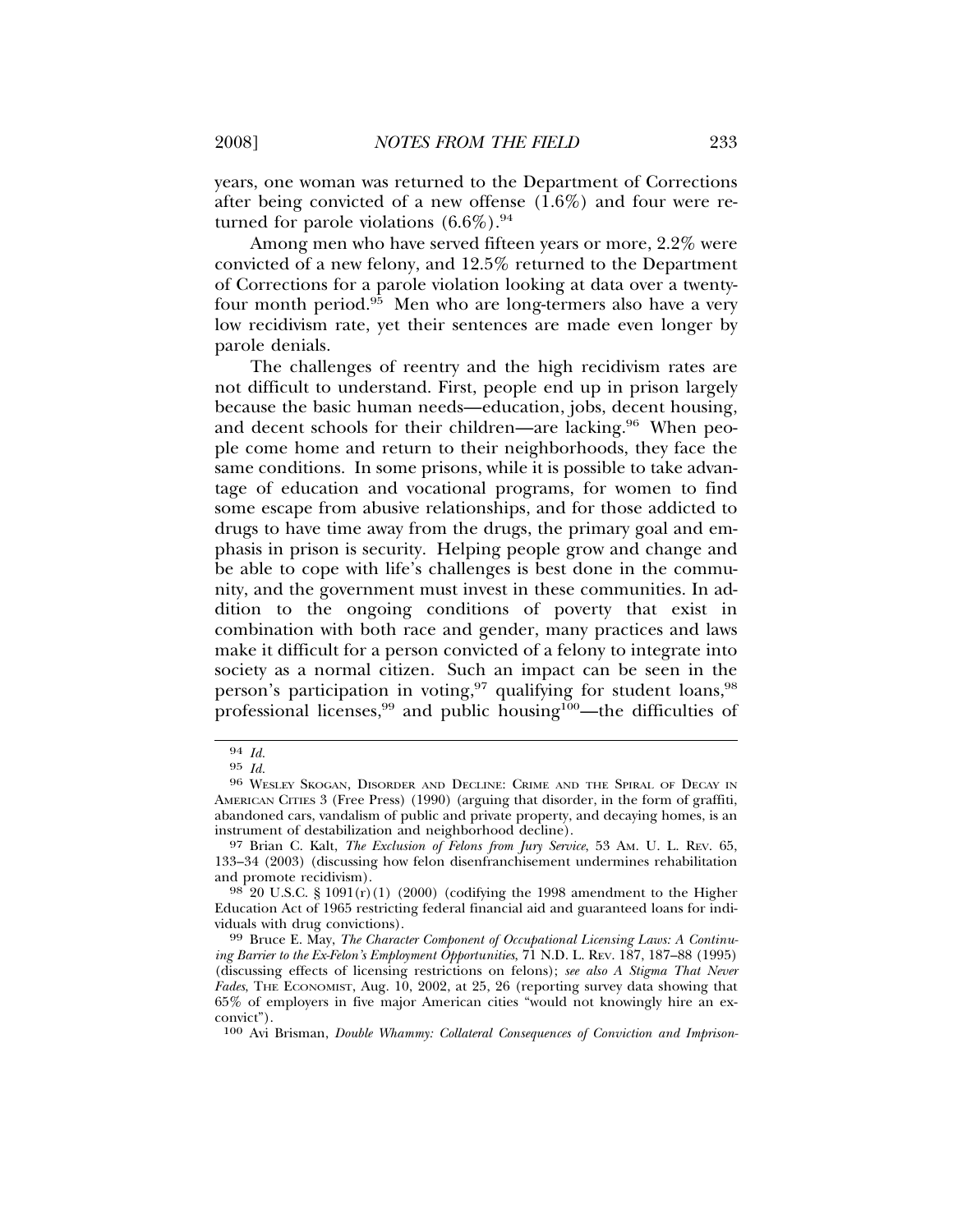which all contribute to recidivism by making it even more difficult for a person coming home to actually rebuild their lives.

What is the role of lawyers in challenging mass incarceration and in helping prevent recidivism? First, lawyers continue to have an important role in representing individuals as they face the criminal justice system at each point of contact—from arrest to sentencing, from appeals to parole, to violations of parole. Individual representation remains critical. Second, lawyers have an understanding of the system and the issues of justice and injustice and can play a role in educating others through policy work and teaching. Lawyers can work to change laws by taking on cases that challenge a particular law or help to build pressure for change. Lawyers can utilize their experience and work within the government, either as elected or appointed officials, and work for change in policies, laws, and budgets so that priority is given to addressing the social conditions behind incarceration, rather than emphasizing punishment.

### **CANO**

A Pew Center on the States report dissects the problem and how to go about addressing it.<sup>101</sup> But, as a community attorney who represents people facing, for the most part, their first or second arrests for non-violent crimes and who almost certainly will face years in jail on their next conviction, I can say that the problem is deeper and the solution is a more complex one than the report indicates.

At the top of my list of contributors to this problem, I will place a society run by a market that cares only about the bottom line—that is, to sell. We have laws that prohibit children from buying cigarettes, and we fine and even incarcerate those who break them. But, in reality, the tobacco companies and the CEOs of companies surreptitiously direct sales toward and profit from underage smokers. The same goes for guns and war. We incarcerate young men for possessing guns or anything that could be categorized as a weapon; meanwhile, our government is engaged in a despotic war,

*ment for Sustainable Communities and the Environment*, 28 WM. & MARY ENVTL. L. & POL'Y REV. 423, 442–44 (2004) (arguing that "[l]ow-income individuals affected by criminal records . . . need access to public benefits—including welfare, food stamps, Medicaid, and public housing—as they learn to live drug and crime-free in the community, and without these temporary supports, it is unrealistic to expect full recovery without relapse and recidivism.").

<sup>101</sup> PEW CENTER ON THE STATES, *supra* note 1.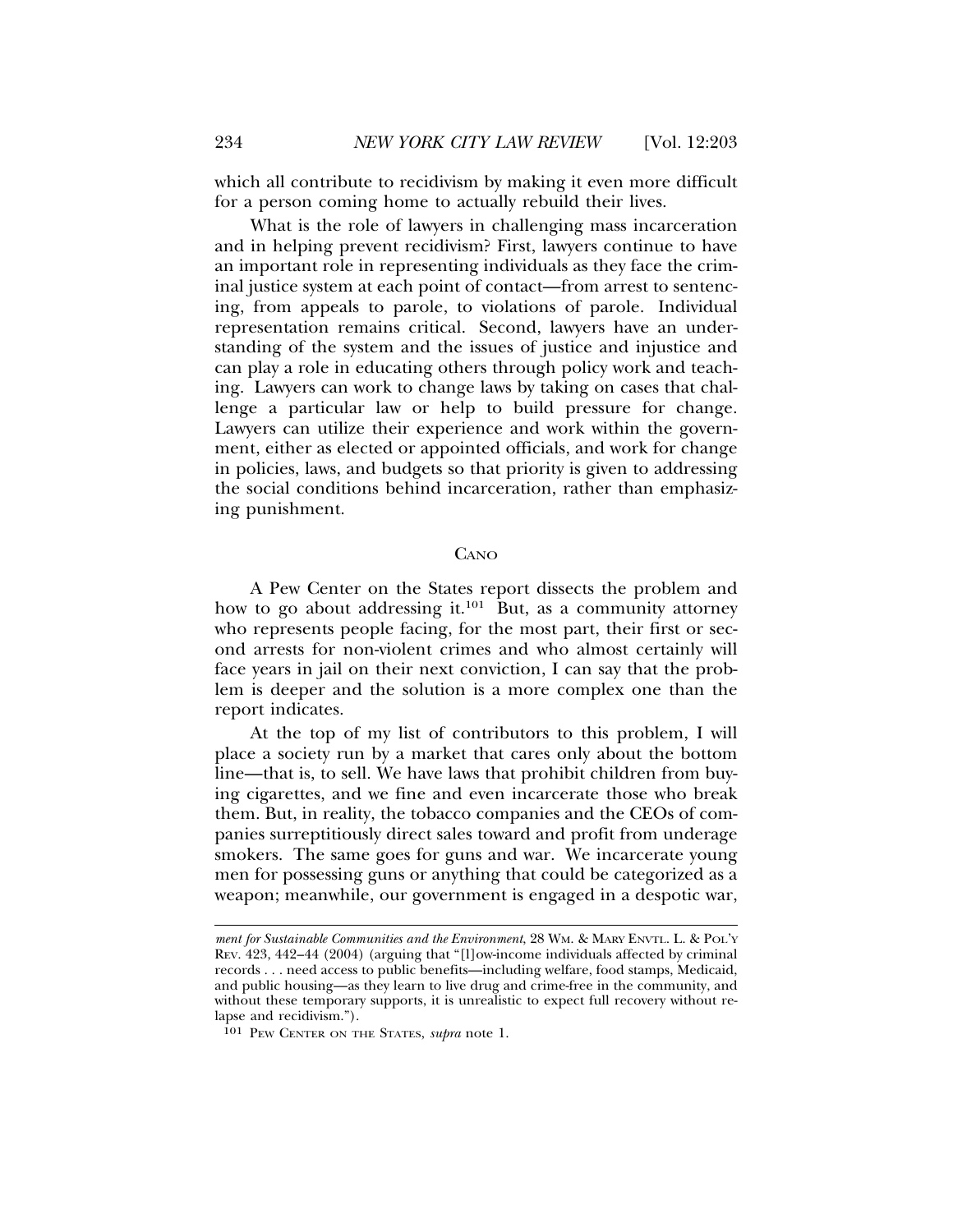and persecutes and incarcerates people while violating all of their constitutional rights. And we want our youth to respect the laws?

To hold the market and the government accountable for what they do, we need a revolution. For a revolution we need people to start talking to each other, start meeting in places, and start freely objecting to our government's actions. I think the days for revolutionary thinking ended in the 60s, and it will take a lot of pain and suffering for this generation to wake up and organize itself. The internet has isolated people from one another, and the police are constantly chasing people from parks and other places of gathering. Thus, it will take many years before those of us who saw a revolution in the 60s see another one.

Another contributor to the high incarceration rate, and a strong reason for this phenomenon, is the lack of leaders in our community who dare speak and act on behalf of our youth. We lack spaces for young people to meet and practice sports, to access healthy entertainment, or to have plain space to gather and relax. Every square foot in New York has a price to be paid or a cop to shush people away; i.e., parks closed at dusk, private areas with "no trespass" signs, and in the last few years, city parks with cameras and locks. Those of us who strolled freely in the 70s in the parks holding hands and enjoying beers would have been penalized, summoned or jailed at least ten times over.

Next on my list are tired and overworked parents with little or no skills who themselves come from totally disadvantaged households, don't know any better than to let their children watch television all day, have no control over their own children, and are perhaps, themselves, poor role models for their young ones.

Reentry is close to impossible for a reformed person who tries to move into our society. Most ex-felons, who have straightened out their lives as they have gotten older or smarter, have had to make it on their own. Few employers in any state want to give them opportunities, so they end up in menial jobs or opening their own businesses under a friend or family member's license, if one is needed.

The legal defense community, especially those of us working in immigrant or poor communities, is overburdened with all kinds of emergencies. At times, I feel like a fireman putting fires out during the day, listening to family members and clients complaining about the unfairness of the system, just to dive at night into arraignments to pull one more, usually young black or Hispanic person from the prosecutor's fangs. And when my client is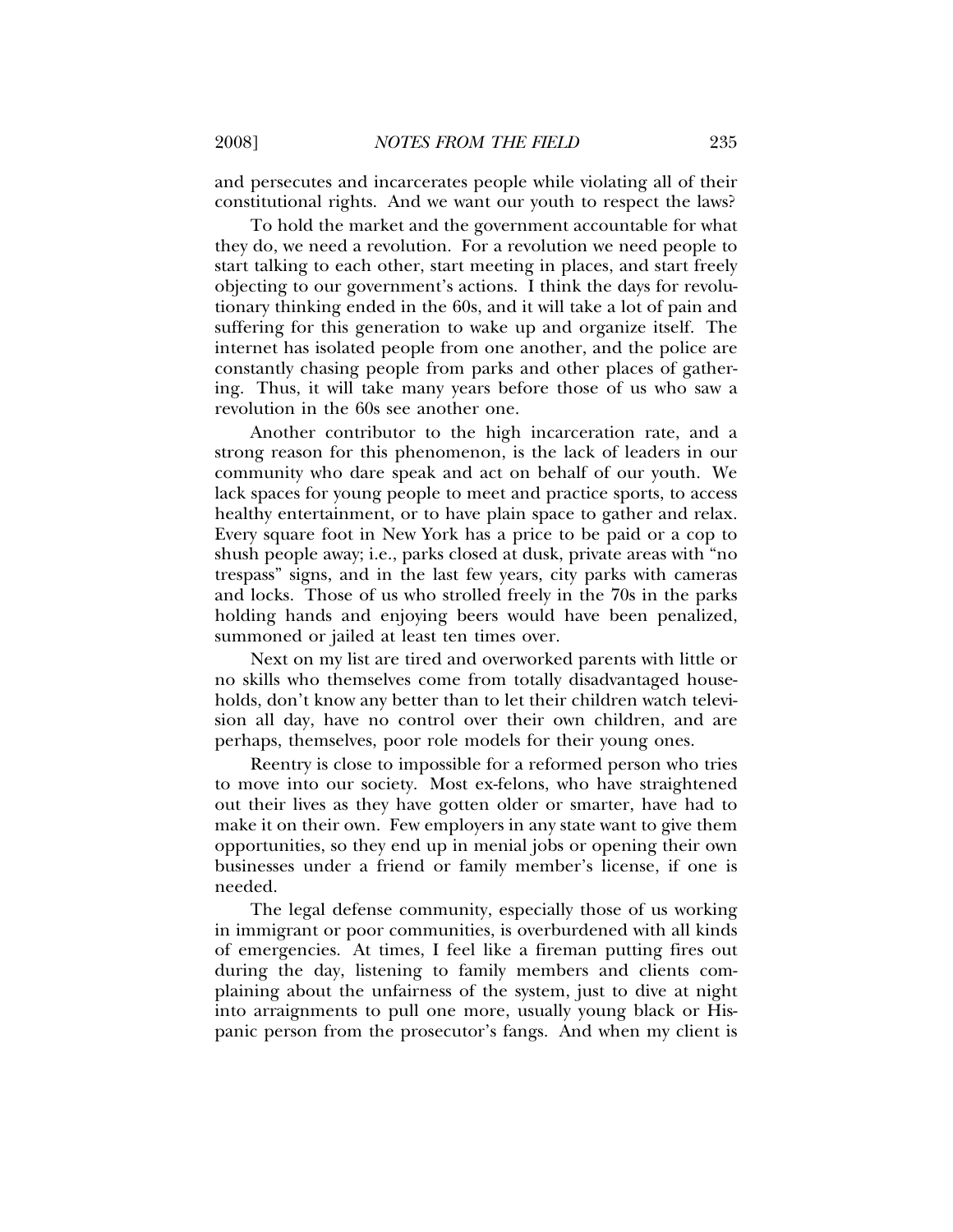finally out and he or she feels very grateful, I usually tell him that I don't want to see him anymore and that I hope we meet one day when he is doing great things. I also tell him that our lives are in his hands. He usually looks at me like I have two heads on my shoulders. But, I really mean it!

#### LALA

#### *High incarceration rates in Florida*

I believe that one of the leading causes of high incarceration rates is the treatment of recidivists within the criminal justice system. For example, in Florida, section 775.084 of the criminal code outlines sentencing enhancements for those classified under four different categories.<sup>102</sup> This statute allows the state to seek enhanced penalties or mandatory minimum prison terms. A defendant must have prior convictions for certain enumerated charges to qualify under these labels. Despite the scary names of the classifications, it does not take very much to be at risk for an enhanced sentence, as demonstrated by the statutory descriptions outlined below.

In Florida, a "habitual felony offender" is a defendant that has previously been convicted of two or more felonies. The felony for which the defendant is to be sentenced must have been committed within five years of the date of the defendant's last prior felony conviction or conviction for another qualified offense.<sup>103</sup> The statute is not applicable to charges for most possession of controlled substance. Sentencing under the enhancement may be life in prison in the case of a life felony or a felony of the first degree, which would normally be up to thirty years.<sup>104</sup> In the case of a second-degree felony, a sentence term of years not exceeding thirty would be appropriate, which would typically amount to a period of up to fifteen years.105 In the case of a felony of the third degree, a sentencing term of years not exceeding ten would be appropriate, which would normally amount at most to five years.

A "habitual violent felony offender" is a defendant who has previously been convicted of a felony or an attempt, or conspiracy to commit a felony, and one or more of such convictions was for

<sup>102</sup> *See* FLA. STAT. ANN. § 775.084 (2008) ("Violent career criminals; habitual felony offenders and habitual violent felony offenders; three-time violent felony offenders; definitions; procedure; enhanced penalties or mandatory minimum prison terms").

<sup>103 § 775.084(1)(</sup>a).

 $104\ \text{g}\ 775.084(4)(a)$ .

<sup>105</sup> *Id.*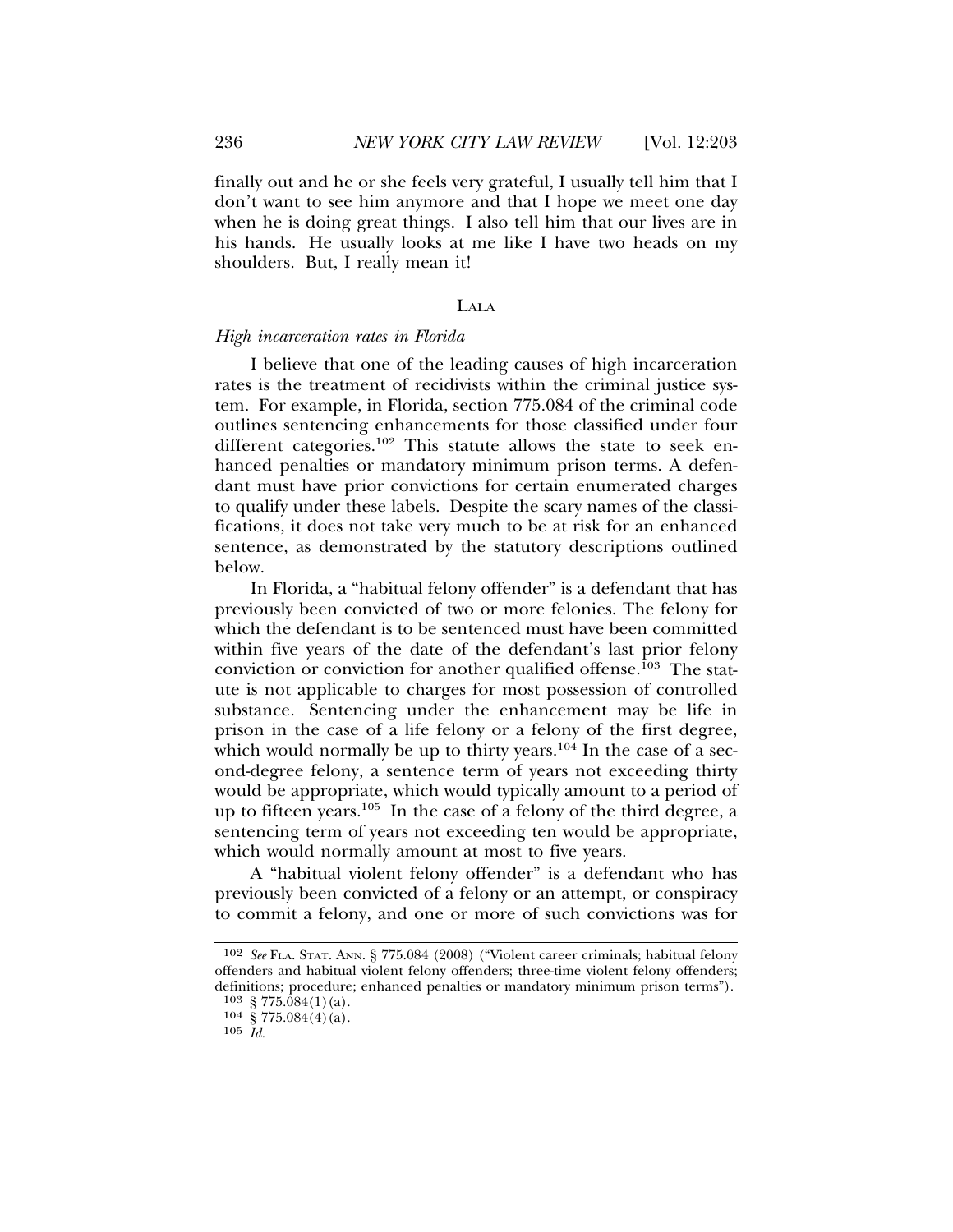"violent" charges such as: arson, robbery, kidnapping, aggravated abuse of an elderly person or disabled adult, aggravated assault with a deadly weapon, armed burglary, aggravated battery, or aggravated stalking.106 In the case of a life felony or a felony of the first degree, a defendant could be sentenced for life, and would not be eligible for release for fifteen years. In the case of a felony of the second degree, a defendant could receive a term of years not exceeding thirty and not be eligible for release for ten years.<sup>107</sup> In the case of a felony of the third degree, a term would not exceed ten years and the defendant would not be eligible for release for five years.<sup>108</sup>

Yet another enhancement category includes "three-time violent felony offenders"—those defendants previously convicted of a felony as an adult two or more times (or an attempt to commit a felony) when two or more of the convictions were for committing, or attempting to commit, any of a number of violent felonies, with the addition of home invasion robbery and carjacking. In the case of a felony of the first degree, the court must sentence the defendant to a term of thirty years imprisonment; with a felony of the second degree, to fifteen years; and in the case of a felony of the third degree, five years.<sup>109</sup>

Lastly, Florida defines a "violent career criminal" as a defendant who has previously been convicted as an adult three or more times for an offense or another qualified offense that is defined as a forcible felony, such as aggravated stalking, aggravated child abuse, aggravated abuse of an elderly person or disabled adult, lewd or lascivious-conduct-related charges, escape, or a felony involving the use or possession of a firearm.110 For those guilty of life felonies or a felony of the first degree, the term is life; in the case of a felony of the second degree the term cannot exceed forty years with a mandatory minimum term of thirty years; for a felony of the third degree the term cannot exceed fifteen, with a mandatory minimum of ten years.<sup>111</sup>

The state of Florida has discretion as to when to file a notice of its intention to seek statutory enhancements; so in some cases, people who may qualify are still not given the enhanced penalty. Even when enhancement penalties are filed against my clients, the state

108 *Id.*

<sup>106</sup> § 775.084(1)(b).

 $107\ \frac{1}{8}\ 775.084(4)(b)$ .

 $109 \frac{\text{g}}{\text{S}} 775.084(4)(c)$ .<br>110 \, \, \, 775.084(1)(c)-(d).

 $111\,$  § 775.084 § (4)(d).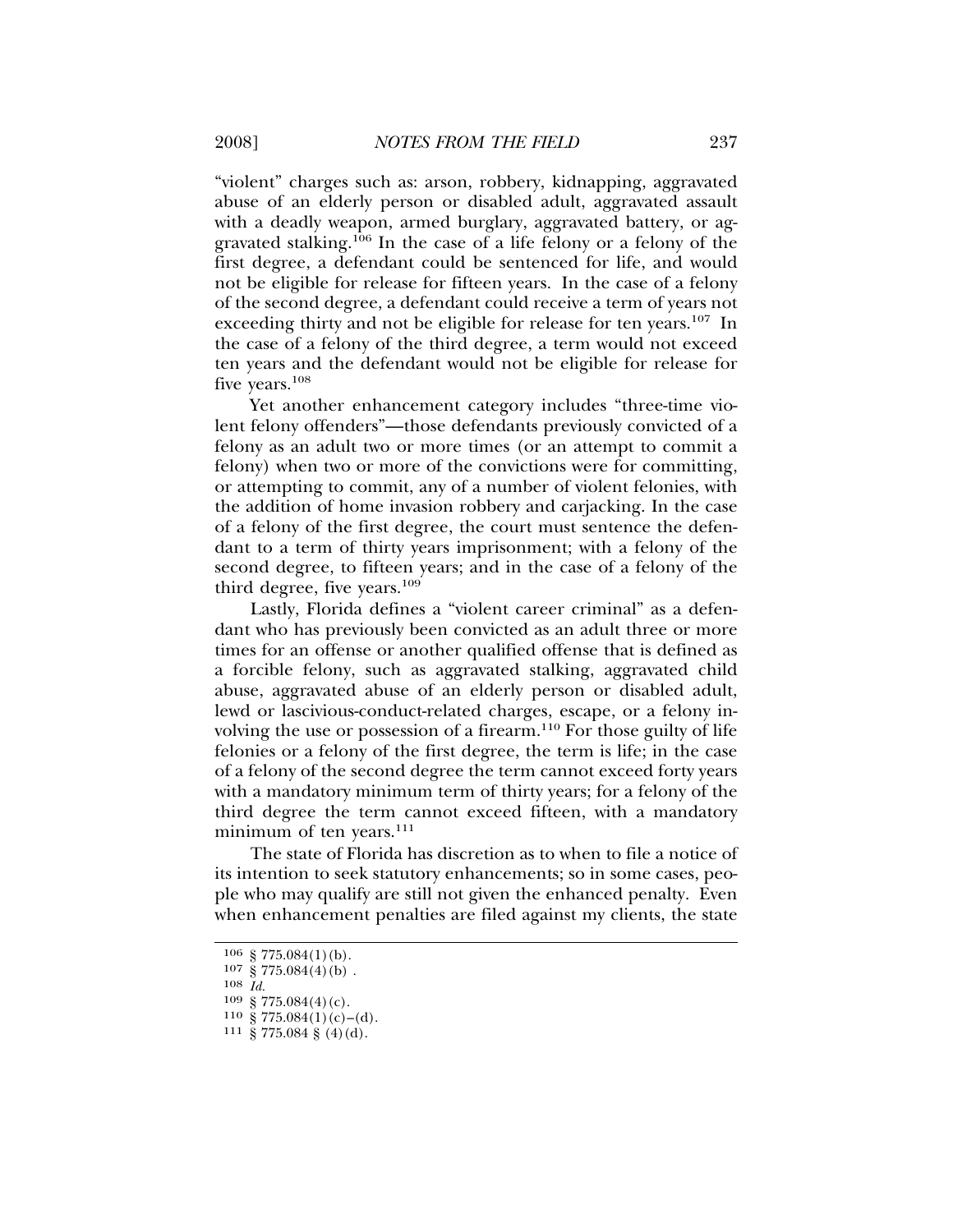often waives the enhancement recommended or minimum mandatory sentences when conveying plea offers. In these cases, the client is often in greater fear of the consequences of going to trial and more likely to accept a plea offer. These plea offers still involve significant prison time, but are not nearly as severe as the penalties risked if my clients lose at trial.

### *Recidivism and reentry*

The difficulties of reentry are far-reaching and numerous. The primary cause of recidivism is the lack of infrastructure that could be successfully utilized to reintegrate those released from prisons and jails back into the community. Every day on my drive to work, I see people who have just been released from jail begging for some change to make a phone call to loved ones in order to get a ride home. Others are begging for money just to get back home on public transportation. Because prisons are usually located far away from major cities and individuals have been away from home for long periods of time, even returning home can be a very difficult task at release.

Generally indigent clients tend to suffer from under-education. For many, before they were ever in the criminal justice system, they were forced to deal with inadequate school facilities, lacking appropriate funding for supplies, teachers' salaries, and developmental programs. I believe people are only as good as the options available to them. People with criminal convictions lacking education credentials who have been away from the community for months or years are less likely to be able to find gainful employment opportunities. They often return to associate with the same individuals that may have been a "bad influence" on their lives prior to being incarcerated. Many former inmates ultimately return to substance abuse as a means of coping with their situations, which tends to lead towards recidivism.

The criminal justice system is still structured to work against poor people of color, who often experience unequal treatment as a result of racial profiling, police abuse, and discrimination. Only people of color with "priors" or a history of convictions fare worse. Those individuals at risk of sentencing enhancements become informally—or in some cases formally—"watched" by police personnel. They are most likely to be put in police lineups, and more likely to be wrongfully charged. People are less likely to believe that someone is innocent when they have priors for similar crimes.

I can recall one particular client of mine who believed that the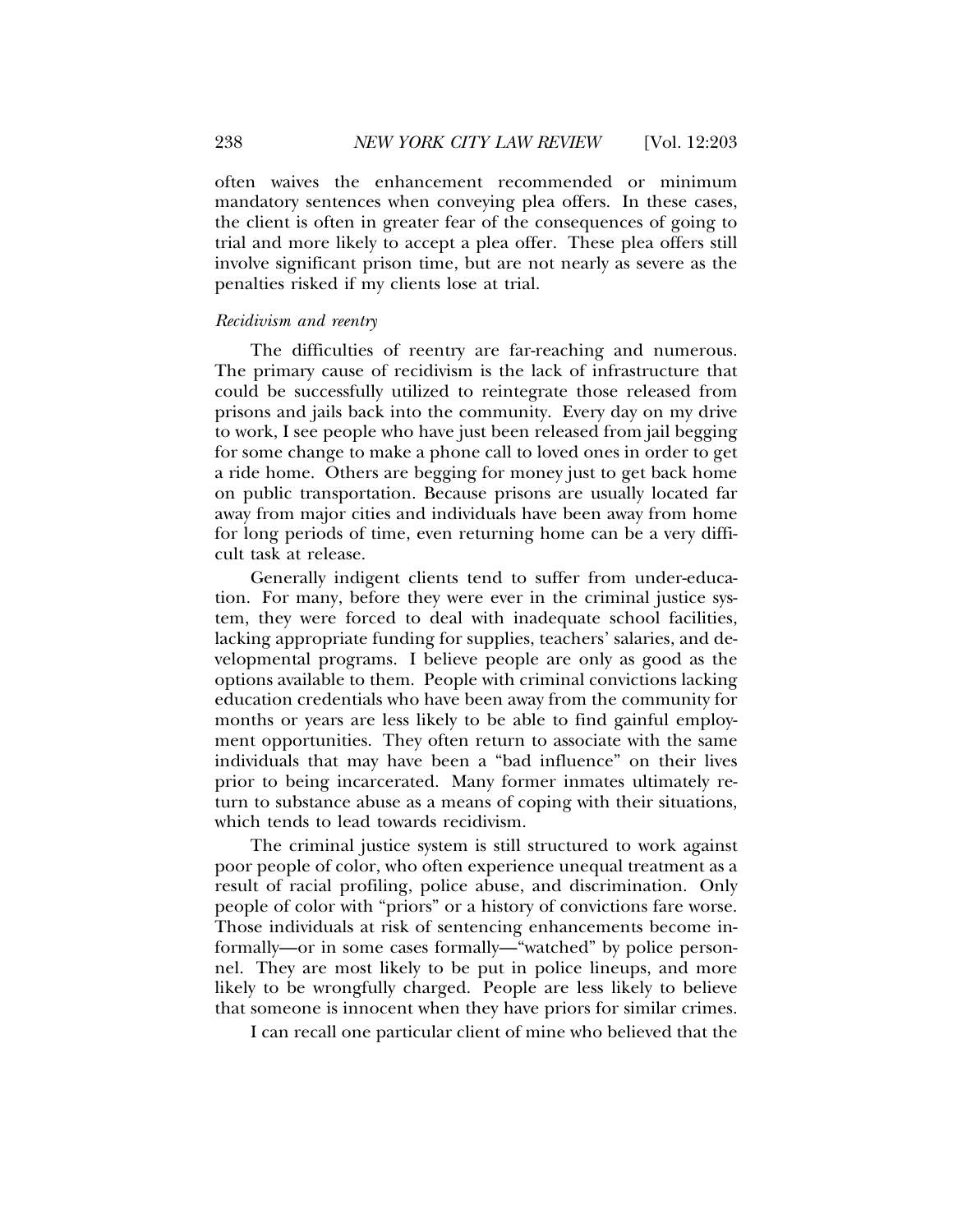officer who arrested him in his current case did so solely because he made an admission to prior criminal convictions and plea agreements when the officer first stopped and interrogated him in relation to an alleged burglary. He recalled that one of the first questions asked was about his prior record. Once the officer heard my client's truthful answer, he immediately took him into custody. Perhaps the officer would not have been so quick to close his investigation at this early stage if the answer had been different. Perhaps the investigation would have been thorough and not haphazard as it was in this case. There is a good chance that my client would not have sat in jail awaiting trial if it were not for the resume of priors that now follows him and taints the impression of his character that many people have when they first meet him.

#### NOTES FROM THE FIELD, QUESTION 3

Discuss the complexities of counseling clients with respect to control, advocacy, problem-solving, negotiation, and legal ethics.

#### TIPOGRAPH

Many years ago, I represented a man charged with murder in New York County (Manhattan). I was a court appointed counsel and he had previous counsel who seemed to take particular pleasure in appearing intimidating towards me. The homicide the defendant was charged with was of a particularly cold-blooded nature. At an extended *Mapp* hearing,<sup>112</sup> I had been successful in excluding a piece of evidence that would have been particularly prejudicial if admissible at trial. While I was addressing the court during jury selection in the presence of the jury, the client whispered to me, in response to nothing in particular, "Cross me bitch and I'll kill you." I could feel my knees buckle. Never before had I felt so physically threatened by a client.

What is it that you, the reader, think was the ethical and appropriate thing for me to do? What I did do after thinking and composing myself for a moment was to ask to approach the judge at the bench without the presence of the prosecutor. After informing the judge of what the client had said to me, I informed the Court that I was seeking to be relieved from representing him.

<sup>112</sup> A *Mapp* hearing determines whether evidence should be suppressed on the ground that it was obtained as the result of an illegal search and seizure. *See* Mapp v. Ohio, 367 U.S. 643 (1961) (holding that evidence obtained by an unconstitutional search is inadmissible in both the federal and state contexts).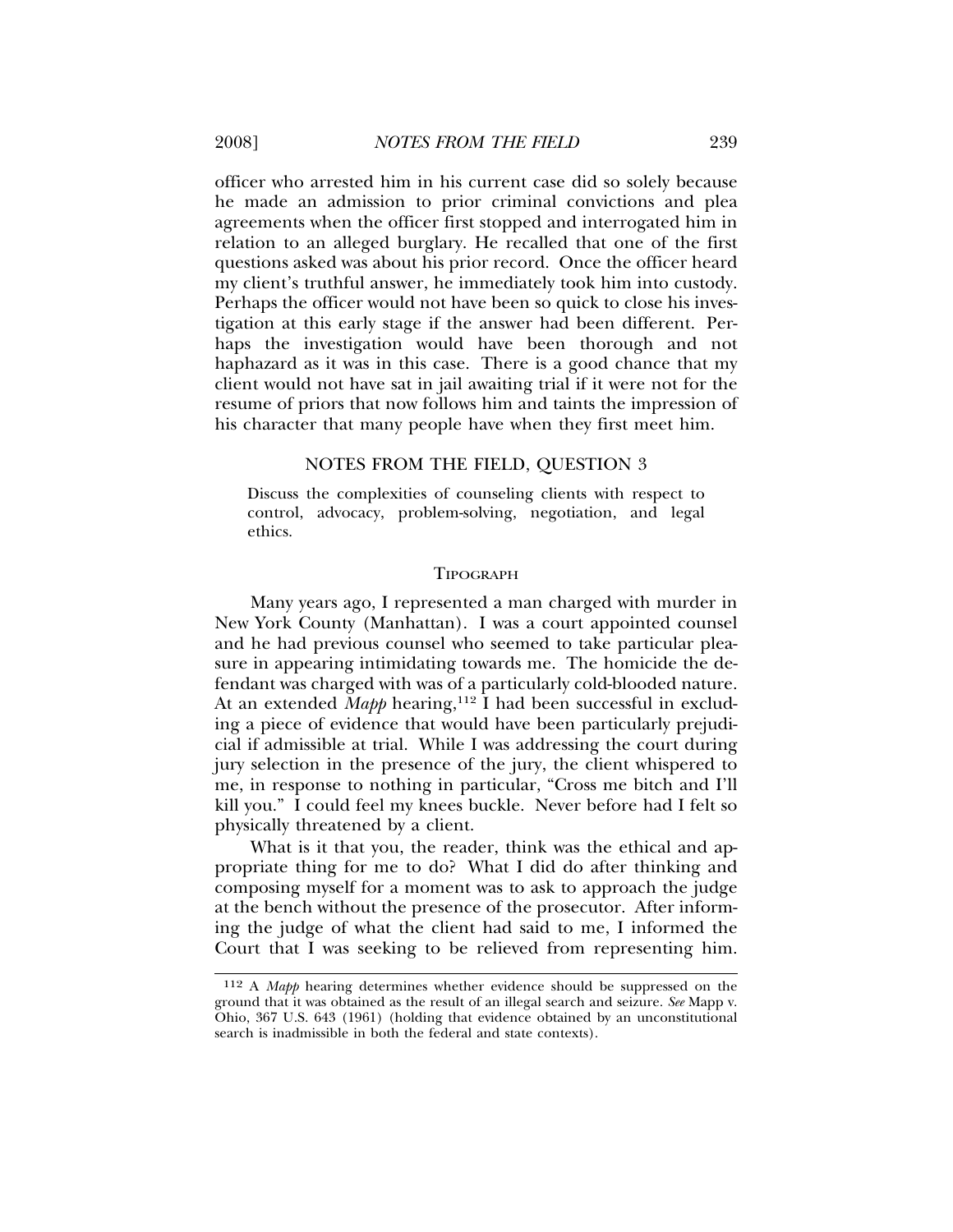The judge took a break from jury selection and called some other cases on his calendar while he considered what to do. I went into the robing room behind the courtroom and started to cry.

The issues of counseling clients and the matters raised by this question have been the subject of countless textbooks and treatises written by law professors and ethicists. These issues and the questions they raise have been the subjects of  $CLEs$ ,<sup>113</sup> symposia, and law review articles. I have taken CLEs which addressed what rights and responsibilities are maintained by the lawyer and the client in a criminal case context. For instance, the client has the absolute right to testify at his own trial, despite his attorney's advice. Complications arise often when the attorney knows the client will testify falsely.

How certain do we need to be about that possibility (or its likelihood)? How vigorously must we pursue our concerns about the "truth"? What if your client repeatedly insists—perhaps in an obnoxious manner—that his girlfriend can provide an alibi for him in a serious felony matter? How confrontational should you be with the girlfriend when interviewing her to investigate the proposed alibi? What if you don't believe her? What if she would be unable to withstand the cross-examination of even a minimally competent prosecutor? How do you make these decisions? Do they implicate ethical issues of truth and integrity? Are they only about trial tactics and strategy? Which decisions does the client make and which ones does the lawyer make? These are the kinds of questions that are not easily answered by CLEs. Some of the things that occur in our relationships with our clients should not be mysteries. It makes sense to work hard at building relationships of trust and respect with those clients. It goes a really long way to be able to work collaboratively with your clients (and their family members). It is the right thing to do.

But, it is often not so easy. There are frequently cultural, racial and gender barriers that can be difficult to overcome. I am not always happy, but I appreciate being challenged about my own biases, even though I may not necessarily agree. Race, in particular, is not a topic that is discussed easily by us—especially in my lifetime between blacks and whites. I do not believe that racism and white supremacy will disappear if we build individual relationships of trust between white attorneys and clients of color, but those relationships cannot be effectively built without a consciousness of racism. Nor can one effectively represent these clients without a

<sup>113</sup> Continuing Legal Education programs.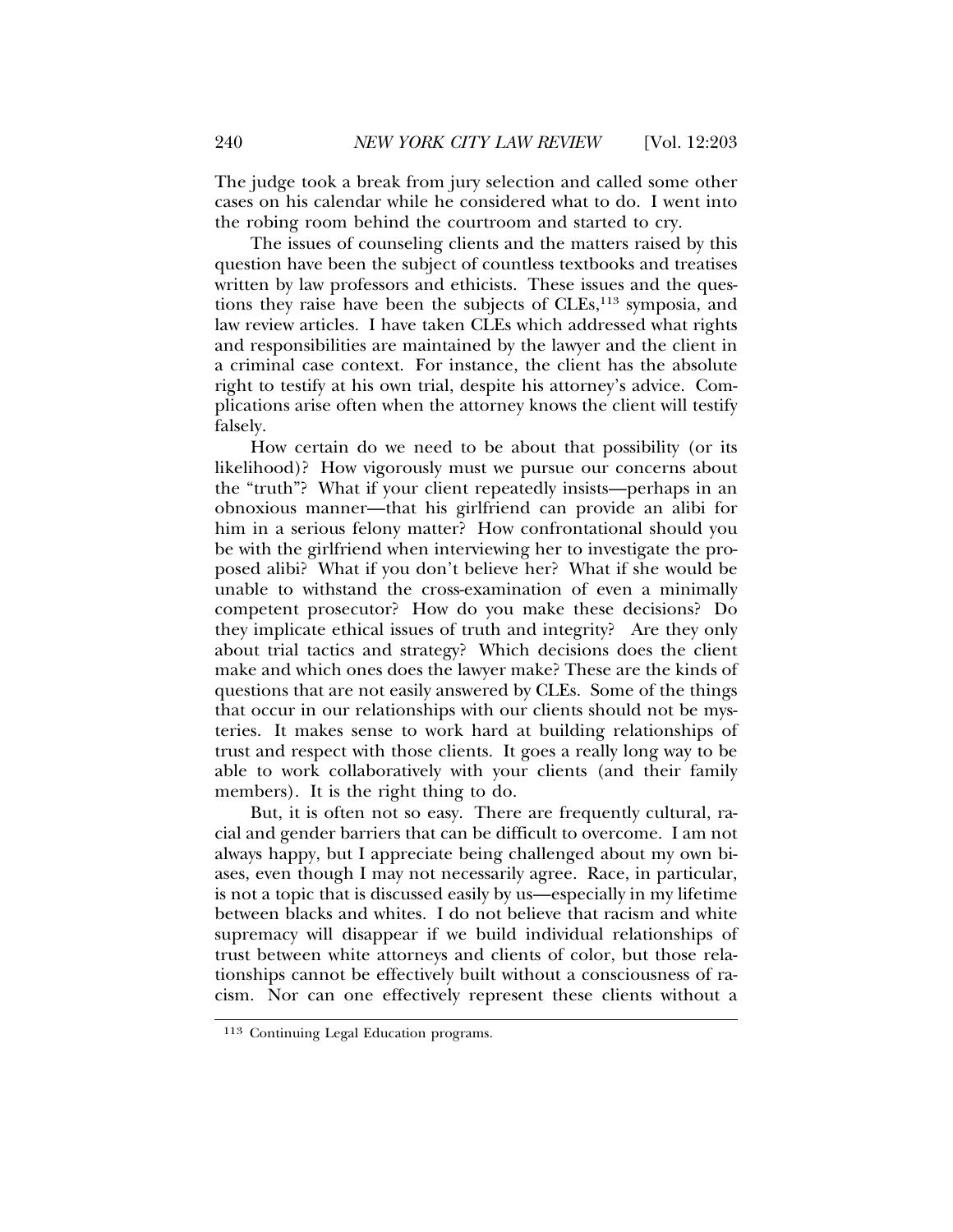willingness to address issues of race, trust, and perception since it will be relevant in every aspect of the case—from the relationship between attorney and client to bail hearings, possible plea offers, and jury selection.

Nor should we romanticize our clients. What do you do when your client does not return your telephone calls, or cancels appointments at your office, or just doesn't show up? What if the client's interest in a quick disposition of the case is contrary to your ability to litigate serious Fourth Amendment claims? On the other hand, what if your client is inappropriately optimistic about winning at a trial that you think is unwinnable?

When I first started out, I believed most of what my clients told me. It took me a while to learn that not only was that not helpful for my clients' interests, it was an uncomplicated and superficial basis upon which to build relationships of trust. Such relationships, which if established, would best advance and defend the client's interest. It does not help to romanticize these issues. It is really important that these ethical and legal questions get thought about and discussed.

I hope none of you will have the experience that I had with the client who threatened me in your own practices. The countless number of ethical quandaries that will arise during the course of your practices will perhaps be less dramatic but surely no less important.

#### BOUDIN

For women, custody issues related to their children are a major legal issue that involves control, advocacy, problem solving, and negotiation. These issues arise in the context of foster care or nonfoster care, where custody issues surface between themselves and those family members (or friends) raising their children. Almost 75% of the women in prison in New York State are mothers, and the relationships between them and those raising their children are frequently complicated.114 The issues focus a great deal on visitation, but also on the legal definitions of custody and, at the most extreme, on the potential of losing their parental rights.<sup>115</sup>

<sup>114</sup> Jacqueline Smith*, Imprisonment and Families Fact Sheet*, 214 PLI/CRIM 75, 77 (2008) (noting that more than 72% of New York's incarcerated women have children).

<sup>115</sup> David Crary, *Prison Moms Fight Termination of Parental Rights*, L.A. TIMES, Jan 12, 2003, at 16, *available at* http://articles.latimes.com/2003/jan/12/news/adna-prison mom<sup>19</sup>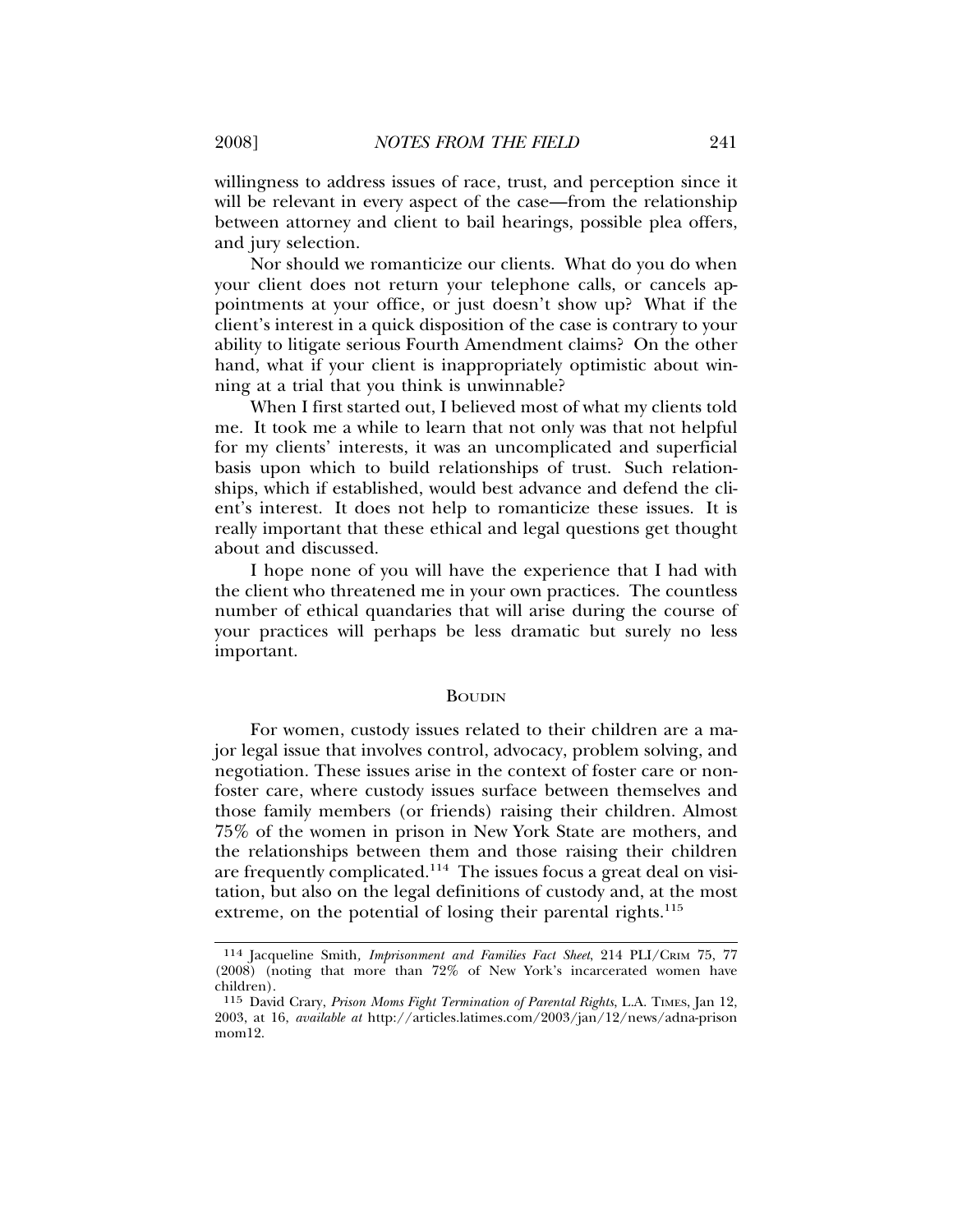At Bedford Hills Correctional Facility, where I was incarcerated for 20 years, we had the benefit of working collaboratively with a lawyer, Phil Genty, who trained some of us in the legal issues of foster care and child custody law. Based on this we were then able to develop a curriculum from which we taught hundreds of women about their rights and responsibilities related to being a mother in prison, and trained other women to teach this information. The work involved helping women learn to advocate for themselves when they dealt with the foster care agency workers or their relatives. It involved problem solving as they figured out who might be the best guardian for their children or how to actually move a child out of foster care into a guardian situation, as well as negotiation with family members over issues of decision-making. It also involved counseling women as they struggled to come to terms with the complex situation of juggling their needs, their children's needs, the needs of the families raising the children, and, perhaps most difficult, struggling with the real losses in their relationships with their children that flowed from their incarceration and the resulting need to form new roles. All of these issues underscore the power dynamics between the mothers, the outside guardians, and the larger systems that they had to deal with. It will never be possible to find enough lawyers to address the needs of mothers in prison related to these issues that they face with their children. Yet, in training the women, Phil Genty, multiplied his contribution and then, through a law clinic at Columbia Law School where he teaches, he was able to take on particular legal cases that required going to court. In addition, Volunteer Legal Services was able to develop a project that trained lawyers from pro bono sectors of law firms to take on some of these cases.

The model involves understanding the role of women in prison as a critical part of a network imparting legal knowledge to their peers in prison, supported by lawyers being involved either through a law clinic or an organization of volunteer attorneys. The issues related to children may have a clear legal component but are never truly separate from issues of negotiation, advocacy, and problem solving. This work is time consuming, and it is something that peers (i.e., other women in prison) can play a central role in. Hence, the role of lawyers can be to train women in prison to assist their peers, as well as taking on some of the cases that require court proceedings or the intervention of an attorney in the negotiations.

Criminal cases are of primary concern to all people in prison, women and men. In prison, people live with the dream of over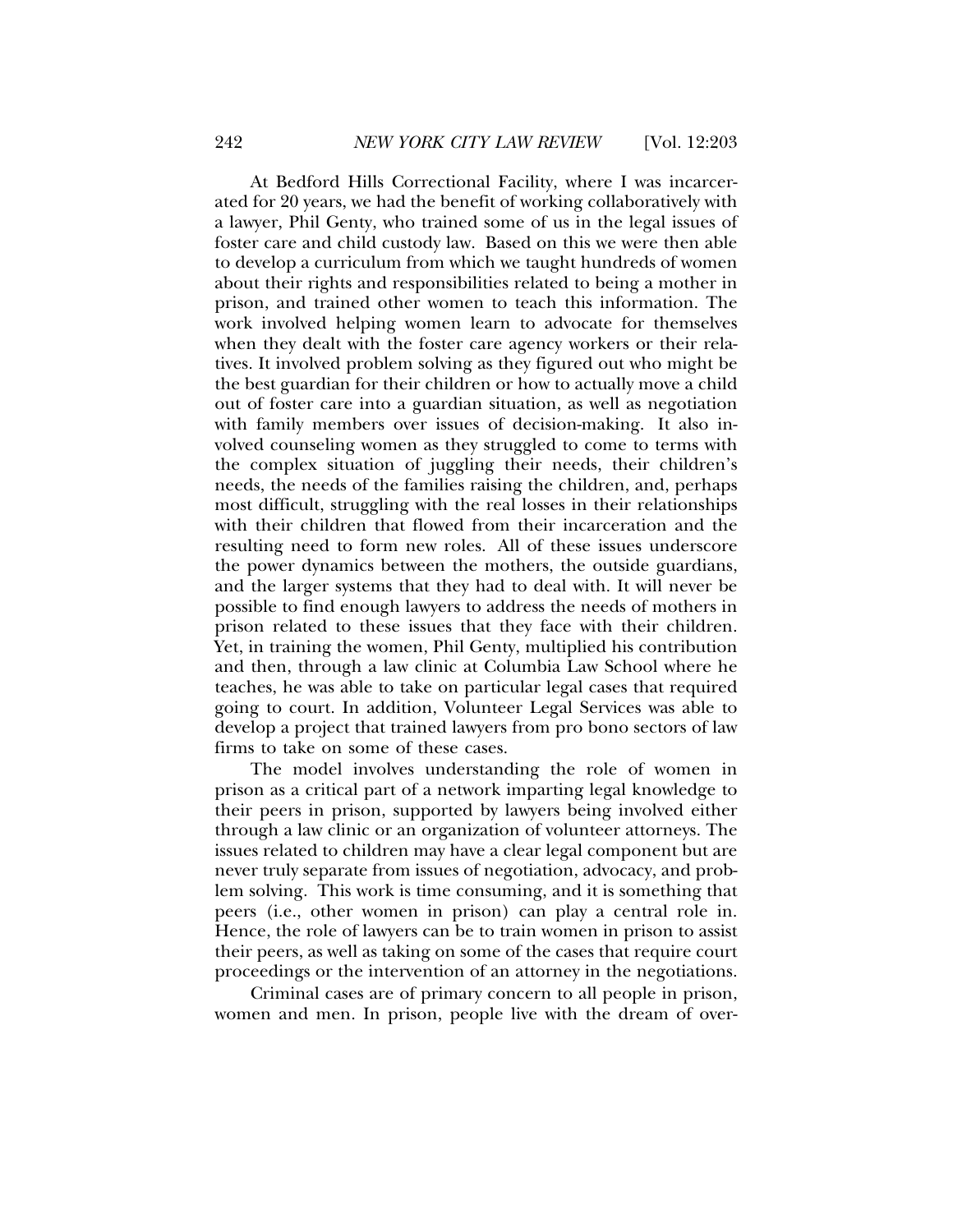turning their convictions. After their appeal has been turned down, and they look ahead at ten, fifteen, twenty or fifty years in prison, Where do lawyers fit into the process? Representation for post-conviction remedies such as 440 motions or habeas corpus writs is a key need. Usually it takes money to hire a lawyer, families to raise the money, or in the rare situation of a person who can network for themselves, a lawyer to take the case pro bono. Occasionally for men, a case fits into the category covered by the Innocence Project.116 There are some law school clinics that may consider such cases. Sometimes cases are won; everyone dreams of being that person.

One of my friends and colleagues was seventeen when she was arrested and then sentenced to fifty to life. Now she is forty-five. She has completed her bachelor's degree, taught parenting programs, tutored in the college program, raised a puppy with Puppies Behind Bars to help the visually impaired, and so much more. She is a person who was able to find a lawyer to work with her. Will she get released? That is not known, but she lives knowing that people on the outside are trying to help her. But there are hundreds of others—women and men—who have no one working with them to analyze their cases and explore the possibility of helping them. Hope inside is almost as vital as air. People in prison try to help one another figure out strategies for their cases. How can the model utilized in the area of foster care and child custody cases relate to the criminal cases that have led to people's imprisonment? It is more difficult, yet perhaps there are some useful lessons from it. Once the appeal is turned down, lawyers seem far away. Prisons in New York State have law libraries. It is general knowledge among women that the men's prisons' law libraries are far better equipped with more up to date books and computers, and that law clerks, from among the men who are incarcerated, are better trained and therefore can do more serious legal work.

It is important for the legal professionals to know that inside the prisons there are men and women who work in law libraries helping others to reopen their cases, to file *pro se* motions, and to analyze cases and strategize for possible post-conviction remedies. Lawyers could play an important role in equipping people in the prison to help one another by designing workshops to train those who work in the law library or workshops for all who are interested. Workshops could include trainings on specific post-conviction rem-

<sup>116</sup> Innocence Project, http://www.innocenceproject.org/ (last visited Feb. 3, 2009).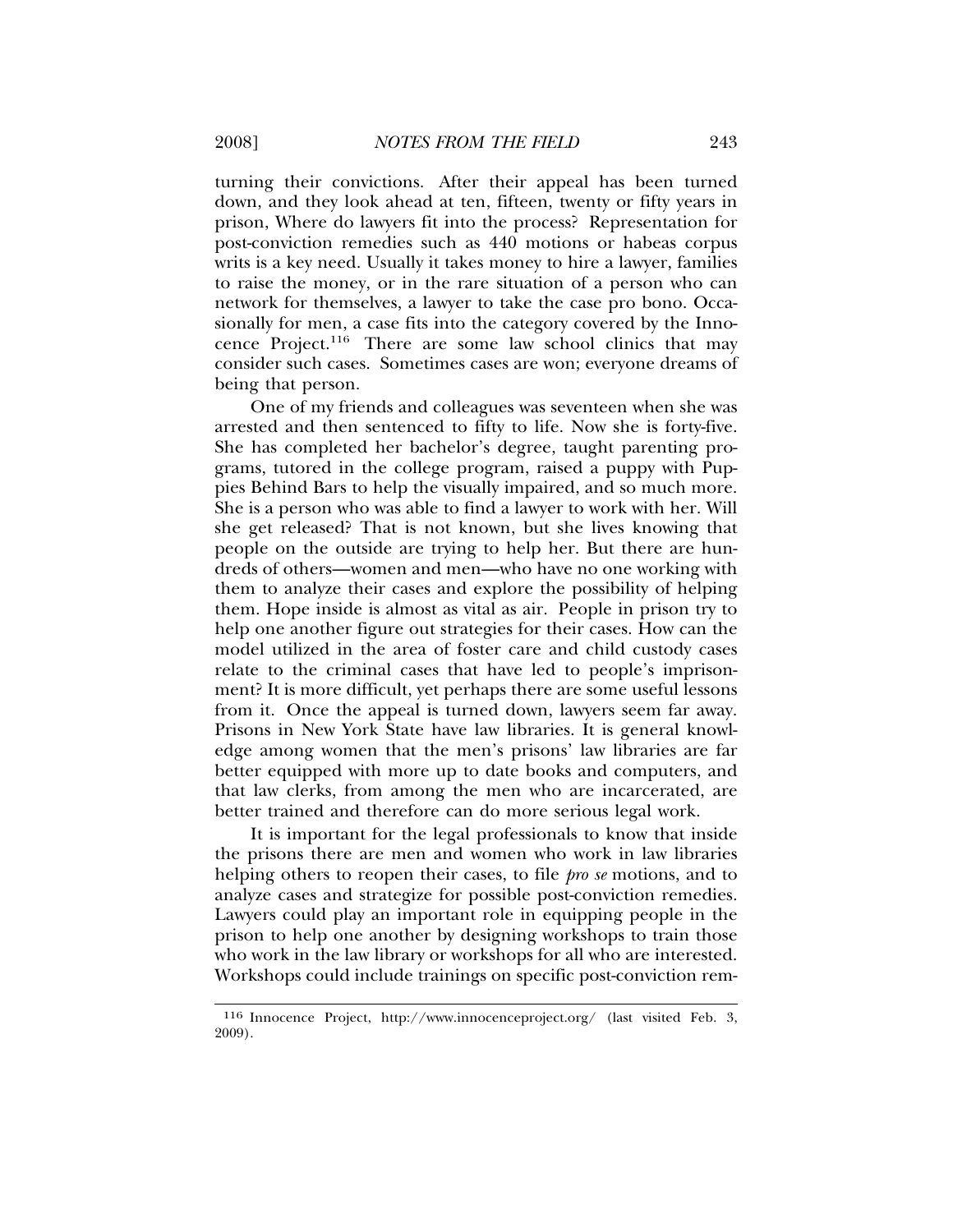edies as well as strategies for analyzing cases; it could include contributing to the law libraries specific books such as the Jail House Lawyer's Manual.<sup>117</sup> The key is that lawyers can multiply their contribution by knowing that people in prison can and will help one another because there are not enough outside resources to reach everyone. Lawyers can play a key role in educating people inside who can then educate and help others.

#### **CANO**

My clients, mostly from immigrant backgrounds, have no clue how our system works. As a community attorney, I have to find the time to explain, at their different levels of understanding, how our system works—how it is possible that we spend millions of dollars enforcing laws that separate parents, children, and close relatives for an incident that, to their eyes, should be resolved within the immediate or extended family. Here is an example: last night, I spent the night and the morning at an arraignment in Queens Criminal Court. My client was facing charges for "calling his girlfriend over fifteen times on her cell demanding that she return with their child back home." I had seen him that very same day on a consultation. He told me that the mother of his child was very upset because he did not want to marry her to start the family proceeding to obtain her green card. Thus, she left him and did not inform him of the whereabouts of the child.

My client couldn't understand how it was possible that when he went to the precinct looking for his child—lodging a complaint that the mother had disappeared with his child—he was arrested. The additional complication is that he just received his green card. This means that an aggravated harassment charge will put that green card in jeopardy, $^{118}$  even if he had never faced the legal system anywhere in his life. And of course, he made an admission to the police officer that he did indeed call her repeatedly because he was worried about his child.

Today, I spent forty-five minutes going over what this small incident will cost him. It was difficult for him to understand that in

<sup>117</sup> Jail House Law, http://www.jailhouselaw.org (last visited Feb. 3, 2009).

<sup>118</sup> *See* MANUEL D. VARGAS, NYSDA IMMIGRANT DEFENSE PROJECT, IMMIGRATION CON-SEQUENCES OF NEW YORK CRIMINAL CONVICTIONS, (2007) *available at* http://www.kccba .org/Immigration%20Consequences%20of%20NY%20Criminal%20Convictions%20 article%202006.pdf; *see also* NYSDA IMMIGRANT DEFENSE PROJECT, QUICK REFERENCE CHART FOR DETERMINING IMMIGRATION CONSEQUENCES OF COMMON NEW YORK OF-FENSES A-86 (2006), *available at* http://www.immigrantdefenseproject.org/docs/06\_ QuickReferenceChartforNewYorkStateOffenses.pdf.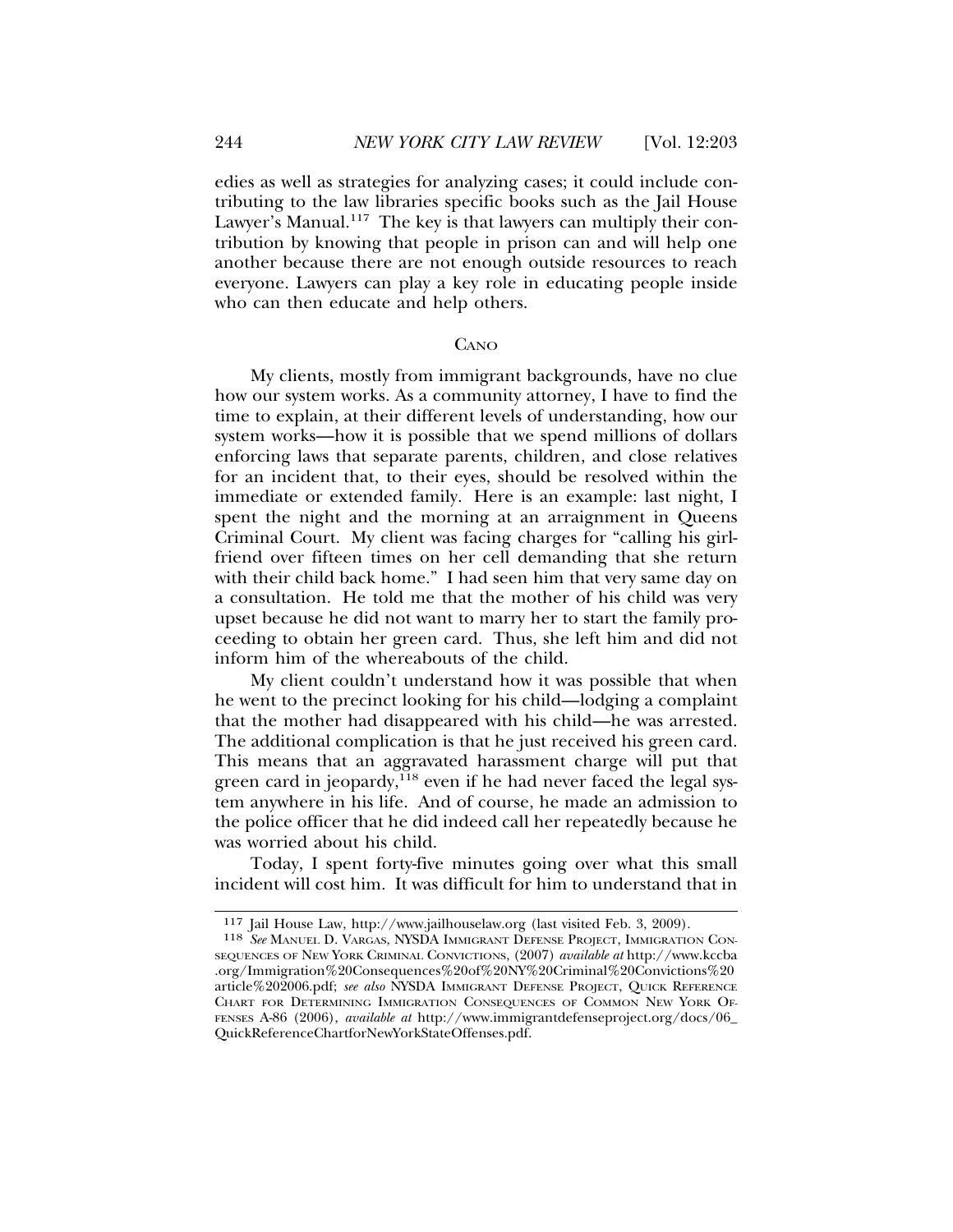order to go to trial, it would be costly, time consuming, and quite possibly a very bad idea. But then again, justice is justice and he is entitled to pursue a trial out of the justification of innocence. This story illustrates the complexities faced by solo practitioners in these immigrant and foreign communities. This is also the reason why I believe that education in our communities is vital, and I keep it alive by continuing to give presentations about legal rights and obligations in churches, hospitals, schools, and other not-for-profit organizations.

With regard to the advocacy, a criminal defense attorney must explain to her adversary (government, prosecutors, corporation counsel, etc.) that some of these charges will have collateral consequences on the entire family. Most of the time, my client is the breadwinner of the family. If his or her legal status in the United States is jeopardized at any time, the entire family will suffer. I think it is time for us, as a country, to think about ways to educate immigrant communities and to help keep families together. It is different to advocate for clients who basically don't have many people on their side, and have little to show to help us in their advocacy.

Legal ethics in advocacy is a big issue because our clients understand that justice is an elusive thing, and that poor people hardly see it taking place in a court of law. Why then, must they tell the truth or trust the prosecution to do the right thing? God knows that I feel the same way, but my job is to tell them that we must trust that the system will work and bring the truth with all the proceedings that we will embark on. With luck we can make small steps toward attaining justice.

## LALA

As an advocate with a high caseload, I constantly strive to inform my clients of the circumstances, law, and discovery processes involved in each of their cases as best as I can. The primary barrier to achieving this is the perceived and actual unfairness of the system. Some things seem illogical to a client, particularly the lack of control that both my client and I have in the face of procedural barriers. It is a daily struggle to balance those things that are out of my control with those things that are in my control.

When a client is arrested, the case is eventually turned over to the Florida State Attorney's Office, which has twenty-one (and in some cases up to forty) days to decide whether it is going to file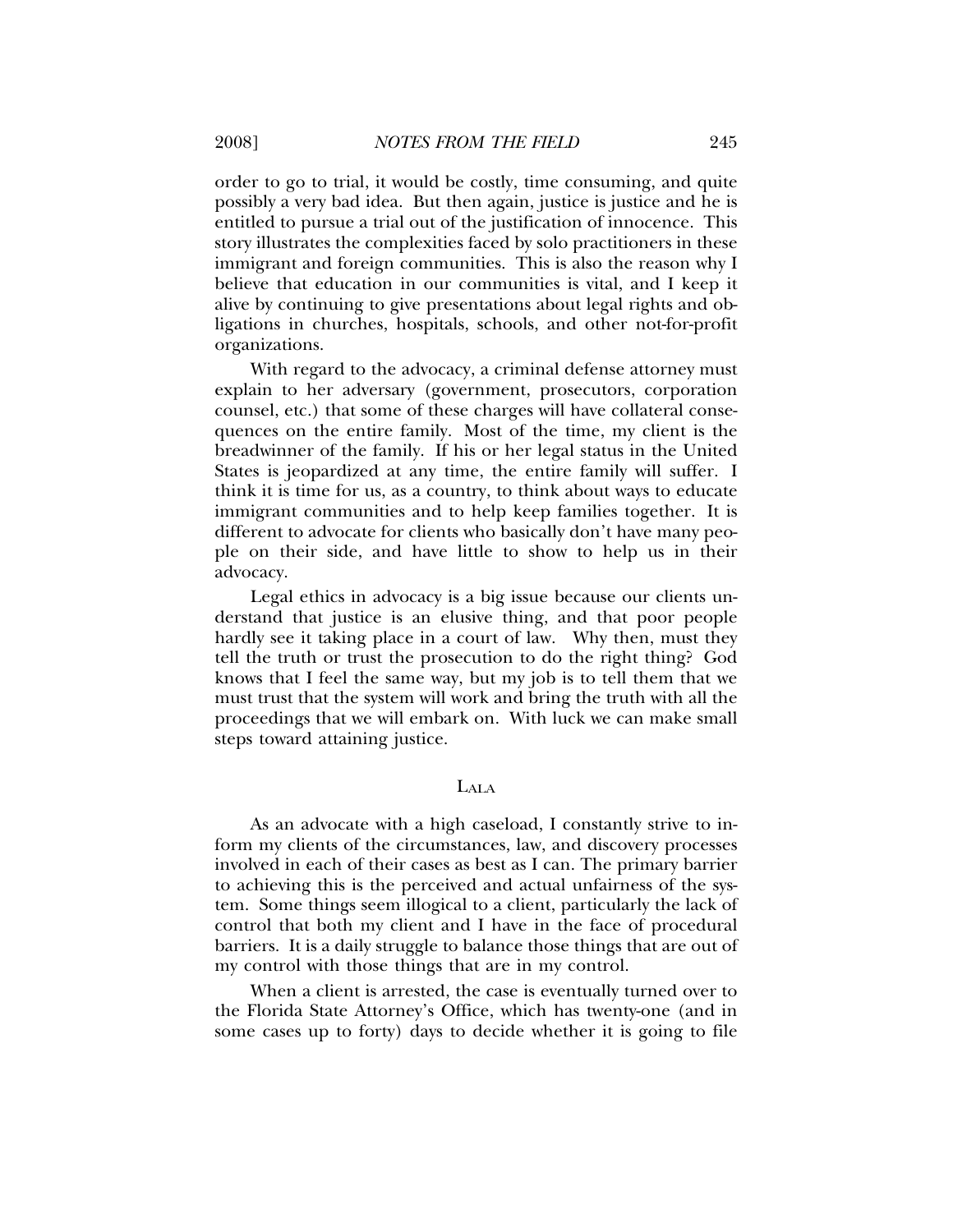charges against my client.<sup>119</sup> This period can be particularly frustrating for the client. He wants to get out of jail, have an opportunity to explain his side of the story, and in most cases, have the state drop the charges. Advocacy at this period is difficult because the clients are usually not assigned to me specifically until they are arraigned. Often during this phase, a client will arrive at court to find out that the state is asking for more time to make its decision. Understandably, the client becomes angry and frustrated, especially because in some cases the client wants a chance to explain to the judge that the police got it wrong and that they should be released from jail. Unfortunately, all I can be at that point is a watchful censor, preventing the client from jeopardizing his defense by making statements in court about the facts of the case. I know that the decision as to whether the case will be filed is not in the judge's hands, but this can be hard for an accused to accept. With limited time in court during a busy calendar full of cases, it is not always easy to explain that to a client.

For some clients the perception is that I, as an attorney, am "working with the state," not acting quickly enough, or not saying the correct thing to the judge to get the case thrown out. What the clients are not aware of are the procedural limitations. They do not see the clear line that separates my relationship or association with the state. They do not see the meaning behind the things that I am saying on their behalf. Those of us working in the system, work in a world with a secret language. This language compels us to practice according to the rules—which for many clients does not make any sense.

Once clients are arraigned and their custody status has been addressed, I begin preparing for trial. At the first chance I get to spend any kind of extensive time with my client, I do my best to outline the procedural phases of their case so far, including the meaning of the things I have already done on their behalf. I explain what the charges mean and the potential consequences of a finding of guilt. I outline the possible outcomes of the case, describing the likely results if the client decides to go to trial or if the client instead accepts a plea offer.

I often tell my clients that this is their case, and that nobody should know the facts and circumstances of their case better than they do. My hope is that they have a realistic view of what they are up against and are clear on the role that I play. I let them know what steps I will take in preparation for trial, while simultaneously

<sup>119</sup> *See* FLA. R. CRIM. P. RULE 3.133 (2008).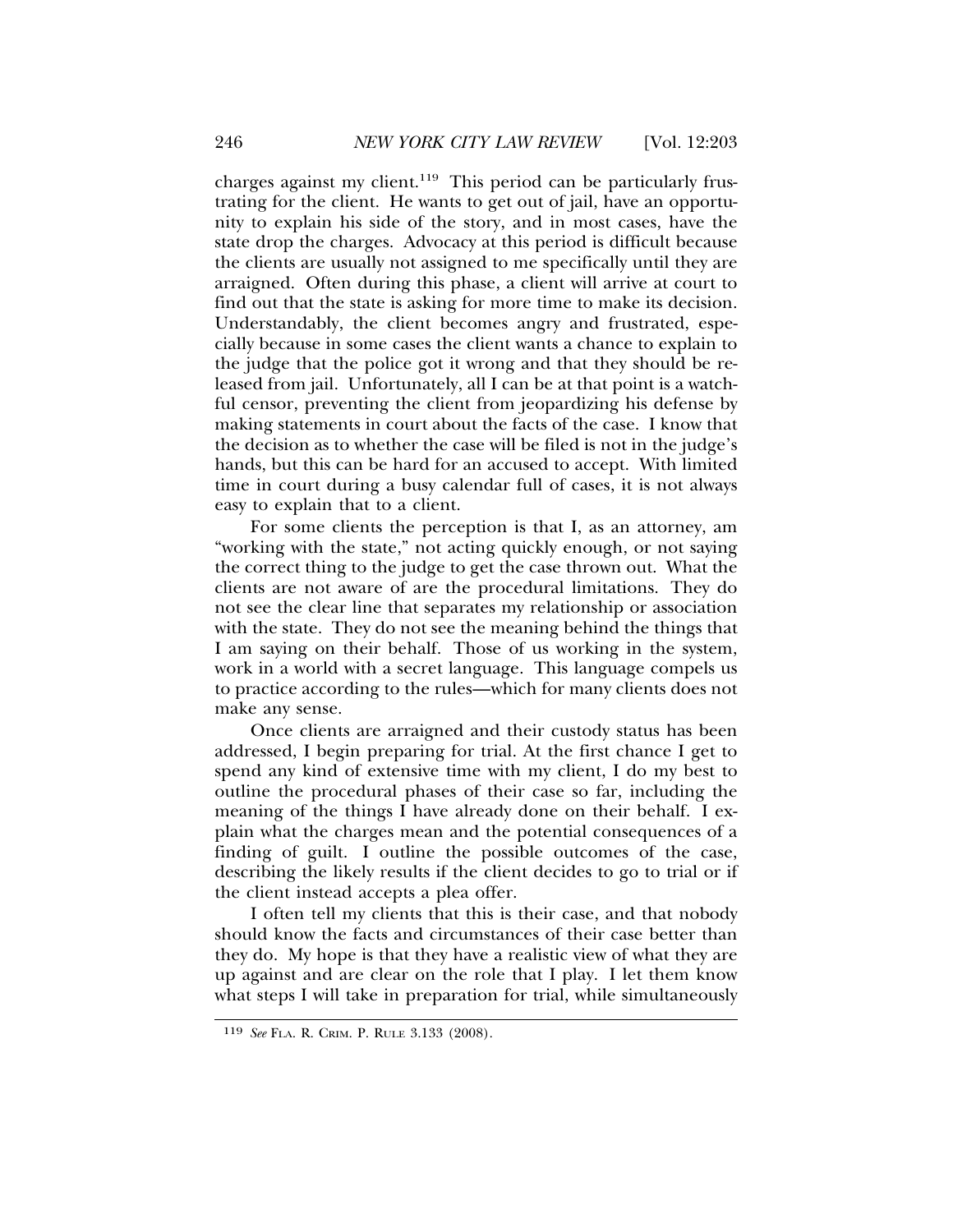trying to achieve whatever goal they may have, if any, in getting a plea that they feel is fair from the state.

I get annoyed when I have clients who know they have an open case, and who are out of custody, but never bother to make an appointment with me to discuss their case. I will attempt to reach them if there is a phone number somewhere in their file. Often times, we do not have a phone number. In all cases, we send letters to their last known address reminding them of future court dates and of the need to schedule a meeting. They are even given letters at arraignment once the charges are filed indicating how to reach their attorney and of the importance of scheduling an interview. In many cases, the trial date will come up, and we are meeting them for the first time. In these cases they accept a plea offer or we ask for a continuance. I used to get visibly annoyed with the client, but now I make a joke: "Hi, I'm your attorney, I've never met you before, and because of that I have not done any work on your case, but today is your trial. You ready to go to trial today?"

Often, the biggest challenge arises when the facts of the client's case are not good for trial and the state's plea offer is considerably high, or they are not waiving a minimum mandatory offer. In these cases I feel stuck, and can only imagine how stuck the client feels. I understand when the client walks away from that situation taking a plea that they feel is unfair. They may think I did not do anything for them, despite my efforts to research the case, complete discovery, prepare for trial, and ask the state for a better plea offer. In those situations, the final product is not different they are accepting the plea that was being offered from the start.

Barriers to communication include the need for interpreters, the limited amount of time the client may have with me (particularly if they have scheduled only a half hour meeting and I have depositions or other clients on my schedule), personality conflicts, varying communication styles, and mental health issues. Dealing with the barriers to advocacy work is always a struggle. With experience, I am able to anticipate some of the barriers and am still in the learning process of trying to be the most effective zealous advocate.

### NOTES FROM THE FIELD, QUESTION 4

Discuss the connection between progressive and conservative social movements and public interest lawyering in the indigent public defense field.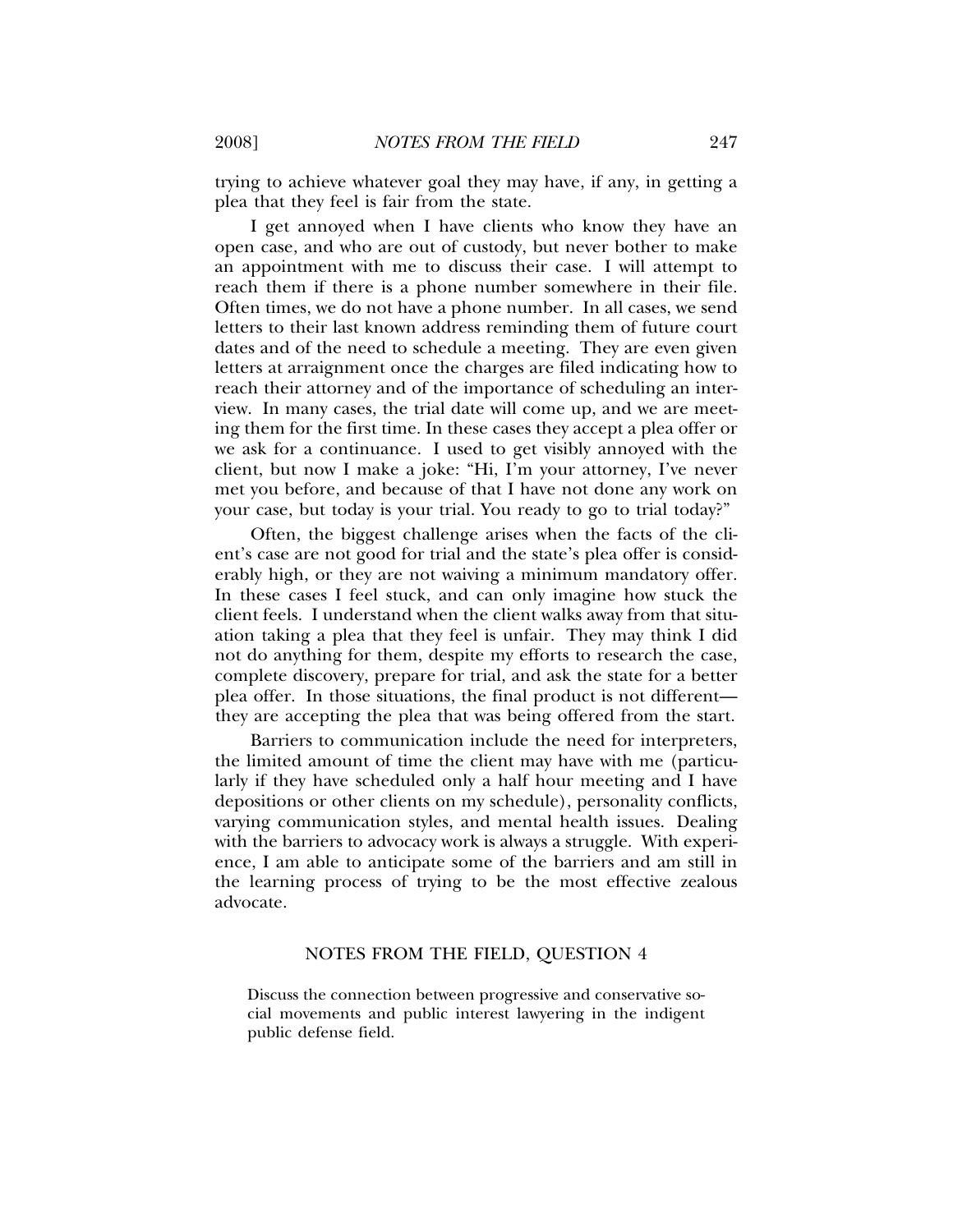#### TIPOGRAPH

It would be a mistake to characterize progressive political leadership as being unilaterally supportive of the indigent public defense field, and to criticize so-called conservative politics as having only a negative impact. While there is undoubtedly some significant truth to that dichotomy, we have also seen the opposite hold true. Some of the more repressive legislation and policies relating to criminal justice issues have been taken up or strengthened by Democratic or liberal administrations, both nationally and in New York, where I primarily practice. Under President Bill Clinton, the federal death penalty was reinstated and the constitutional right to habeas corpus was legislatively limited so as to become close to meaningless in many instances.120 In New York, while taking a moral and courageous stand against the death penalty, then-Governor Mario Cuomo presided over a meteoric rise in the number of state prisons—and the inevitable prisoners to fill them  $up^{121}$ .

Under federal and state administrations, Republican and Democratic, liberal and conservative, mandatory sentencing laws have been added and strengthened, the most meaningful rehabilitative prison programs done away with, and parole discarded, either in fact or in practice. In New York State, it was under Governor George Pataki's administration that even the most minimal changes to the repressive Rockefeller drug laws occurred.<sup>122</sup>

Don't get me wrong—this is not an argument that there is no difference between George Bush and Barack Obama, or George Pataki and David Paterson. There certainly is a difference, even on criminal justice issues. However, the makers of laws, both executive and legislative, and the interpreters of the law, the judiciary,

<sup>120</sup> In April of 1996, President Bill Clinton signed the Antiterrorism and Effective Death Penalty Act of 1996 into law. *See generally* Marianne L. Bell, *The Option Not Taken: A Progressive Report on Chapter 154 of the Anti-Terrorism and Effective Death Penalty Act*, 9 CORNELL J. L. & PUB. POL'Y 607 (2000). *See also* Stephen Labaton, *Constitutionality Is Conceded In Habeas Corpus Arguments*, N.Y. TIMES, June 4, 1996, at D1.

<sup>121</sup> *See* Randall Robinson, *What America Owes to Blacks and What Blacks Owe to Each Other*, 6 AFR. AM. L. & POL'Y REP. 1, 4 (2004) (describing Cuomo's construction of prisons as "willy-nilly"); *see also* Sarah Lyall, *Without the Money to Supply Prison Beds, Officials Consider Reducing Demand*, N.Y. TIMES, Feb. 17, 1992, at B1 (quoting then-Governor Cuomo as stating: "I am going to go down as having built more prisons than any governor in New York State history, and it disgusts me that they're going to put that on my tombstone.").

<sup>122</sup> *See* Al Baker, *Time Eases Tough Drug Laws, But Fight Goes On*, N.Y. TIMES, Apr. 16, 2004, at A2 (quoting then-Governor Pataki as stating, "We have enacted some reforms over the course of the years and we have lessened the harshness of the pre-existing Rockefeller drug laws . . . [b]ut having said that, I still believe there is room for significant additional reform.").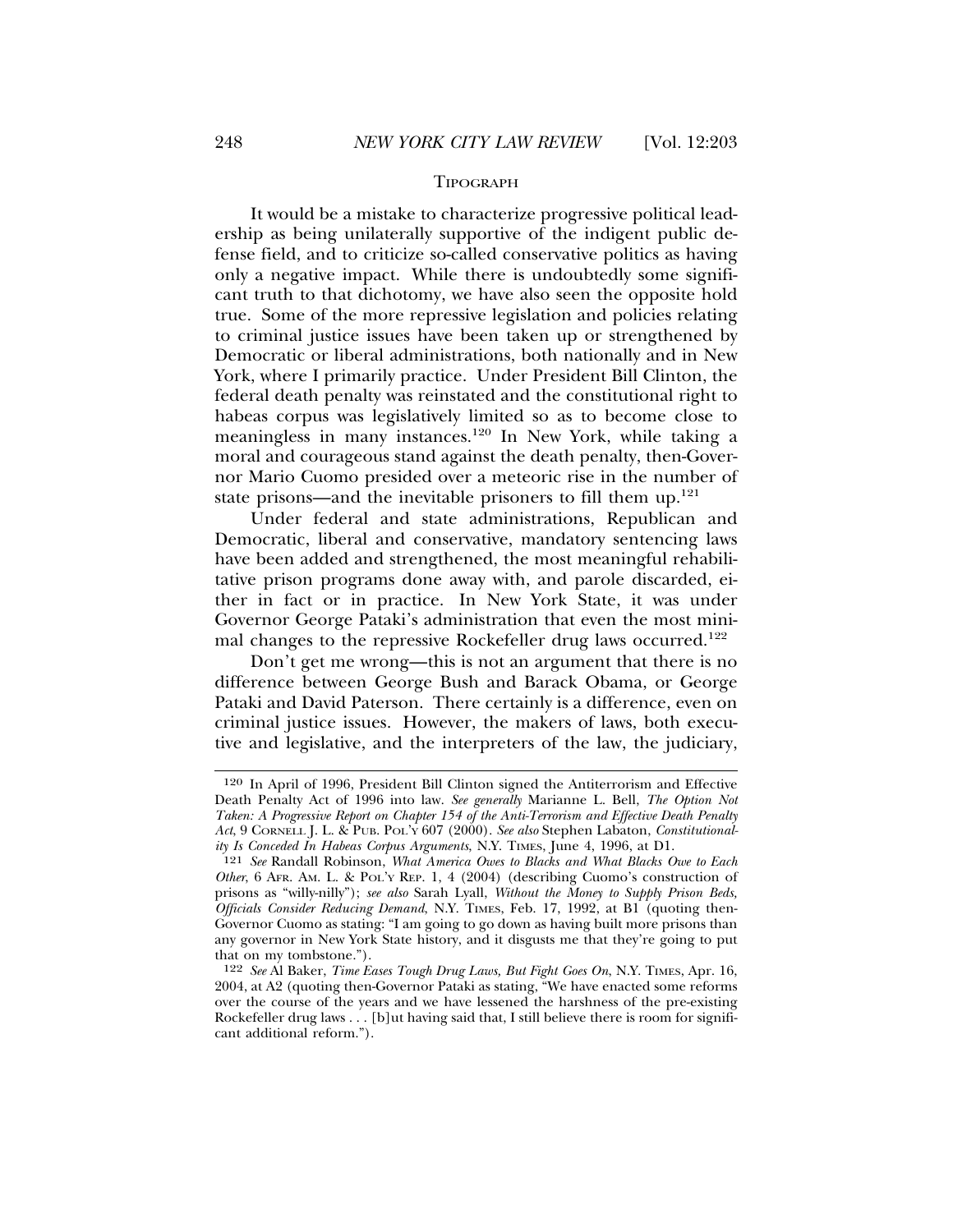are politicians. They respond to the political and moral climate that they live and function in. Sadly, it has been a very long time since those in the indigent public defense field are seen for what we are or certainly what we should be—zealous and ethical defenders of the Constitution.

On the television series *Law and Order*, 123 as well as other similar shows, cops are seen as cynical and hardened, yet decent and hardworking. Prosecutors are considered the only real public servants, always doing what is right in defending victims and prosecuting the merciless predators who prey upon an innocent public. Defense attorneys, however, are portrayed as greedy and self-promoting, without any ethical standards. Further, public defenders are often seen as naive and stupid. Even the uncovering of those innocently convicted is more often than not depicted as the heroic act of the very prosecutors who convicted them in the first place.

We live in a society where, too often, we see harsh and unforgiving laws as our best protection against violence. Surely the theory is that the robbers, murderers, child pornographers, and drug dealers must be taken off our streets—warehoused in inhumane prisons—and it would be best if they were never released. Rigorous defense attorneys with proper funding and ancillary services are a waste since only the innocent are worthy of such protections.

Nothing can be further from the truth. Even a hardened conservative can have a change of heart about criminal justice issues when a son or niece or neighbor gets arrested on a drug charge. They learn what we already know: a vigorous and well-funded defense bar is the best protection against violations of the Constitution. We need to encourage young lawyers to do this work, either as public defenders or privately. We need to encourage our elected officials to fully fund defender services, and to pay attorneys who do that work under contract<sup>124</sup> at a fair rate.

Perhaps most importantly, we need to encourage and be a part of a public conversation that discusses and addresses the important issues in how we address crime and justice in our communities. How do we best reduce crime? How do we insure a just criminal justice system and demand personal responsibility from ourselves and our fellow residents? If we are going to oppose "snitching," shouldn't we first oppose murder and robbery? What

<sup>123</sup> *Law and Order* (NBC).

<sup>124</sup> This includes "18(b)" attorneys as provided under N.Y. COUNTY LAW §§ 722–722-f (McKinney 2008).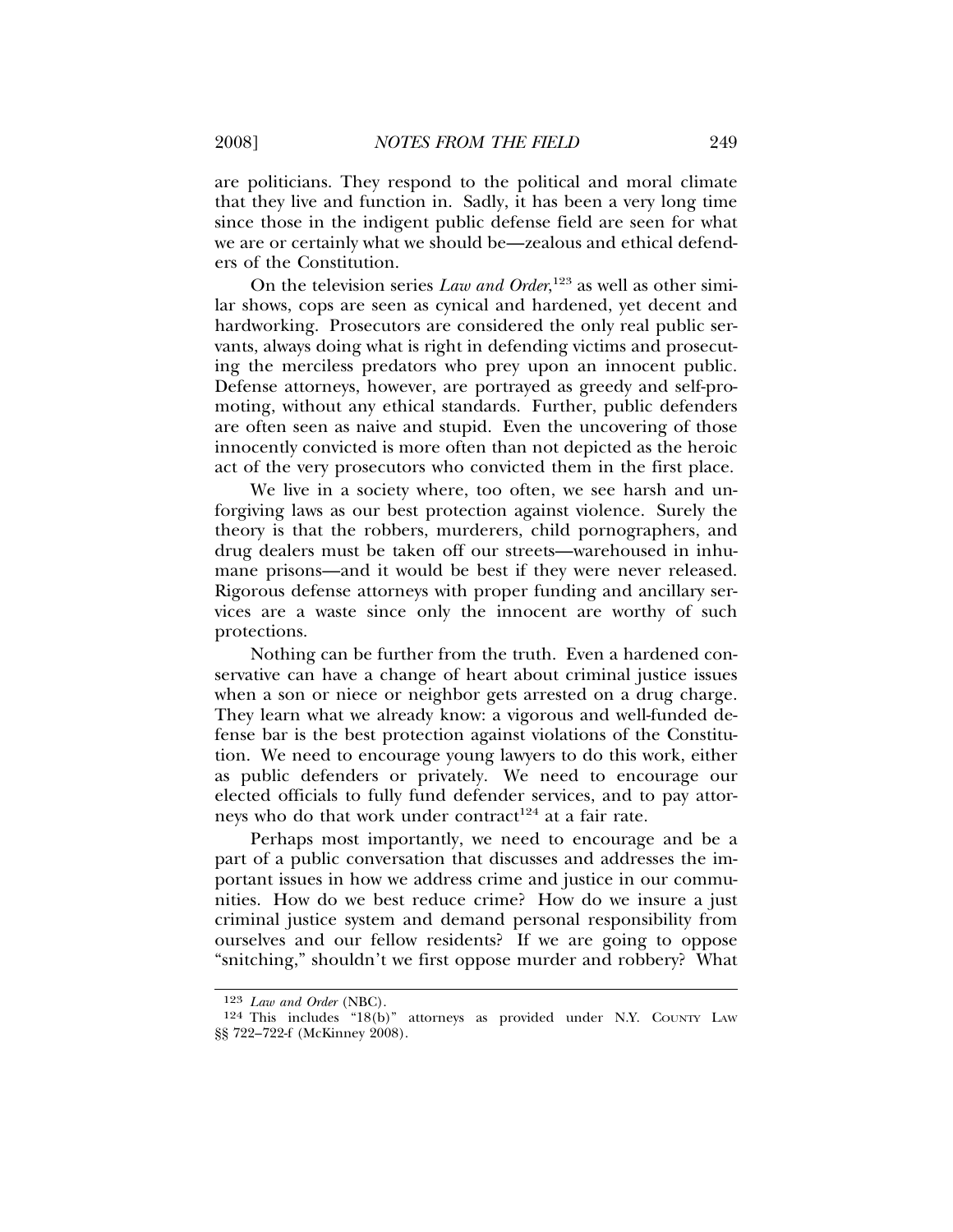kind of police force do we want and how is it best made accountable to the communities it polices? How do we insure vigorous and respectful representation for people arrested for criminal conduct? How do we make sure that defendants receive fair treatment in the courts and, if they are convicted, what are appropriate and humane sentences? I appreciate the *New York City Law Review* for being a significant contributor to this conversation with this issue.

#### BOUDIN

Social movements serve to frame an issue and this framing plays a role in policy, funding, programs, and public attitudes. It strongly affects lawyering in the indigent public defense field. Often, the conservative movement's simplistic view on people who commit crimes characterizes them as individuals that violated the law, hurt people, caused suffering, and as fundamentally "bad apples" who need to be punished. In cases where defendants have been involved in the death of someone, conservatives often push for a death sentence or life in prison.

The consciousness about racism and poverty that flowed from the black freedom movements, the war on poverty, and the prison uprisings—specifically Attica in  $1971^{125}$ —gave rise to an emerging view that regarded people in prison as human beings whose lives were shaped by the social conditions in which they lived. As a result of these movements, the concept of rehabilitation became more prevalent, and different programs were instituted in prisons that tried to offer inmates opportunities that were lacking in their own communities. Education programs, from GEDs to college, flourished in the mid-70s as a result of the progressive movements. Legal resources were made more available through government funding; the Prisoners' Legal Services, founded in 1976 in New York State, is one notable example.<sup>126</sup>

Progressive social movements inspired law students in a direction of service. During the 60s, young people of all backgrounds were engaged in struggles to challenge racism, the unequal conditions of their lives, unequal education, the draft, and the war in Vietnam. As communities mobilized for change, a consciousness emerged that related crimes to societal injustices, inadequate opportunities for decent schools, housing, lack of jobs, fast money

<sup>125</sup> *See* Fred Ferretti, *Attica Prisoners Win 28 Demands, But Still Resist: Hold Out for a Full Amnesty from Prosecution and for Superintendent's Ouster*, N.Y. TIMES, Sept. 13, 1971, at A1.

<sup>126</sup> Prisoners' Legal Services, http://www.plsny.org (last visited Feb. 2, 2009).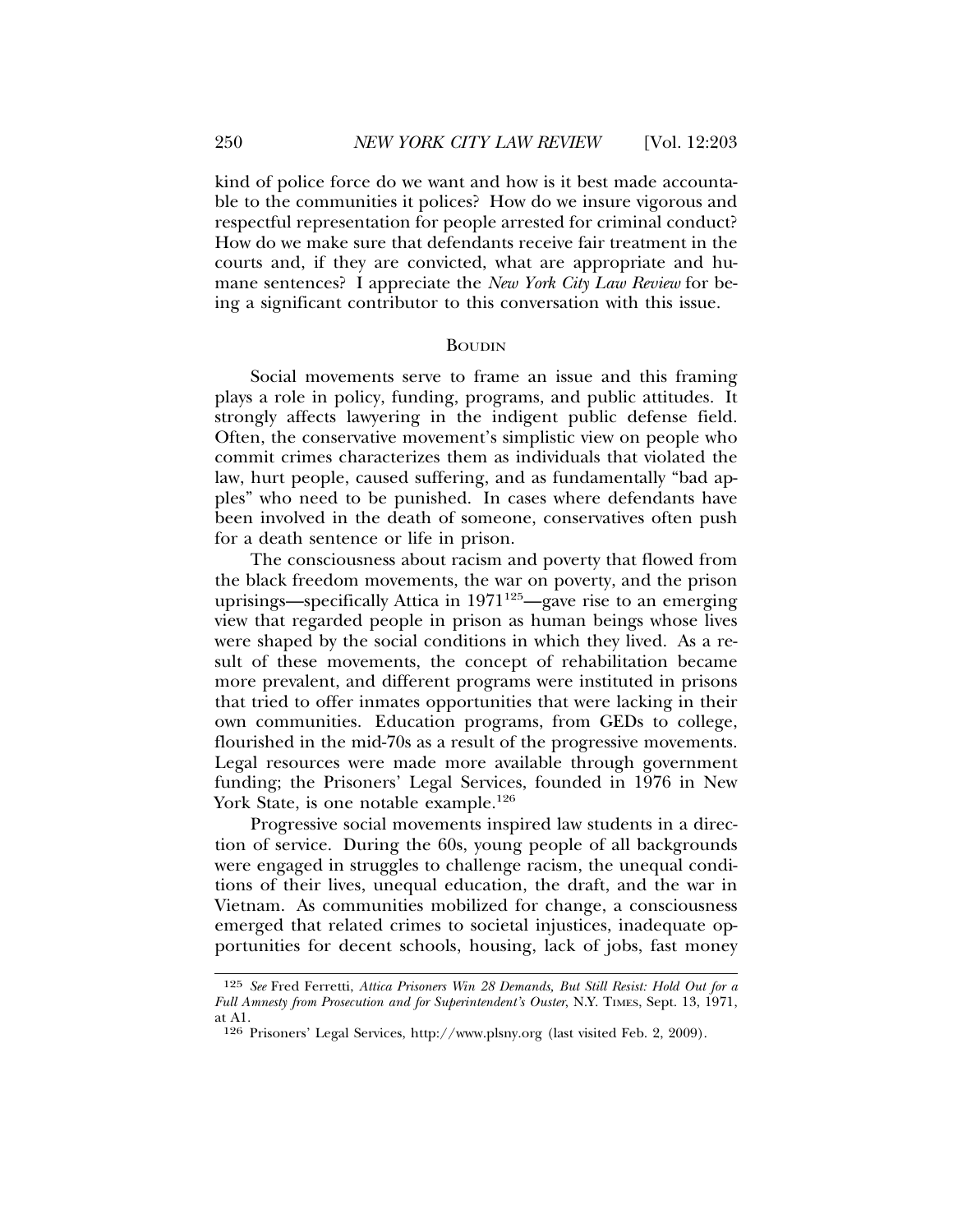with drugs, and violence in the neighborhood. This was not about justifying the crimes, but rather understanding why they occurred and understanding the people who committed them.

It was during this time that the public began to understand shifting policy frameworks. As a result, more money was made available for indigent defense, and there were more people in policy positions that would take into account the social framework. As the conservative social movements began to gather momentum throughout the 1970s and during the Reagan years, the "tough on crime" strategy<sup>127</sup> became a core component of those movements. In fact, there was a distinct strategy to reach out to law students, recruiting them into the Federalist Society to create a foundation of future conservative policy makers.<sup>128</sup>

The role of the progressive women's movement during this era was key. The issue of violence against women has been one central area of the women's movement that impacts on indigent legal representation. The women's movement has struggled to reframe the discourse surrounding women and violence, particularly in clarifying the ambiguities that might exist between a woman's criminal physical aggression and the necessary self-defense she might undertake against battering, rape, and other forms of violence.129

In the mid-1980s, a group of women, through the initiative of women at the Bedford Hills Correctional Facility and women active in women's groups outside the prison (including those in Governor Cuomo's Women's Commission), began to meet and tell the stories of what had led them to prison. The link between their stories of abuse and the crimes that they ultimately committed began to emerge. Legislative hearings were carried out inside the prison as women testified about their life experiences with abuse before the public and the legal community.<sup>130</sup> Although no selfdefense law existed in New York at the time, lawyers for women arrested for crimes related to abuse began to tell the same story in

<sup>127</sup> *See* William J. Stuntz, *Unequal Justice*, 121 HARV. L. REV. 1969, 2005 (2008) (noting Reagan's use of tough-on-crime rhetoric in his early bid for the California governorship).

<sup>128</sup> *See generally* STEVEN M. TELES, THE RISE OF THE CONSERVATIVE LEGAL MOVEMENT (2008).

<sup>129</sup> *See* Carol Jacobsen, Kammy Mizga, & Lynn D'Orio, *Battered Women, Homicide Convictions, and Sentencing: The Case for Clemency*, 18 HASTINGS WOMEN'S L.J. 31, 32–33 (2007) (discussing feminist critiques of the inadequacy of the self-defense construct).

<sup>130</sup> BETH E. RICHIE, COMPELLED TO CRIME: THE GENDER ENTRAPMENT OF BATTERED BLACK WOMEN 14 (Routledge 1996).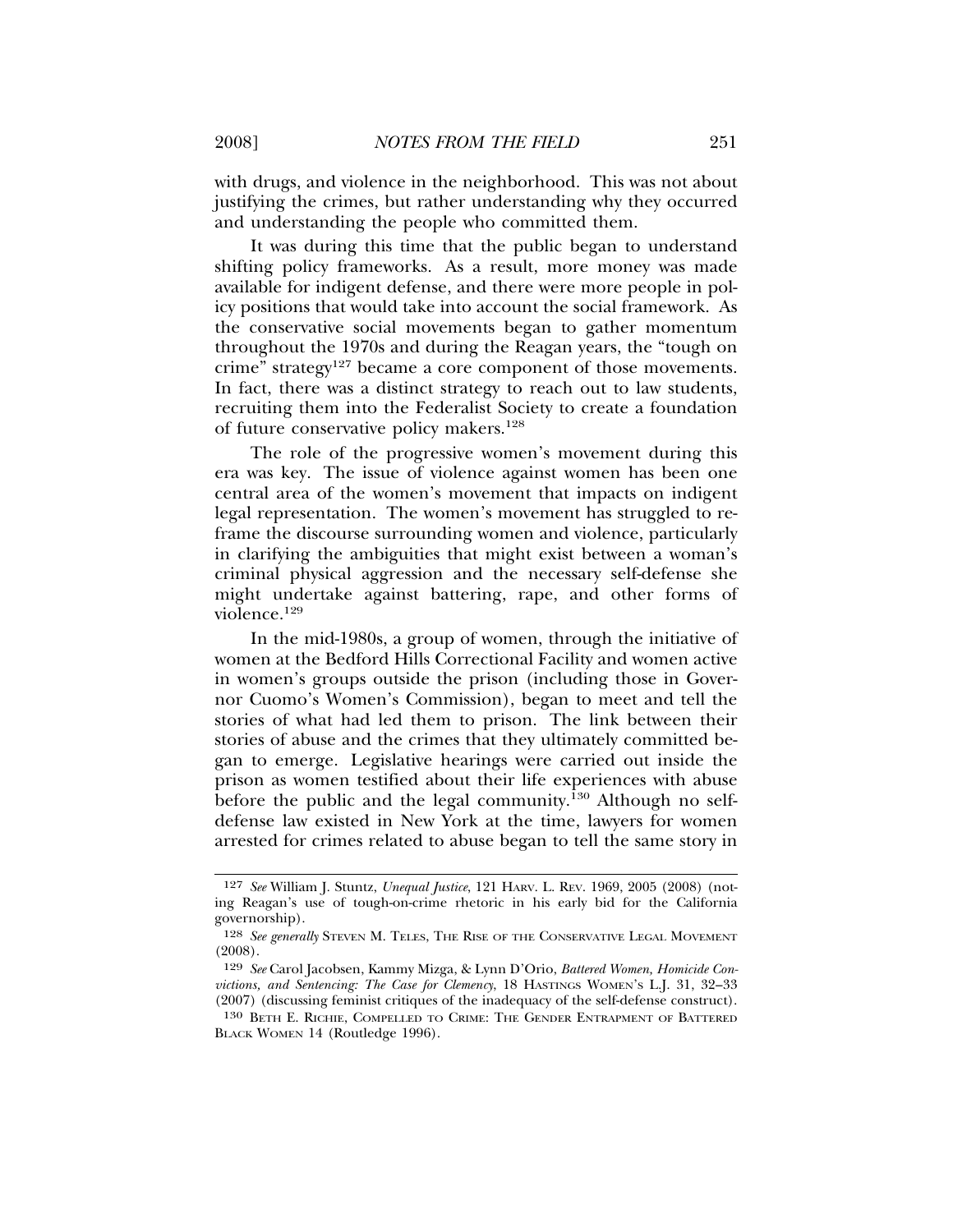court using the framework of battered women's syndrome.131 This strategy played an important role in achieving plea bargains, choices by juries to convict on manslaughter instead of murder, and reduced sentences. Since then, some states have passed laws that allow the issue of domestic violence to be used to reopen cases, and some governors, including New York State's, have granted clemencies or pardons.<sup>132</sup>

Equally important for outcomes in the indigent public defense field, the women's movement has created a context in which more women attend law school, are appointed as judges, and are in policy-making positions. This trend has made it more likely that women arrested or in prison for acts related to abuse or violence will have new opportunities to fight for their freedom by advancing a legal framework that considers underlying causes of violence. Clearly, change is very slow and many women throughout the country still receive long sentences in spite of the history of abuses that they have suffered. However, there is now at least an existing framework that allows lawyers to present the events and defendants in a different way, and as more than the traditional and misogynistic stereotype of "man-hater."

A third example of the role of social movements in indigent representation relates to both support for and the backlash against the U.S. government's War on Drugs. The War on Drugs was a central component of the "tough on crime" and "law and order" part of the conservative movement's policies, and played a central role in the unprecedented growth of the prison population.133 New legislation, increased arrests, indictments, and convictions, longer sentences, and parole denials all flowed from the War on Drugs, impacting differentially based on race, especially upon African Americans in our country.<sup>134</sup> More progressive movements have struggled both to bring to bear differential treatment theories on

<sup>131</sup> In New York State, a women may plead self-defense using evidence of battered women's syndrome pursuant to N.Y. PENAL L. § 35.15. *See also* Michael Dowd, *Battered Women: A Perspective on Injustice*, 1 CARDOZO WOMEN'S L.J. 1, 39 (discussing the history of violence against women and the application of battered spouse defense as informed by Dowd's own practitioner experiences defending battered women in New York).

<sup>132</sup> *See* Jacobsen, Mizga, & D'Orio, *supra* note 129, at 53; William Glaberson, *Pataki Grants Clemency To 4 in Prison*, N.Y. TIMES, Dec. 25, 2002, at B1.

<sup>133</sup> Saby Ghoshray, *America the Prison Nation: Melding Humanistic Jurisprudence with a Value-Centric Incarceration Model*, 34 NEW ENG. J. ON CRIM. & CIV. CONFINEMENT 313, 321 (2008).

<sup>134</sup> *See generally* Kenneth B. Nunn, *Race, Crime and the Pool of Surplus Criminality: Or Why the 'War on Drugs' was a 'War on Blacks*,' 6 J. GENDER, RACE & JUST. 381 (2002).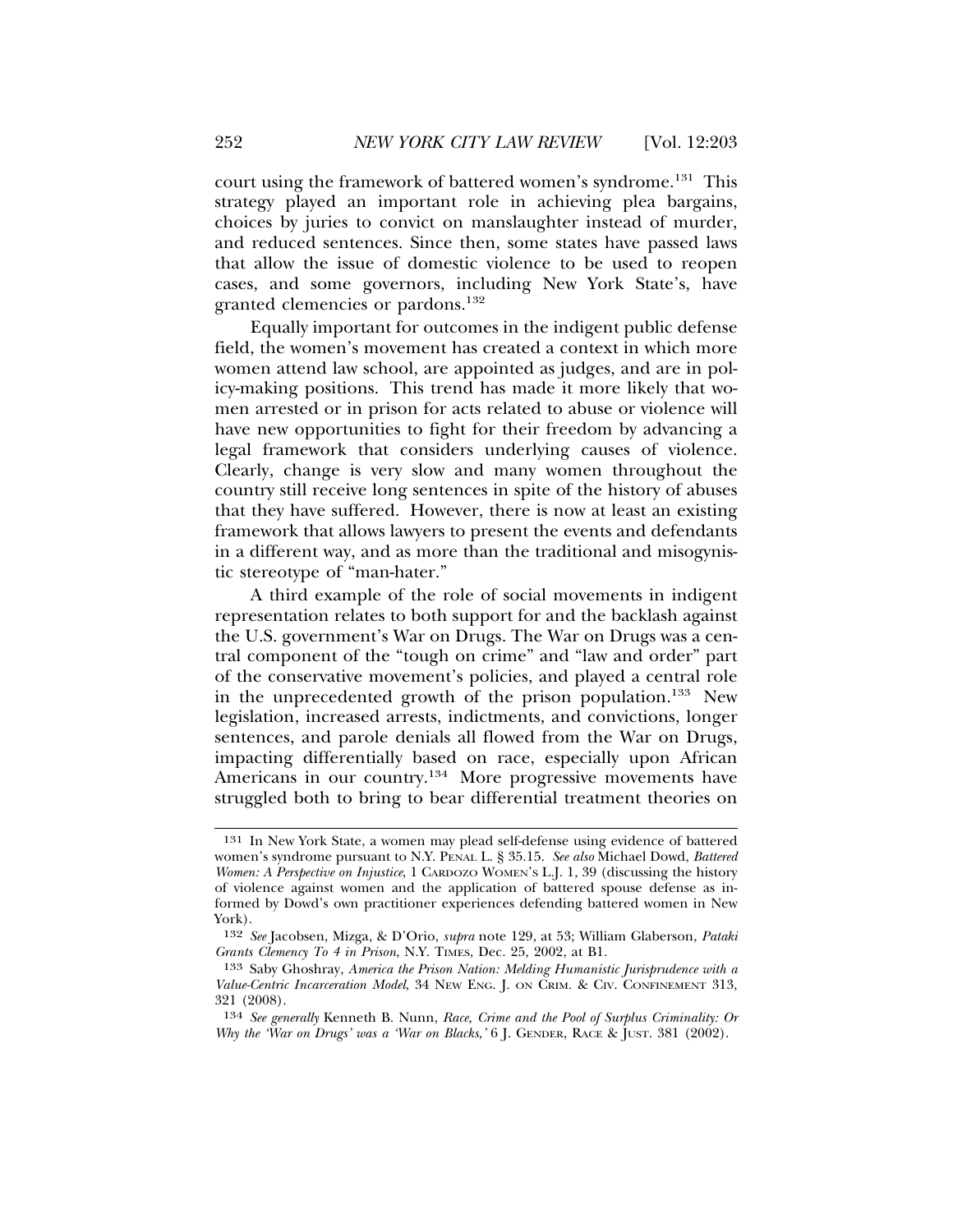the drug issue, and to reframe it entirely as a medical issue, requiring treatment rather than incarceration.<sup>135</sup> Lawyers of indigent defendants have also had to grapple with legislation, such as the Rockefeller drug laws,<sup>136</sup> that has made it more difficult to achieve justice while judges continue to implement War on Drugs policies through their decisions.

\*\*\*

Differences between progressive and conservative social movements reflect tensions and tendencies that have characterized our history as a country, and they certainly impacted on the issues debated during the recent election. Social progressive movements usually adopt the view that government as an entity has the responsibility to meet the core needs of its citizens through the provision of basic services and by securing fundamental rights to obtain housing, medical care, and education. By contrast, conservative movements tend to view government with less of an emphasis on its role in meeting basic human needs, and instead promote the idea of individual responsibility. Progressive movements also frequently involve the struggle for equality and greater distribution of wealth. Conservative movements, instead, emphasize minimizing the struggle for rights and decreasing the government's role in a fair distribution of wealth. While progressives often view the role of government as secular, conservatives historically see in government not only a greater role for religion—in particular Christianity—but also an opportunity to allocate responsibility away from government's role in meeting the needs of the people; it is the private sector and the church that fills in this gap. These ideological differences ultimately affect the way in which indigent defense policy takes shape.

The United States is a country that is very legalistic—the role of law, and of lawyers, is a dominant one. Hence, it is not surprising to see the strong connection between social movements and the law. Social movements, progressive and conservative alike, play a major role in structuring the ability of lawyers to serve indigent clients. It is the laws, policies, and attitudes of judges, legislators,

<sup>135</sup> The establishment of drug treatment courts, however, does appear to indicate a considerable shift in the thinking of policy-makers and judges. *See* Hon. Peggy Fulton Hora & Theodore Stalcup, *Drug Treatment Courts in the Twenty-First Century: The Evolution of the Revolution in Problem-Solving Courts*, 42 GA. L. REV. 717 (2008).

<sup>136</sup> *See generally* Lisa R. Nakdai, *Are New York's Rockefeller Drug Laws Killing the Messenger for the Sake of the Message?*, 30 HOFSTRA L. REV. 557 (2001).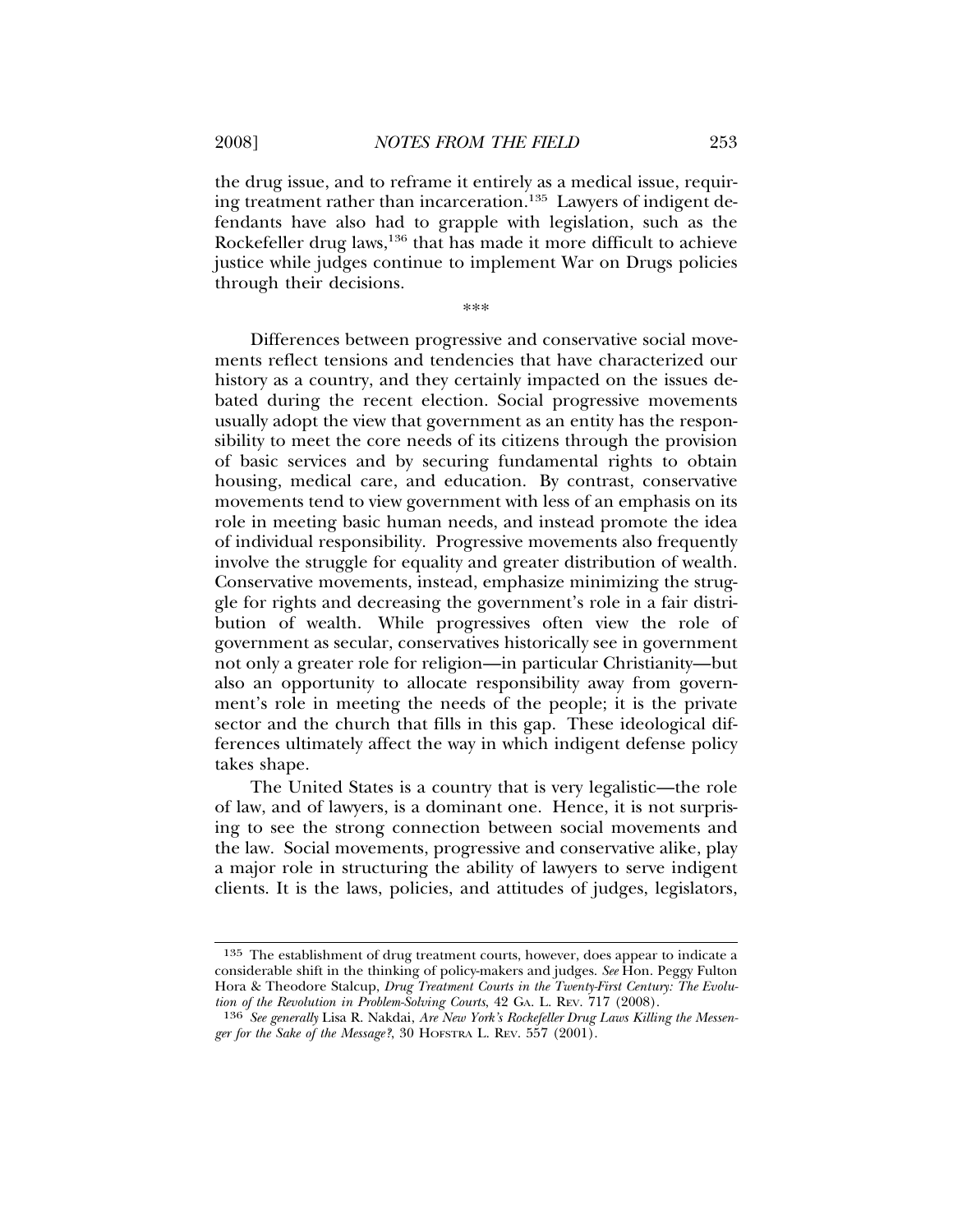and the public that, both individually and together, play a role in the possibilities for indigent representation.

#### CANO

To avoid semantic misinterpretations, I would like to clarify what progressive and conservative can mean when applied to public interest lawyering in the public defense field. In this field, a "progressive" view has an expansive and inclusive connotation that includes programs for redressing social misconduct. The progressive approach incorporates reformation and new opportunities for those who are in trouble or who do not know how to follow society's rules for normal human behavior. Progressives are criticized as "soft on crime," bleeding-heart liberals, rule-benders, and the ones at fault whenever a society fails to keep its citizens at bay. A "conservative" approach in this field may mean a stricter application of laws: one that castigates its violators; one that demands people to know the consequences of misbehavior; and one that argues that the only recourse and remedy for human failure is either death or incarceration. People are accountable for their behavior but are given fewer opportunities to improve, and then only under strict rules.

At this point in U.S. history, we can analyze the results of both approaches and accept the fact that at least the prevailing one—a conservative approach that focused on punishment and a reduction of social programs and opportunities for people—has taken a toll on our society. As a Pew Center report shows, our society incarcerates more people than several other countries combined, and state legislatures have now realized that building jails and incarcerating people can have devastating results on the quality of life of citizens and on state budgets.137

One can start analyzing local conservative approaches that failed miserably. The recently amended New York Rockefeller drug laws,<sup>138</sup> for example, incarcerated people for decades for nonviolent drug crimes, and yielded a society of young people who are only now emerging from jails without any skills to function in our society.139 Similarly, Mayor Rudy Giuliani's iron-fist rule, under which New York City adopted a "zero tolerance" approach on

<sup>137</sup> *See* PEW CENTER ON THE STATES, *supra* note 1.

<sup>138</sup> *See* Rockefeller Drug Laws, *supra* note 75.

<sup>139</sup> *See* Nakdai, *supra* note 136, at 559–570 (discussing the effects of Rockefeller sentencing on minorities and women).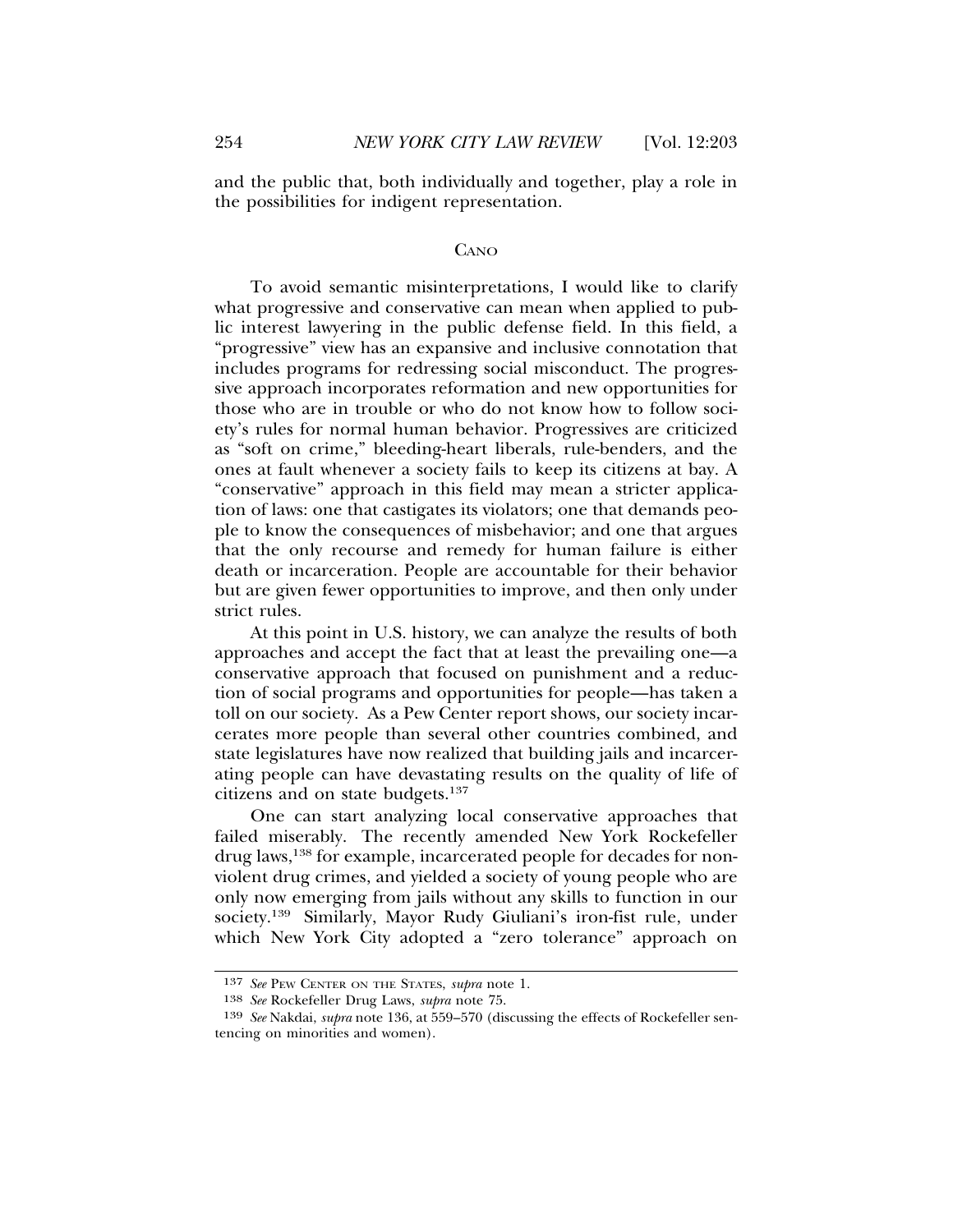crime,140 also produced limited results. Under Giuliani, the New York City Police Department had an array of resources to arrest and prosecute serious crimes, especially those related to prostitution and drugs. Yet powerful gangs of criminals were still not prosecuted for producing and selling fraudulent documents on the street, while "arrests for such low-level crimes as subway turnstile jumping, public intoxication and urination, jaywalking, unlicensed street vending, and window-squeegeeing" increased.<sup>141</sup> The mayor, the police department, and the entire administration of New York's safety claimed that their repressive practices were deterrents for crime.

On the national level, North Americans have most recently tired of George W. Bush's strict, conservative policies that have only created a world of terrorism, and as a result, elected the first black man in U.S. history as president. In the meantime however, the tone of conservatism set by the Bush administration has meant that assigned legal counsel and judges have gone decades without seeing an increase in their salaries. Public defense attorneys are still bogged down by hundreds of cases with hardly a chance to challenge illegal stops and arrests for small crimes that chip away at a person's constitutional rights.

What about the 1970s and 1980s, when police and government corruption ran rampant among liberals and progressive movements? Many of the programs created at that time were full of incompetent people who fattened their pockets and did little for the betterment of the people. Our infrastructure at that time was falling apart—just as now it appears that we are falling apart in the eyes of the world. The only common thing about these extremes is the people who always seem to lose the most, such as underserved communities, minorities, community projects, children, the elderly, and those who are unaware but honest.

Are we community lawyers, community activists, people working at different levels of problems, educating and informing our people of what is going on in our society? I think that we are, but I think that the system itself is targeting and punishing those who are involved in political activism today more than ever. If anybody doubts it, look at the Republican National Convention in New York

<sup>140</sup> *See, e.g.*, Peter A. Barta, *Giuliani: Broken Windows and the Right to Beg*, 6 GEO. J. ON POVERTY L. & POL'Y 165 (1999) (discussing the Giuliani administration's repressive zero tolerance regime as applied to panhandlers and the homeless).

<sup>141</sup> Alafair S. Burke, *Unpacking New Policing: Confessions of a Former Neighborhood District Attorney*, 78 WASH. L. REV. 985, 994 (2003).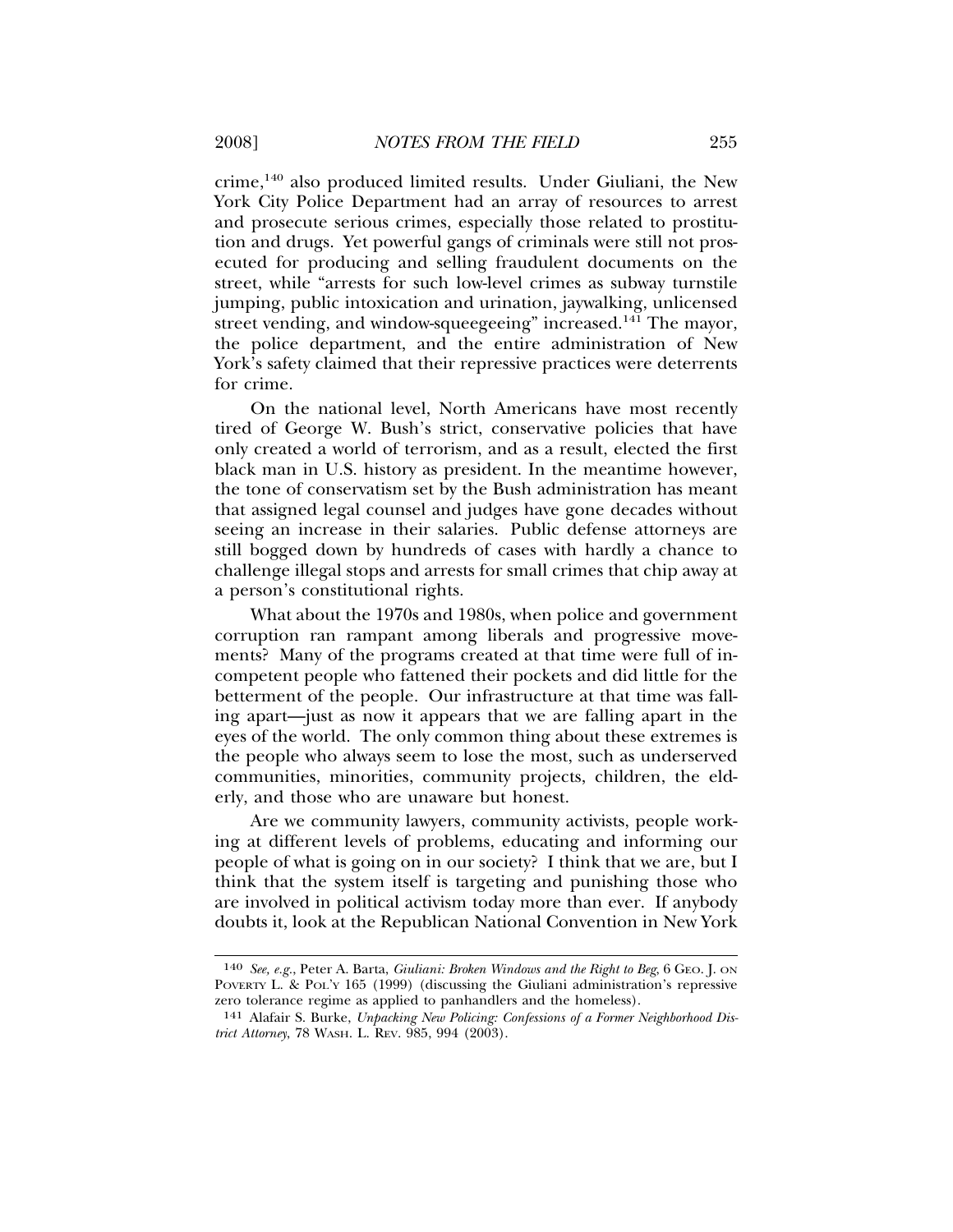in 2004 when thousands of people demonstrated and were arrested.142 The message was loud and clear: if you dare to speak against the system, you will be arrested. Yes, people were eventually released and the city was sued, but the damage was already done. The message, like during the Cold War, was made clear to people: you speak up against the system and the system will shut you out.

#### LALA

To me the notion of what is "progressive" is a fluid, ever-evolving concept that is most clear when juxtaposed with something that is conservative. With regard to the criminal defense world, a progressive movement tilts towards that of a holistic practice that looks at all the intersections between criminal defense and other relevant legal areas such as immigration, housing, and individual rights, and involves preventive measures such as community outreach, and building and finding support organizations for clients outside the criminal justice realm. I think a conservative approach to criminal law tends to lean towards initiatives cloaked in the rhetoric of protecting the victim and society at large. The conservative approach to the criminal justice system has focused on making justice as speedy and efficient as possible. Particularly in unstable financial times, there seems to be an increase in crime but a decrease in funding to support high caseloads.<sup>143</sup>

Specialized courts, or problem-solving courts, attempt to take on a social problem approach to crime. They seek to address crime's "root causes" within the individual who is charged with a crime, as well as within society at large.<sup>144</sup> The concept of specialized courtrooms or court systems is arguably progressive. Examples of areas that have adopted the specialized court model across the nation include mental health, drug, domestic violence, and career criminal courts. The primary purpose of these courts is to sanction the defendant with punishments specifically designed to address the particular type of behavior that resulted in the charges in the first place.

In Florida, there are some existing specialized court programs

<sup>142</sup> *See* Sabrina Tavernise, *Prosecutors Won't Pursue Cases of 227 in Disputed Protest*, N.Y. TIMES, Oct. 7, 2004, at B1.

<sup>143</sup> *See* Robert L. Spangenberg & Tessa J. Schwartz, *The Indigent Defense Crisis is Chronic: Balanced Allocation of Resources Is Needed to End the Constitutional Crisis*, 9 CRIM.<br>JUST. 13, 53 (1994).

JUST. 13, 53 (1994). <sup>144</sup> *See* Rehka Mirchandani, *What's So Special About Specialized Courts? The State and Social Change in Salt Lake City's Domestic Violence Court*, 39 LAW & SOC'Y REV. 379 (2005).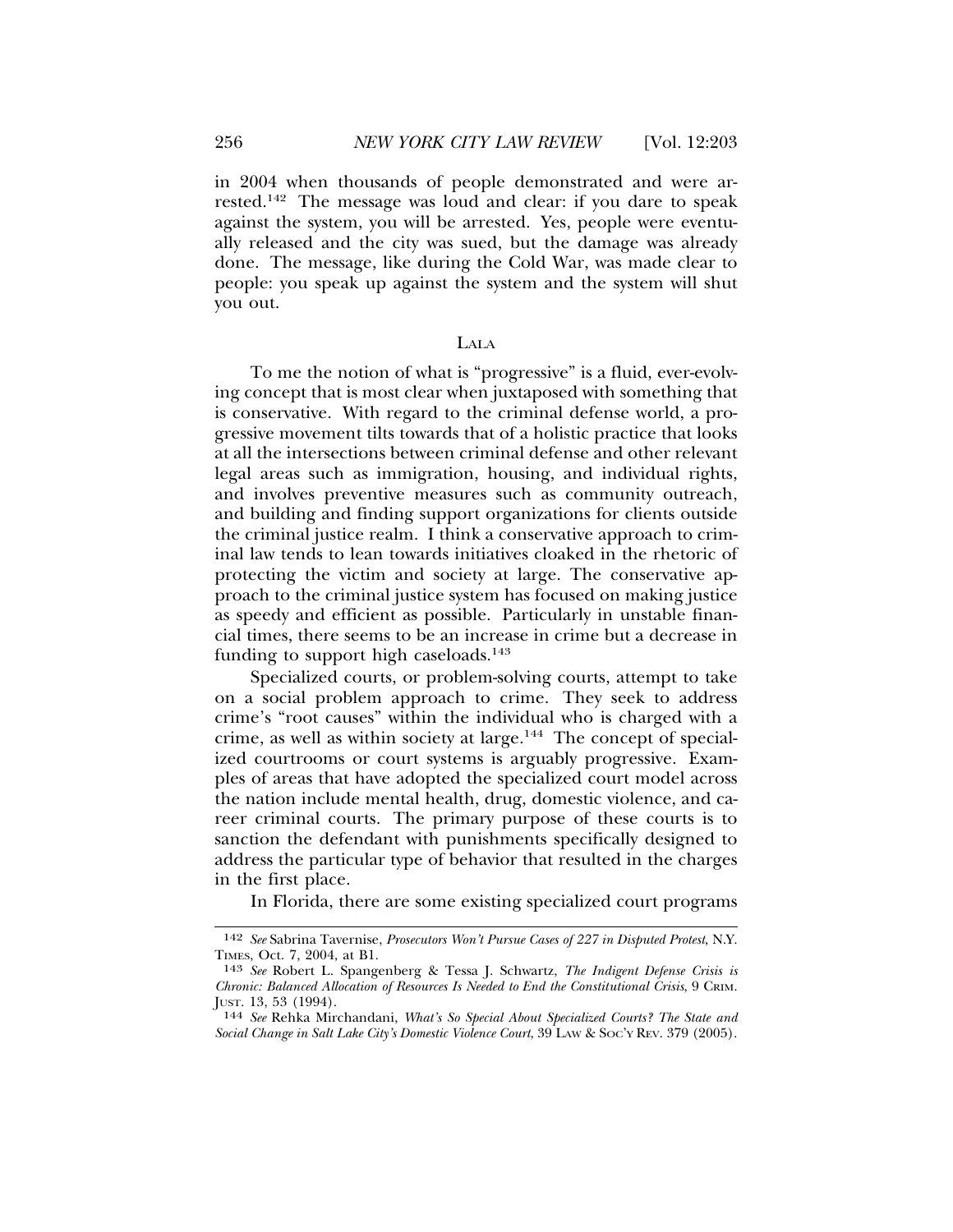that get mixed reviews. There are those who identify as progressive criminal defense attorneys that support this system, while others, including myself, feel that the benefit is limited. Because of the conservative move to save money and make things run more efficiently, our clients get stuck with more cumbersome hoops to jump through than if they had been processed in a "normal" courtroom.

Usually defendants have to be convicted or sentenced to receive any kind of program or treatment. Once they are sentenced in a specialized court, the help comes through probation or community programs for which they have to pay. The cost and time these requirements take often ends up hurting clients more than doing them any good. Indigent clients have a hard time paying for the costs of their requirements, which may include special classes, evaluations, drug testing, and treatment sessions. In addition to the costs of the programs, they struggle to find the time to attend these programs with the stresses of finding a low-income job, dealing with childcare issues, and paying for their own daily transportation costs.

Rather than meet the holistic approach to criminal justice, these specialized courtrooms may end up being a more conservative solution. Without the resources and ability to make the programs more meaningful, clients are better off going before a judge who deals with a multitude of criminal cases. As long as the judge has knowledge and a certain sensitivity to the client's social issues, better results—if not the same results—can be reached in a regular mainstream criminal courtroom.

#### NOTES FROM THE FIELD, QUESTION 5

What are some alternative approaches to public defense? For example, approaches that take a broader, more holistic approach to client-incorporating services, traditionally regarded as social work, as part of the mission of the public defender's office. Or alternative approaches to defense that provide assistance with housing issues, public benefits, substance abuse, and various other problems that are viewed as prolonging client involvement with the justice system?

#### **TIPOGRAPH**

It is better if a person charged with a crime has the benefit of a legal defense that not only addressed his or her problems in the criminal courts, but also assisted with the other problems he or she may inevitably face. In my years of practicing law, I have seen a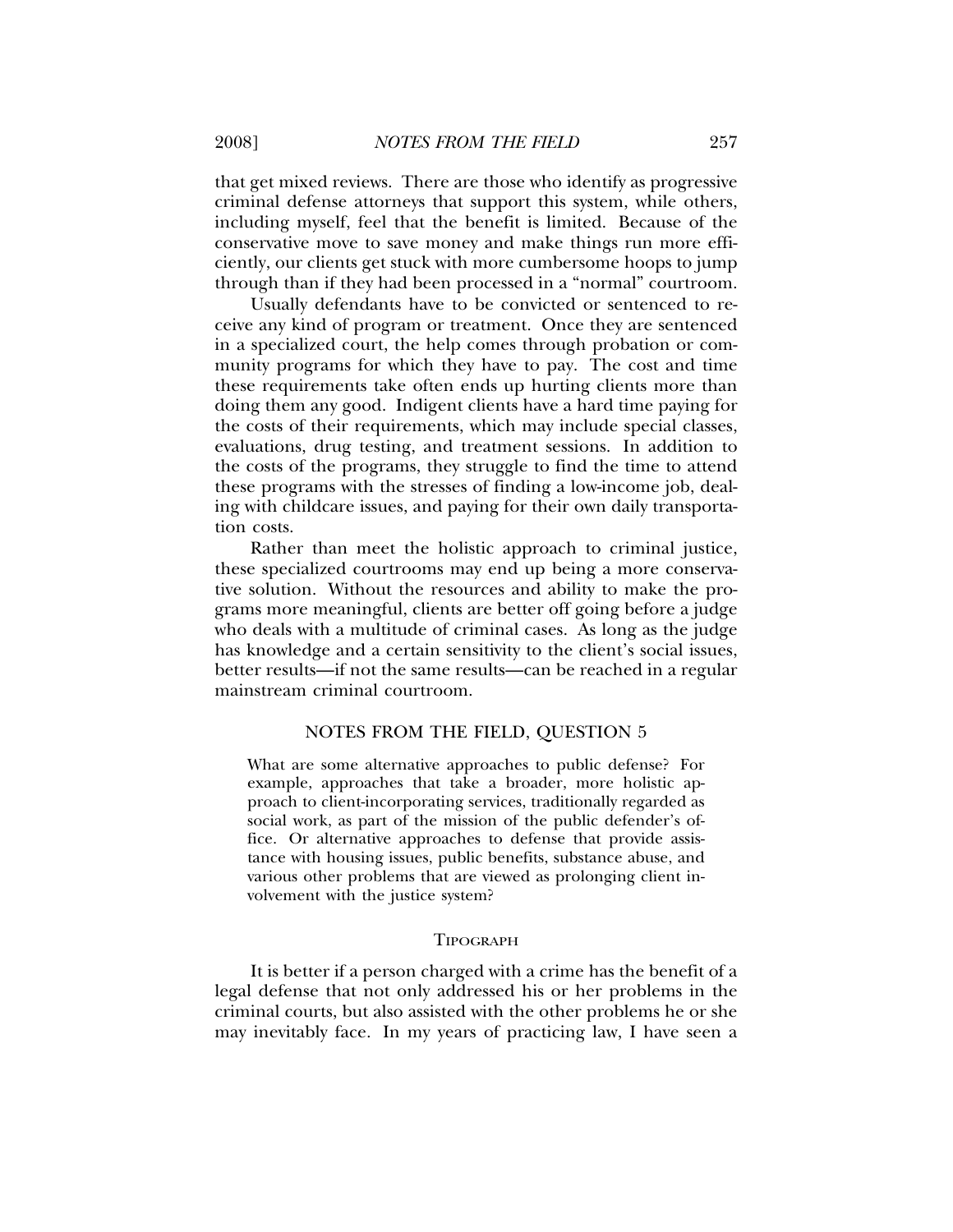variety of efforts and experiments in how to better represent our clients facing criminal charges.

In the 1970s, Legal Aid lawyers and their supporters marched and protested to demand that lawyers for the poor were paid fairly and that their clients received "vertical"145 rather than "horizontal"146 representation. Today, attorneys who represent indigent criminal defendants actively participate in CLEs to better educate ourselves on the collateral consequences of convictions in immigration, housing, and benefits so that we can better address the full spectrum of our clients' needs. We advocate for better ancillary services for our clients from investigators, forensic psychologists, and other experts. Our efforts as individual practitioners to provide quality legal representation to indigent clients are complemented by the longstanding contributions of organizations such as the Neighborhood Defender Service of Harlem,<sup>147</sup> New York County Defender Services, and Bronx Defenders.<sup>148</sup>

As public interest attorneys, we should continue to experiment with innovative ways to provide more effective representation to our clients. However, bold measures are difficult to take at a time when the country is experiencing an unprecedented financial crisis and when the delivery of legal services to the poor has chronically failed. Public defense agencies are closing or do not have enough attorneys, social workers, or investigators to maintain a vigorous practice. Press reports and personal anecdotes tell stories of public defenders with overwhelming caseloads and agencies that have stopped taking new cases altogether.<sup>149</sup> In New Orleans, public defenders continue their struggle to maintain progress in an already Katrina-backlogged criminal justice system, despite a complete lack of funding from the city.150

I don't think there are any easy answers to resolving these problems. As a progressive legal community, we can be part of ac-

<sup>145</sup> Vertical representation is representation by the same lawyer from the client's first appearance in court until the conclusion of the case. *See* Anne Bowen Poulin, *Strengthening the Criminal Defendant's Right to Counsel*, 28 CARDOZO L. REV. 1213, 1254 (2006) (comparing the vertical and horizontal methods of representation).

<sup>146</sup> Horizontal representation is representation by a different lawyer for every stage of the client's case–*i.e.* arraignment, pre-trial motions, and trial. *See id.*

<sup>147</sup> Neighborhood Defender Service of Harlem, http://www.ndsny.org/.

<sup>148</sup> Bronx Defenders, http://www.bronxdefenders.org/.

<sup>149</sup> *See, e.g.*, Nic Corbett, *Budget Cuts Hit Public Defender*, TALLAHASSEE DEMOCRAT, Nov. 24, 2008, at 1A; Katie Mulvaney, *Public Defender: Budget Cuts Court Disaster*, PROVI-DENCE JOURNAL-BULLETIN, Dec. 15, 2008, at 1.

<sup>150</sup> Derwyn Bunton, Editorial, *Public Defenders Need City Support Now*, TIMES-PICAYUNE, Nov. 21, 2008, at 7.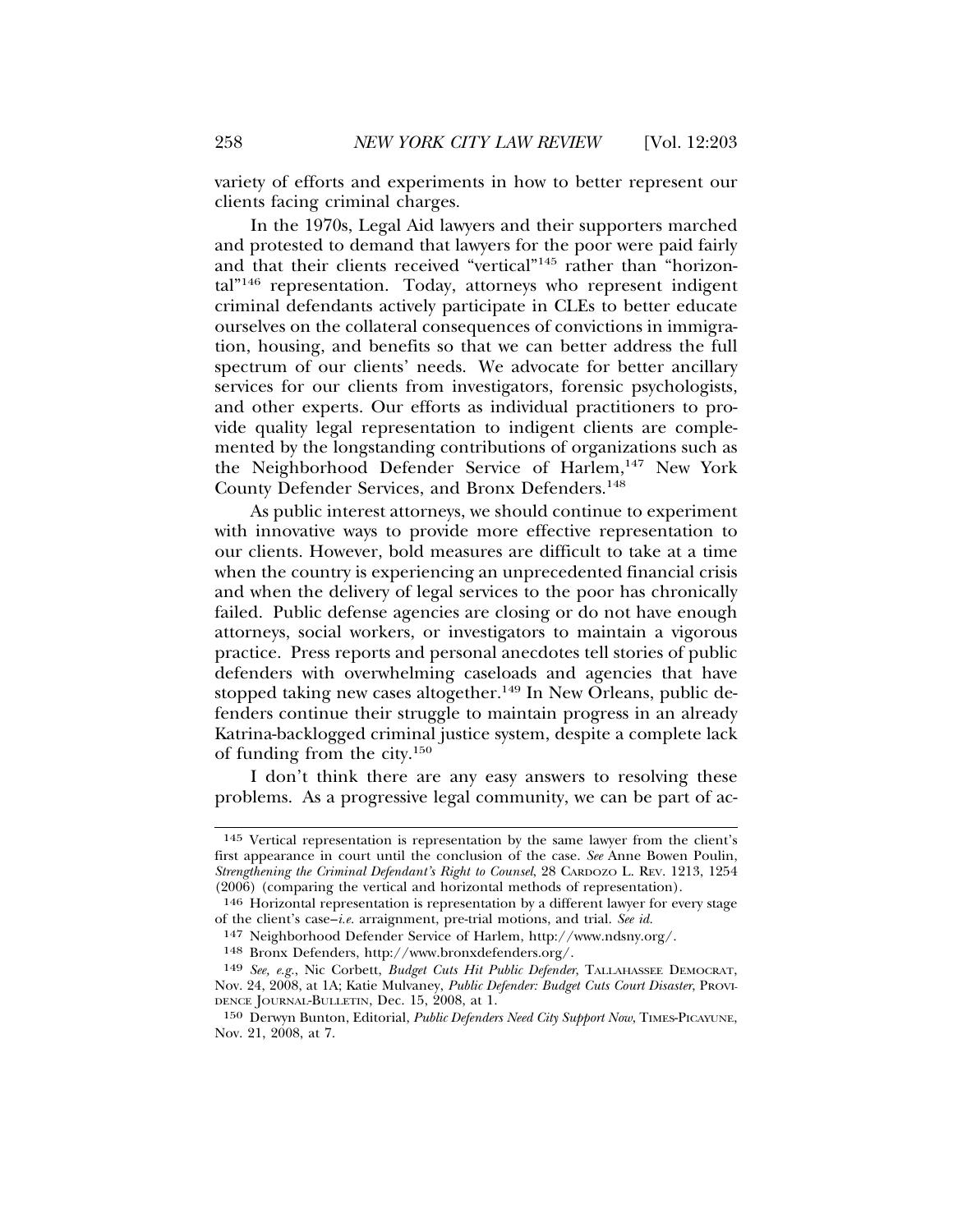tivist movements that demand that an economic crisis is no excuse for continuing to fund wars and the bailout of CEOs, while cutting programs and funds for poor and working people. We can also experiment with bold and imaginative ways to better address the needs of our clients—although never at the expense of the quality of our representation. Let's start our own law offices and legal collectives where we seek to provide high-quality representation at reduced or sliding-scale fees.

An old colleague of mine, now deceased, had a private criminal defense practice out of the Lower East Side [in New York, NY] for about fifty years. He used to bemoan the drug epidemics of the 1980s and 1990s that helped destroy the private criminal defense bar in New York City. Beginning in the 1980s, many criminal defendants, flush with the cash of the drug business, paid defense attorneys large fees, driving up costs for all. Folks who previously could have paid moderate fees to private lawyers (often in installment payments), could no longer pay the fees that were being charged and increasingly relied on the services of Legal Aid, 18(b) lawyers, and other providers of services to the poor. Yet my colleague still maintained a successful practice representing people from his community, and continued to charge reasonable fees. Maybe it's time that we recreate the practices that my now-deceased colleague fought so lovingly to uphold.

#### BOUDIN

A model of public defense that takes a broader, more holistic approach to clients would be a *team defense model*. 151 This kind of model involves lawyers, social workers, paralegals, investigators, and parents' and children's advocates working together to address the client as a whole person. The team collaborates to help understand the clients' needs and find programs to meet those needs. Individual team players, such as social workers, also help in specific situations, such as during mediation. Many examples of such an approach to indigent public defense already exist.

An example of an existing organization that takes a holistic approach to serving clients is that of Bronx Defenders, one of the alternative providers of legal services to the Legal Aid Society. The Bronx Defenders describe their work as "interdisciplinary" and "cli-

<sup>151</sup> Cait Clarke, *Making the Case: Therapeutic Jurisprudence and Problem Solving Practices Positively Impact Clients, Justice Systems and Communities They Serve*, 17 ST. THOMAS L. REV. 781, 785 (2005) (discussing the Neighborhood Defender Service of Harlem's team defense approach to criminal defense).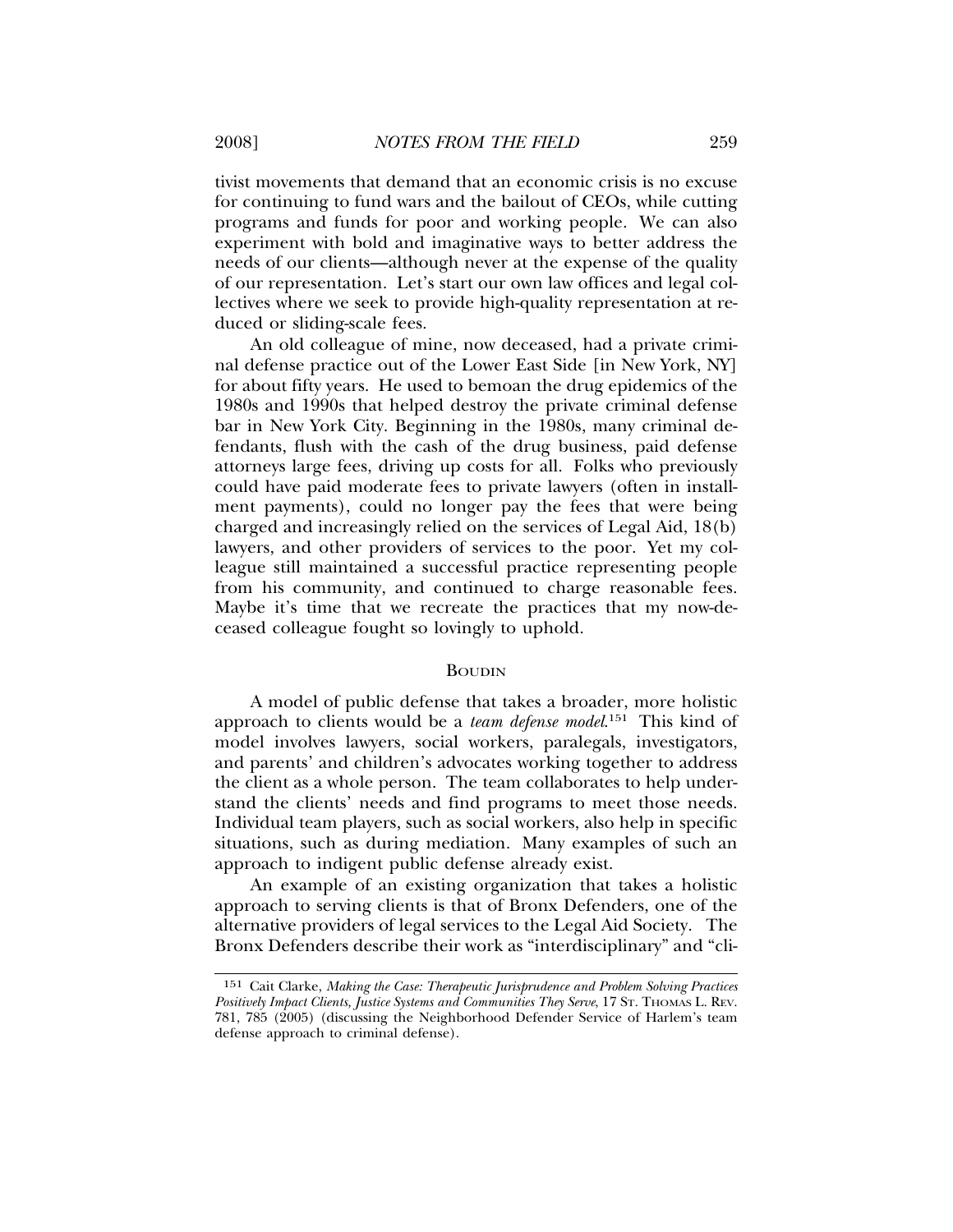ent-centered."152 They start with the assumption that people enter the justice system with many social, psychological, and economic problems, and that these problems are interrelated. For example, let's say the child welfare system determines that a certain child is suffering from neglect, and it turns out that the mother lost her housing and is simply unable to provide shelter. Bronx Defenders' social workers will work on the housing problem with that mother during the course of her legal representation. What if a mother is in an abusive relationship and needs domestic violence support? Or if a man or woman with mental health problems has assaulted someone? Bronx Defenders will employ the same approach, utilizing its staff of social workers, parent advocates, and community organizers to address the underlying issues that relate to the particular individual's criminal or civil case.

A holistic approach in legal defense is an important problemsolving strategy because it works with the whole person, understanding that illegal behavior is usually related both to specific personal problems and broad social issues that impact on the person's behavior.<sup>153</sup> The criminalization of conduct arising from mental health issues or drug use makes the need for this approach even more important. Mental health institutions have historically opposed the idea of deinstitutionalizing care and creating a community-based model; unfortunately, the community-based model also appears not to have developed adequately enough to meet the existing need, and prisons have instead became a dumping ground for people with mental health problems.154 In response to this trend, the Legal Aid Society has created a special Mental Illness Chemical Abuse ("MICA") unit to serve the growing number of clients suffering from mental illness and chemical addictions.155 People with mental health problems need the help of social workers to figure out their needs, and explore their possible options. The MICA unit brings together lawyers and social workers to work with an individual and best serve his or her needs.

Restrictions on the use of specialized courts have also pushed

<sup>152</sup> *See* Robin G. Steinberg, *Beyond Lawyering: How Holistic Representation Makes for Good Policy, Better Lawyers, and More Satisfied Clients*, 30 N.Y.U. REV. L. & SOC. CHANGE 625, 630–31 (2006).

<sup>153</sup> *Id.* at 634–35.

<sup>154</sup> Chris Kempner, *Unfair Punishment of the Mentally Disabled? The Constitutionality of Treating Extremely Dangerous and Mentally Ill Insanity Acquittees in Prison Facilities*, 23 HA-WAII L. REV. 623, 634-35 (2001).

<sup>155</sup> The Legal Aid Society in New York City, The Enhanced Defense-MICA Project, http://www.legal-aid.org/en/whatwedo/criminalpractice.aspx (last visited Feb. 5, 2009).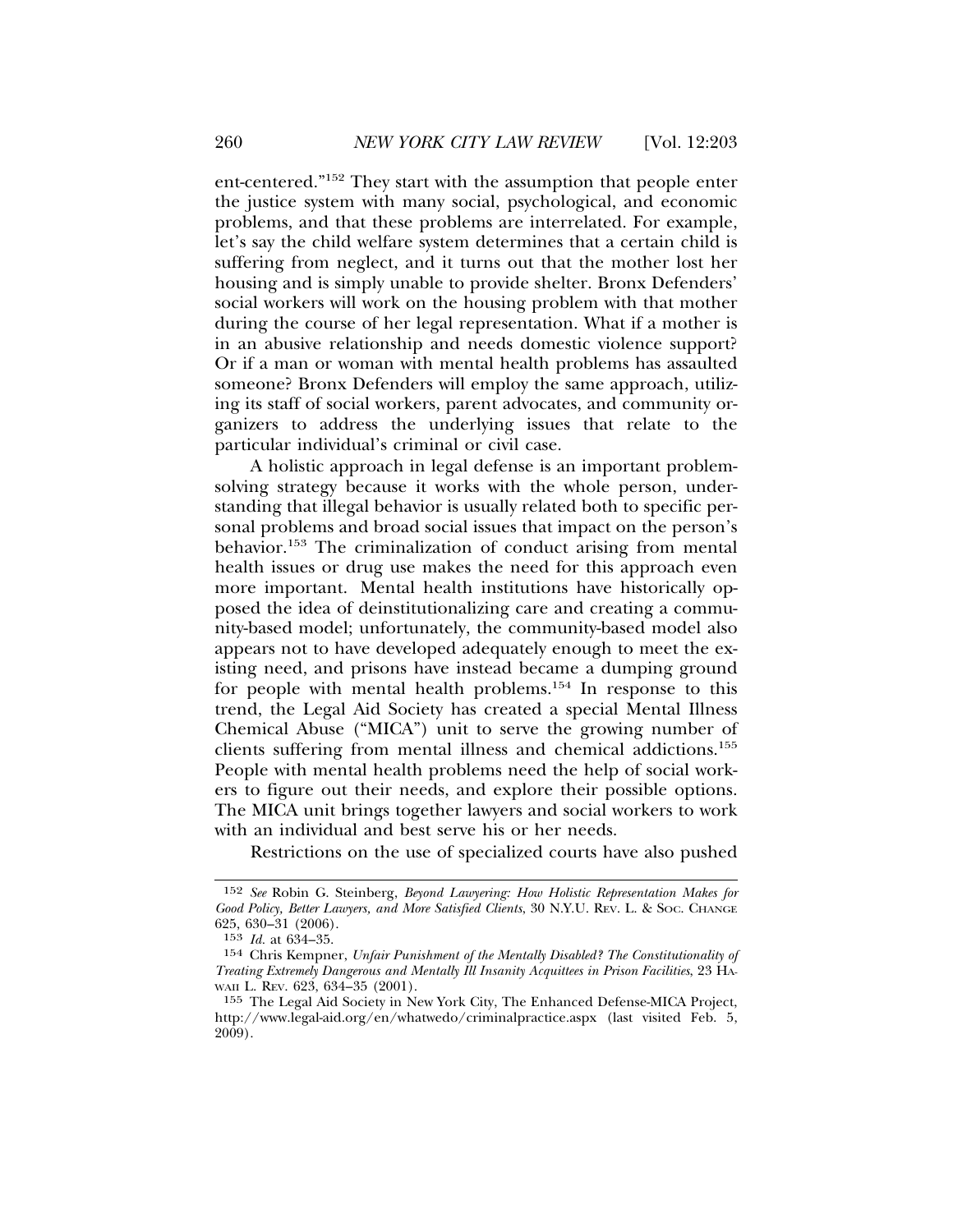public defender organizations to develop their own services in a *team defense* model. The creation of these courts occurred in response to an increasing awareness that certain psychosocial issues (i.e., mental health and drug addiction) require special attention that the standard criminal courts cannot give.156 Yet the courts still operate in a criminal justice framework, and, as a result, the bare right to participate in the New York drug court requires an admission of guilt (in contrast to California which has no such requirement).<sup>157</sup> Thus, if you want to fight some of the issues in a case (e.g., a suppression issue) you won't be able to get the services that the drug court offers. The establishment of drug and mental health courts may still be an innovative response to the limitations of serving indigent clients that have long existed under the older model of legal representation, but it is the development of special units at places such as the Legal Aid Society and the adoption of the *team defense* strategy that continues to make the real difference.

#### **CANO**

Holistic approaches are often available, but they cost our clients money. Paying some of the cost of a program may serve as an incentive to full participation and may also give the client a sense of responsibility. But I believe that society must first give people the tools to earn money to pay for those services. Although I agree that most of my clients may need outside services that they would not participate in were it not for the court-ordered programs, I also believe that some provision must be made for people who have very low income to afford those programs. Unfortunately, I have found that a lot of alternative programs in New York are currently losing funding and are thus forced to charge fees—sometimes hefty ones—to clients. I have clients that have warrants for re-arrest simply because they lack the funds to pay for and participate in their programs. In those circumstances, I try my best to explain to the court that my clients' warrants are a result of their financial need, and ask the court to fashion a program to his means. If I press hard enough, I can usually find a cheaper agency, but such situations are not ideal.

<sup>156</sup> *See generally Mental Health Courts and the Trend Towards a Rehabilitative Justice System*, 121 HARV. L. REV. 1168 (2008).

<sup>157</sup> New York City Criminal Court: Special Projects, http://www.courts.state.ny.us/ courts/nyc/criminal/specialprojects.shtml ("Criminal Court's Drug Treatment Courts operate under the deferred sentencing model and participants must plead guilty to an offense prior to admission to the program.").